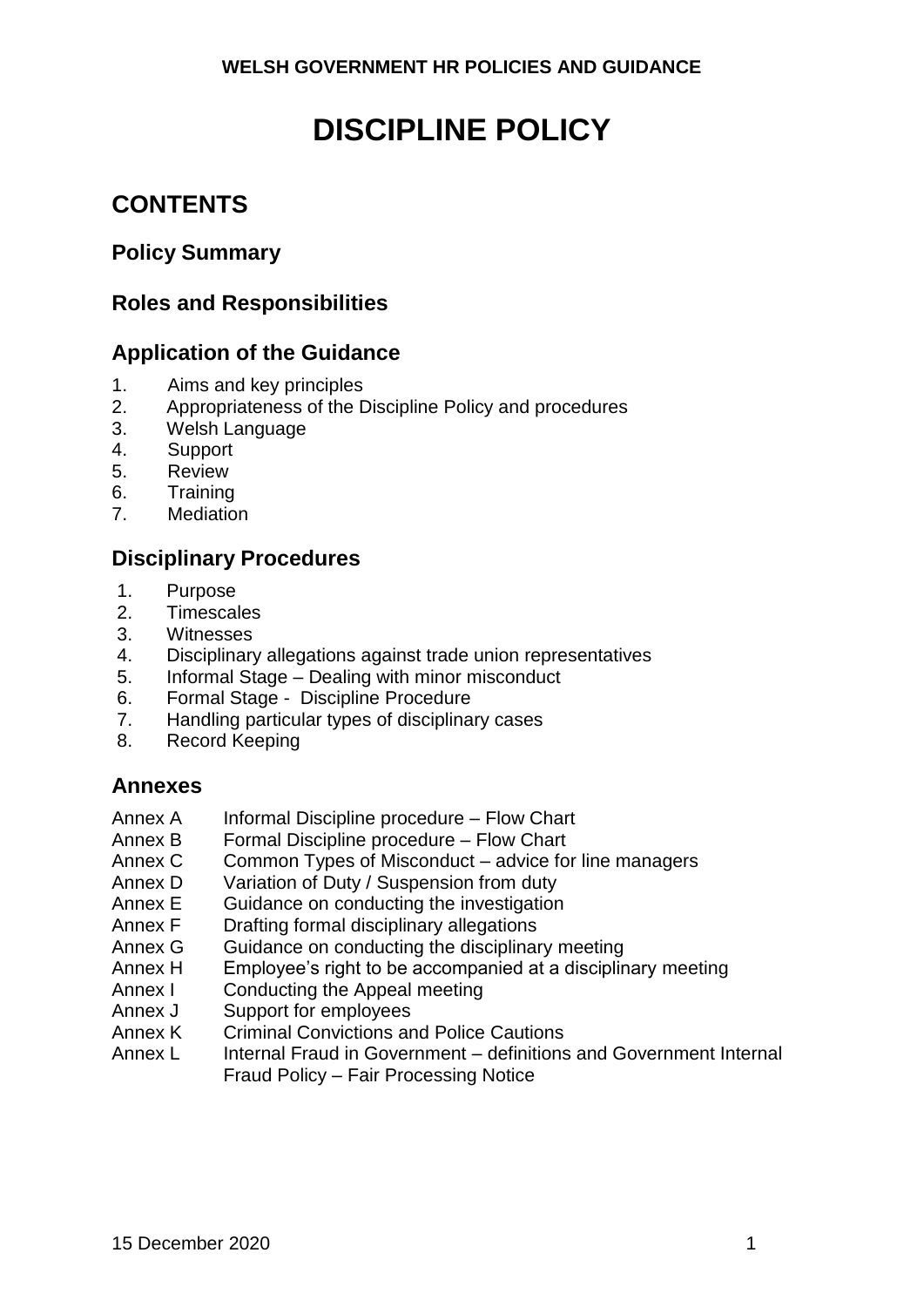# **POLICY SUMMARY**

All employees of the Welsh Government are expected to maintain high standards of conduct in keeping with our Terms and Conditions of Service Code and the Staff Code of Conduct, Civil Service Code, Security Rules and other Rules and Procedures notified to employees from time to time.

It is the Welsh Government's policy to take steps to manage misconduct through informal and/or formal measures depending on the nature of the misconduct. The purpose of our Discipline Policy and related Guidance and Procedures is to encourage improved conduct where it is found to be unsatisfactory, to promote good employment relations and to ensure the fair and consistent treatment of all staff, through a straightforward and transparent process for dealing with alleged failures to comply with standards on conduct.

No disciplinary action will be taken until the alleged misconduct has been fully investigated. It is our policy that employees may be accompanied by their Trade Union Representative or a work colleague at all meeting/interview stages of the process.

Our Guidance and Procedures for this policy is designed to follow the statutory Advisory, Conciliation and Arbitration Service (ACAS) Code of Practice on Disciplinary and grievance procedures and, as such, **must** be followed to ensure compliance.

Please note that all of our policies are fully inclusive of all staff regardless of age, marriage (including equal/same sex marriage) and civil partnership, impairment or health condition, sex, sexual orientation, pregnancy and maternity, race, religion or belief, gender identity or gender expression.

# **ROLES AND RESPONSIBILITIES**

#### **Line managers are responsible for:**

- ensuring that they and their staff are aware of the Codes, Rules and procedures on conduct;
- making clear the standard of conduct that the Welsh Government expects of staff and, where necessary, giving help and encouragement to employees to maintain the required standard;
- if an employee's conduct consistently fails to meet these standards, seeking advice about the appropriate course of action in such circumstances;
- taking prompt action and a considered approach where a member of staff's conduct gives cause for concern in accordance with this procedure;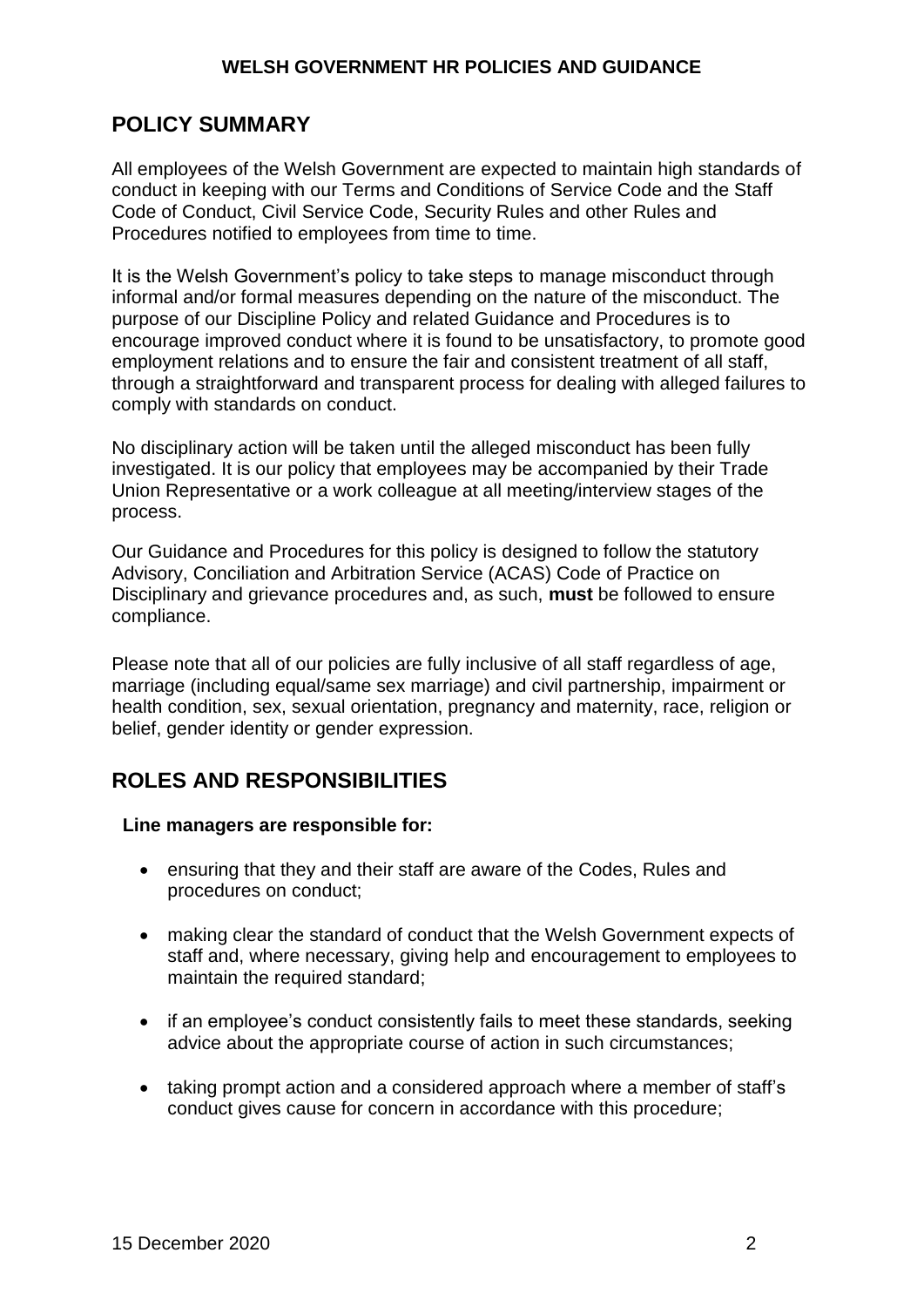- familiarising themselves with the policy and this Guidance and Procedure and attending any relevant training to help them deal effectively with cases of alleged misconduct in accordance with this procedure;
- ensuring standards of fairness, objectivity and consistency in the treatment of employees involved in disciplinary cases;
- immediately informing the Head of Counter Fraud / Head of Corporate Governance and Assurance or the Welsh Government Security Adviser as appropriate, if an employee's alleged misconduct might potentially mean they have committed a criminal offence;
- conveying the Investigating Officer's decision to the employee in person and in writing; and,
- liaising with the HR Case Adviser on making the arrangements for holding a formal disciplinary meeting if a member of their staff is charged with alleged misconduct.

# **All employees are responsible for:**

- making themselves fully aware of the conduct expected of them and ensuring they observe this at all times;
- co-operating with investigations and meetings as required; and,
- behaving in a sensitive manner and maintaining confidentiality when involved in disciplinary matters.

#### **HR Case Advisers are responsible for:**

- ensuring that line managers are aware of and understand the Discipline Policy and this Guidance and Procedure;
- supporting and advising line managers who are initiating and taking action in disciplinary cases;
- advising employees who are the subject of a case on the application of the policy and this Guidance and Procedure;
- making arrangements for any Welsh Language requirements to be met;
- signposting employees to sources of further assistance and support e.g. the Employee Assistance Programme, trade union representatives, if a member;
- appointing a Decision Making Officer and, where necessary, an Appeal Officer and liaising with the line manager on making arrangements for the formal meetings under this procedure;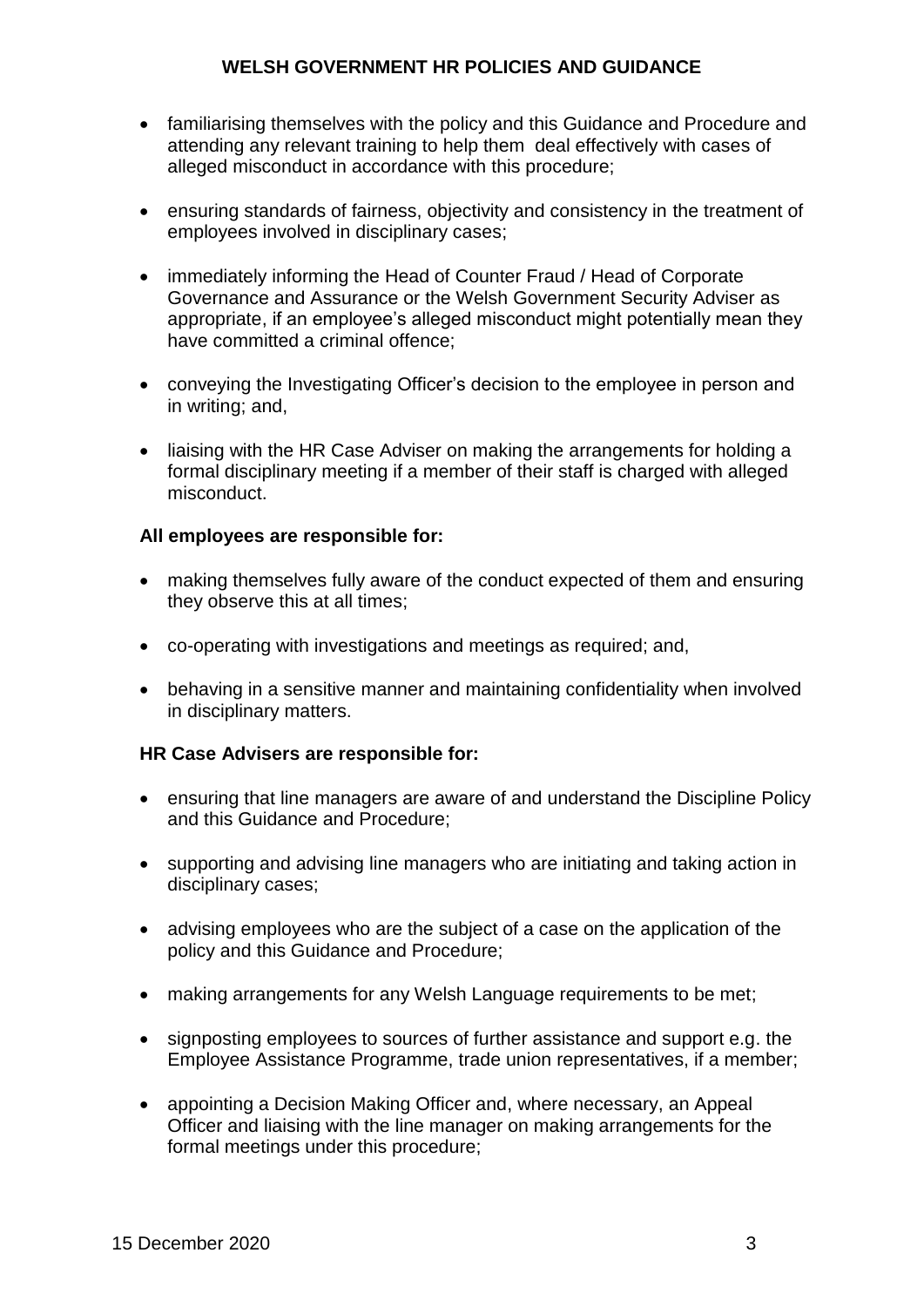- ensuring that decisions are ratified by the appropriate HR senior manager in all cases where dismissal or downgrading is recommended; and,
- ensuring that witnesses are informed at the appropriate point in the process that the matter has been concluded.

### **Corporate Shared Service Centre is responsible for:**

 responding to general queries on the policy and this Guidance and Procedure including referral to other HR teams as appropriate.

#### **Investigating Officers are responsible for:**

- conducting a prompt investigation of the facts, in as thorough a manner as befits the seriousness of the matter;
- interviewing employees as necessary, giving them adequate warning and explanation of the matter under investigation, so they have time and the opportunity to prepare;
- maintaining confidentiality and impartiality throughout the investigation;
- immediately informing the Head of Counter Fraud/Head of Corporate Governance and Assurance or the Welsh Government Security Adviser as appropriate if an employee's alleged misconduct might potentially mean they have committed a criminal offence; and;
- producing a factual and unbiased report and deciding whether there is evidence of misconduct and therefore a case to answer.

#### **Decision Making Officers are responsible for:**

- conducting disciplinary meetings in accordance with this procedure;
- taking advice from HR Case Advisers at each stage of the formal disciplinary and appeal procedure;
- immediately informing the Head of Counter Fraud/Head of Corporate Governance and Assurance or the Welsh Government Security Adviser as appropriate if an employee's alleged misconduct might potentially mean they have committed a criminal offence;
- undertaking enquiries to resolve any doubts about the facts, so they can then make a disciplinary decision which is reasonable, taking into account all relevant factors after hearing all the evidence; and,
- acting impartially, independently and confidentially to ensure all parties are treated equally and fairly.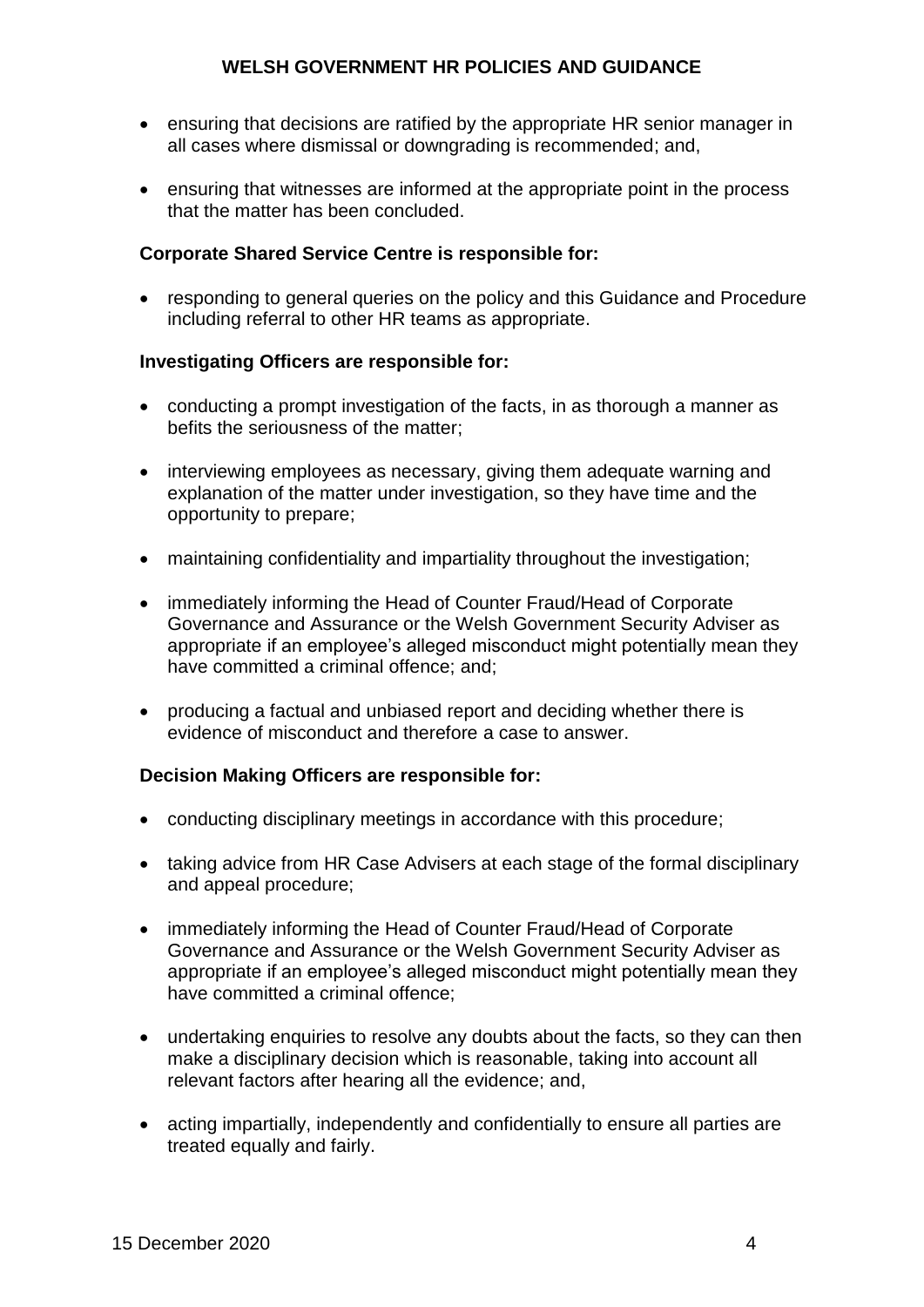#### **Appeal Officers are responsible for:**

- exploring the reasons why the employee has appealed;
- considering carefully any new evidence;
- deciding whether or not to uphold the findings and disciplinary measures imposed by the Decision Making Officer; and,
- acting impartially, independently and confidentially throughout.

# **APPLICATION OF THE GUIDANCE**

# **1. Aims and key principles**

- 1.1 All employees of the Welsh Government are expected to maintain high standards of conduct. The rules relating to conduct are set out in the Welsh Government's Terms and Conditions of Service Code and the Code of Conduct for Staff, the Welsh Government Civil Service Code, Security Rules and other Rules and Procedures notified to employees from time to time.
- 1.2 The purpose of the Discipline Policy and this Guidance and Procedure is to encourage improved conduct where it is found to be unsatisfactory, to promote good employment relations and to ensure the fair and consistent treatment of all staff, through a straightforward and transparent process for dealing with alleged failures to comply with standards on conduct.
- 1.3 These overall aims are supported by the following key principles**:**
	- Informal measures to resolve minor instances of misconduct will be taken before moving to the formal procedure;
	- Informal measures will uphold the same principles of fairness, maintaining confidentiality, listening to what the member of staff has to say and ensuring any criticism is constructive and based on established facts, as apply to formal procedures;
	- Potential disciplinary issues will be raised and dealt with promptly. Neither employees nor management will unreasonably delay any part of the procedure;
	- No disciplinary action will be taken until the alleged misconduct has been fully investigated, unless all parties agree to the use of the fast track procedures where appropriate (see 6.46 to 6.53 below);
	- If, following investigations, it is decided that there is a disciplinary case to answer, employees will be notified in writing of the nature of the allegations against them, provided with copies of any documentary evidence, witness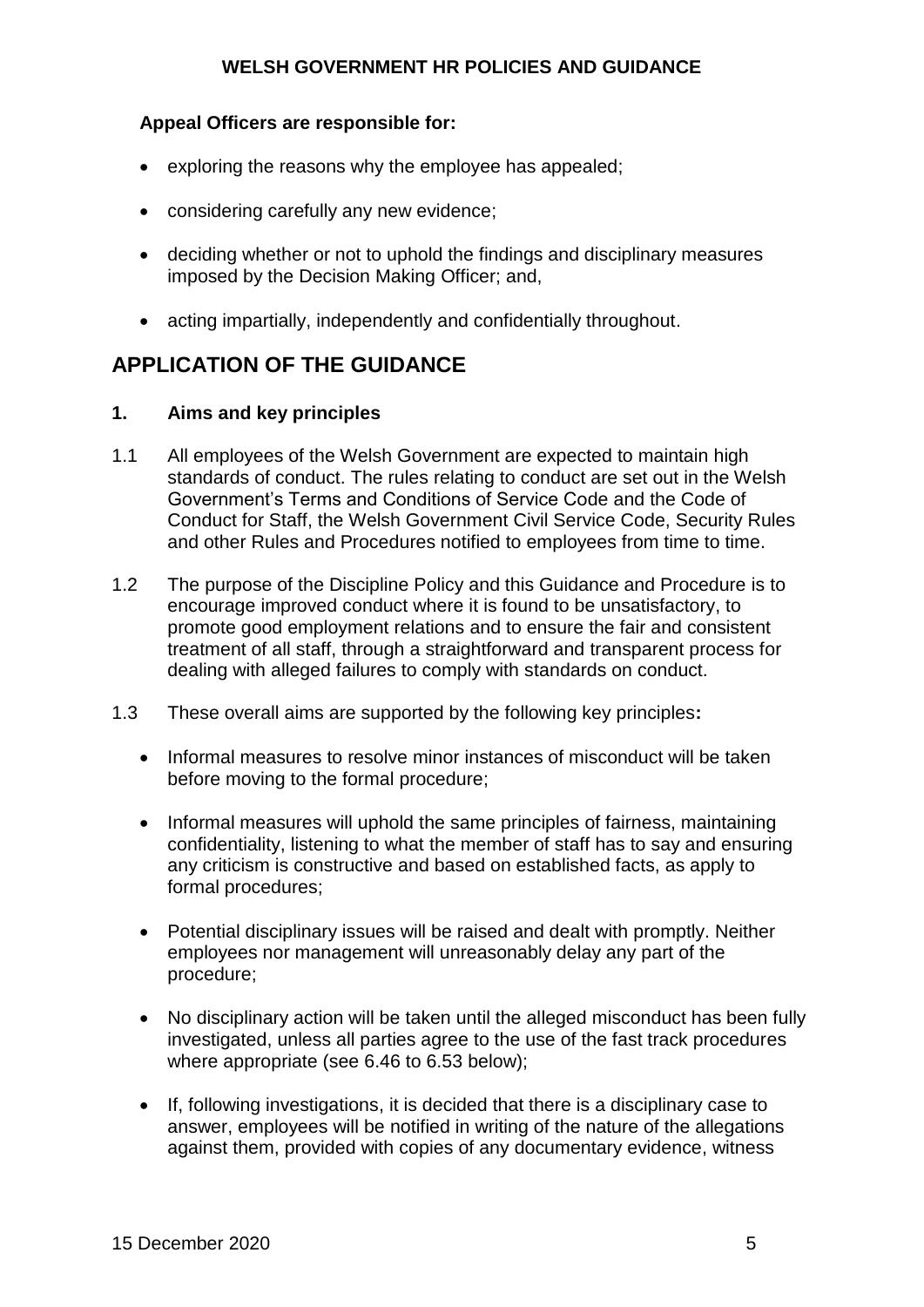statements or reports, and then invited to a meeting at which they will have an opportunity to respond to the allegations;

- During any meetings, employees will have the right to be accompanied by a colleague or trade union representative of their choice;
- Employees will not normally be dismissed for a first breach of discipline except in the case of gross misconduct when the penalty will normally be dismissal without notice and without pay in lieu of notice;
- Employees have a right to appeal against **any** formal disciplinary penalty imposed upon them;
- All discipline matters will be dealt with in strictest confidence. Any breach of this confidentiality will in itself be regarded as a disciplinary matter;
- This Discipline Procedure must be followed, with all staff being treated equally and fairly, and, at each stage of the process, judgements must only be made on the basis of the facts. Failure to do so may invalidate proceedings;
- Once a disciplinary case has been concluded and internal rights of appeal exhausted, there will be no further reference to it, unless the case proceeds to an Employment Tribunal; and,
- The procedure is designed to follow the statutory Advisory, Conciliation and Arbitration Service (ACAS) Code of Practice on Disciplinary and grievance procedures and, as such, **must** be followed to ensure compliance.

#### **2. Appropriateness of the Discipline Policy and procedures**

2.1 The Discipline policy and these procedures should be used in most cases where conduct is unsatisfactory. However, depending on the circumstances of the case, other policies and related procedures may come into play, as follows:

# **Dignity at Work**

- 2.2 The Dignity at Work Policy and related guidance and procedures focuses specifically on misconduct cases which involve issues of bullying or harassment. It may be that some cases initially raised under the Dignity at Work Policy are more appropriately dealt with under the Discipline or Grievance Policy and vice versa. On these occasions, the HR Case Adviser will confirm which is the more appropriate procedure to be used.
- 2.3 Generally, where an employee complains that they have been bullied or harassed, this will normally be dealt with under the Dignity at Work policy. If an employee reports that a colleague has bullied or harassed another member of staff, then this will generally be dealt with under the Discipline policy.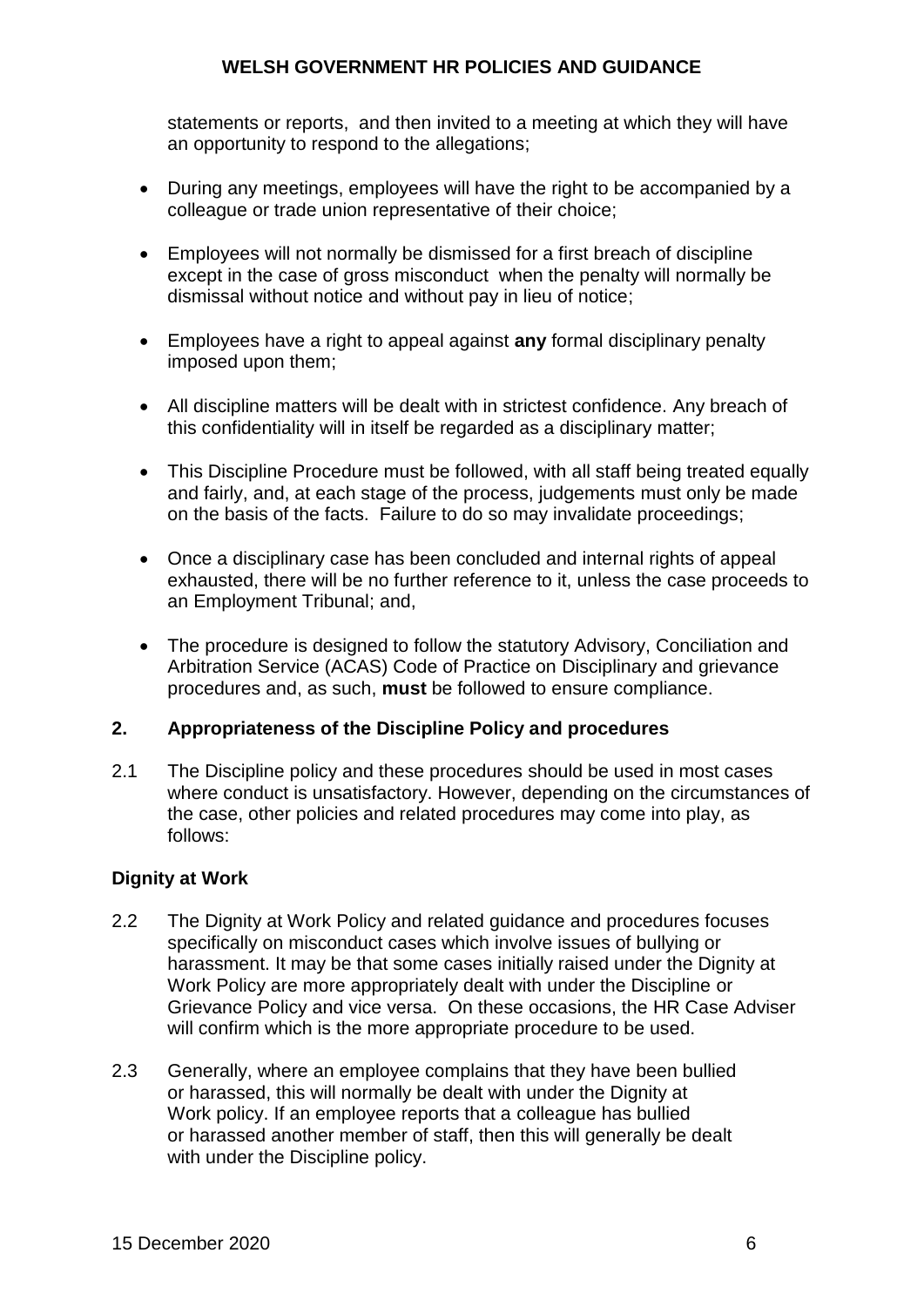#### **Underperformance**

2.4 Line managers dealing with underperformance should refer to the Performance Management framework, Probation Policy or Underperformance Policy for further advice, as appropriate.

# **Grievance**

2.5 In the course of a disciplinary case, an employee might raise a grievance that is related to the case. Where this happens, and depending on the circumstances, it may be appropriate to either suspend the disciplinary procedure for a short period until the grievance can be considered or to deal with both issues concurrently. Consideration might also be given, where possible, to bringing in another manager to deal with the grievance.

# 3. **Welsh Language**

In accordance with the Welsh Language Standards the following requirements will apply to the formal stage of the Discipline procedure.

The HR Case Adviser will ensure that employees who have allegations made against them are aware of their rights outlined below and that the requirements are met:

- An employee has the right to respond in Welsh to any allegations made against them.
- If any meetings are organised with the employee who is alleged to have committed misconduct, the member of staff will be asked whether or not they wish to use Welsh at that meeting. If the individual wishes to use Welsh, we will confirm to the employee whether we will provide a simultaneous translation service from Welsh to English or conduct the meeting in Welsh.
- Any decision reached in relation to the allegations will be confirmed to the employee in Welsh if that member of staff:
	- **F** responded in Welsh to allegations made against them
	- asked to use Welsh at a meeting about the allegations.

#### **4. Support**

4.1 On occasions, any party involved in a disciplinary matter may find the situation stressful or difficult and may want to talk things through in confidence with a professionally trained counsellor. Such support and counselling is available to Welsh Government employees and their families through the Employee Assistance Programme. This provides free, independent and confidential support and information and can be accessed at www.carefirstlifestyle.co.uk and using the username welsh and the password government or by telephoning 0800 174319.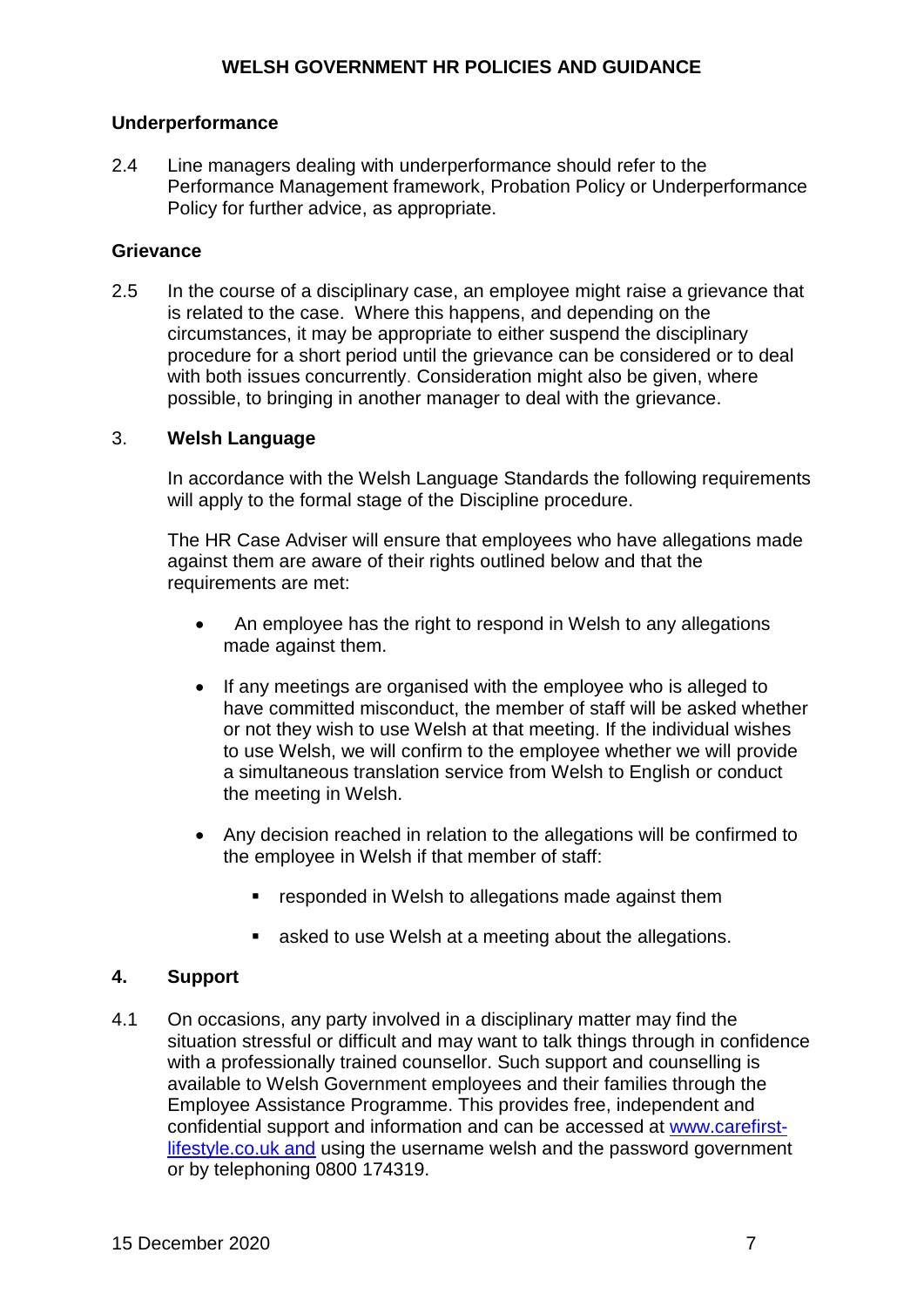- 4.2 The Occupational Health provider also provides support to individuals who may be experiencing personal well-being or health issues. Annex J contains further information.
- 4.3. Support and advice is also available to Union members from their relevant trade union.

# **5. Review**

The Policy and this Guidance and Procedure will be reviewed every two years, whenever a relevant change in legislation occurs or earlier if a need to make amendments is identified for other reasons.

# **6. Training**

All managers administering a case will receive appropriate training in the use of the Discipline policy and procedure. This aims to ensure that the procedure is effectively and consistently applied and that managers can help their staff to understand the importance of satisfactory conduct. Investigating, Decision Making and Appeal Officers will also receive training before carrying out their roles.

# **7. Mediation**

Mediation is a process that complements formal arrangements for dealing with workplace concerns and complaints that have resulted in conflict or disputes. In discipline cases it is more appropriate to consider mediation to rebuild relationships after the discipline procedure has been concluded. Further details can be found in the Mediation Guidance.

# **DISCIPLINARY PROCEDURE**

# **1. Purpose of the procedure**

- 1.1 This procedure sets out the steps to be taken when there is reason to believe that an employee has:
	- breached the Welsh Government's standards of conduct (including the Welsh Government's Security policy, procedures and/or Handbook); and/or
	- been negligent in or omitted to undertake their duties leading to a loss of trust and confidence, failed to obey a reasonable instruction, or carried out some other form(s) of misconduct; and/or
	- by their behaviour, action or inaction, disrupted or damaged the performance or reputation of the Welsh Government, or any part of it.
- 1.2 This procedure is designed to deal consistently and fairly with disciplinary issues, while recognising that the circumstances which may give rise to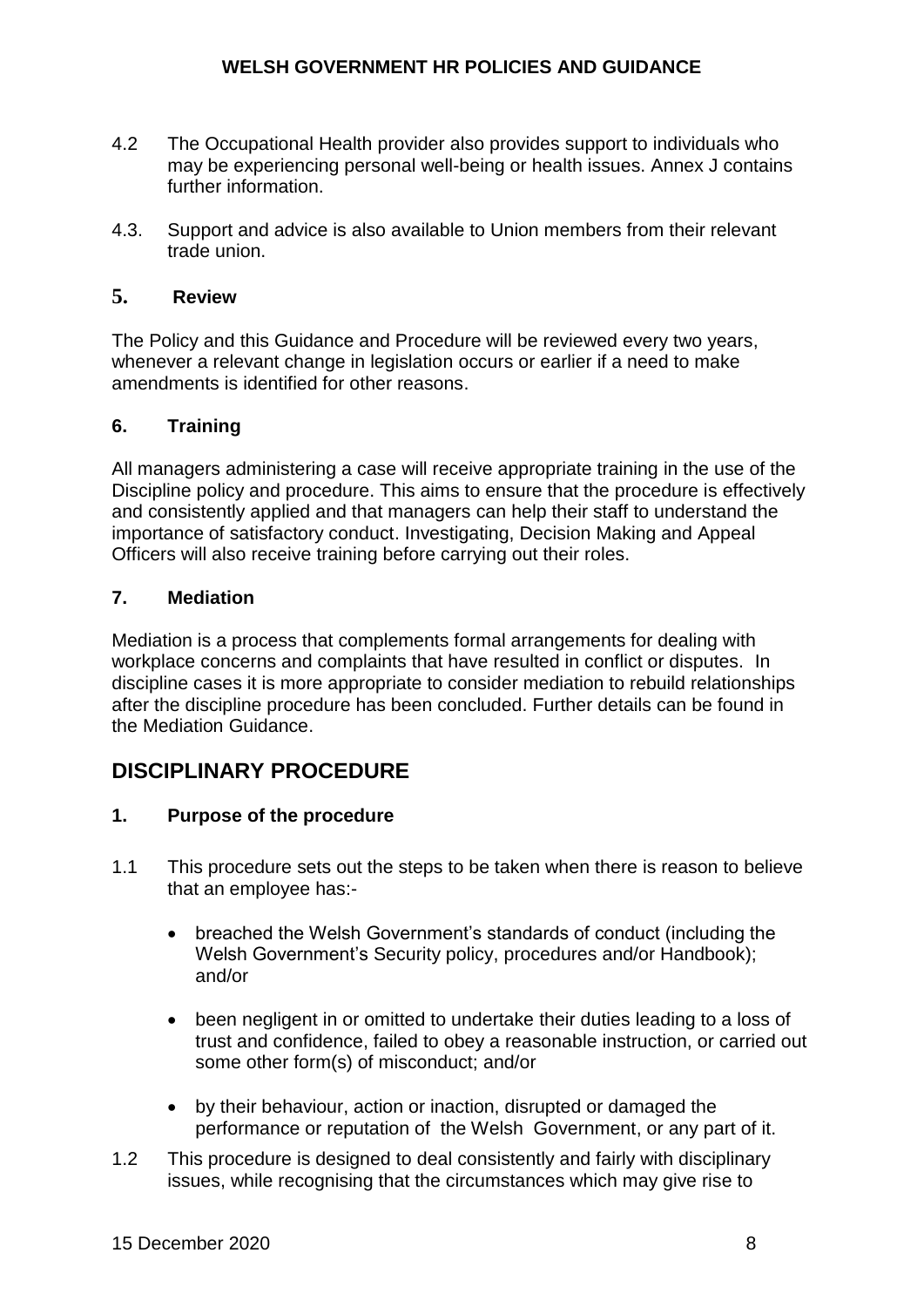disciplinary proceedings will be different in each case. The aim is to improve standards of behaviour amongst those whose conduct is unsatisfactory and to send a clear message to others that poor behaviour will not be tolerated.

### **2. Timescales**

- 2.1 The ACAS Code of Practice does not prescribe precise timescales for disciplinary procedures but it clearly states that, "*Employers and employees should raise and deal with issues promptly and should not unreasonably delay meetings, decisions or confirmation of those decisions."* It is therefore a requirement that all actions, whether formal or informal must be carried out as soon as possible and within a reasonable timescale.
- 2.2 The aim of the procedure is to resolve a disciplinary matter as fairly, consistently and speedily as possible. However, depending on the nature of the disciplinary issue and practical considerations, the timescales for the various actions within the procedure may vary from case to case.
- 2.3 A guide to what might represent reasonable timescales for the formal stage of the procedure is set out in the flowchart at Annex B which gives an overview of the process. This suggested timetable is intended to assist employees in gauging what the organisation believes is a reasonable timetable for actions to occur within the normal course of events as well as best practice advocated by ACAS. Should there be an issue meaning you wish to seek more time, please contact the Case Advisory Team who will consider the specific circumstances of your request.
- 2.4 Obviously where it is possible to implement the actions within a shorter timescale without compromising the procedure, then this should be achieved. Similarly, if circumstances require a longer time to carry out actions effectively, then this is acceptable. What is most important is that all parties are clear about the expected timescales for particular actions and adhere to them as closely as possible. Wherever possible managers should expedite matters and aim to ensure that no party to a complaint benefits or is disadvantaged from undue delays.
- 2.5 If at any time during the informal or formal stage of the procedure the employee is on leave or sickness absence then this will be taken into account in determining what is reasonable in terms of timescales.
- 2.6 If the employee is on long term sickness absence, the HR Case Adviser should be contacted for advice on a referral to the Occupational Health provider to determine whether the employee is fit to participate in the process. The employee will need to be aware of the referral, usually through their line manager contacting them to discuss the nature of the referral and the reasons for it. The referral may then be made by the line manager, Decision Making Officer, Appeal Officer or the Case Advisory Team as appropriate.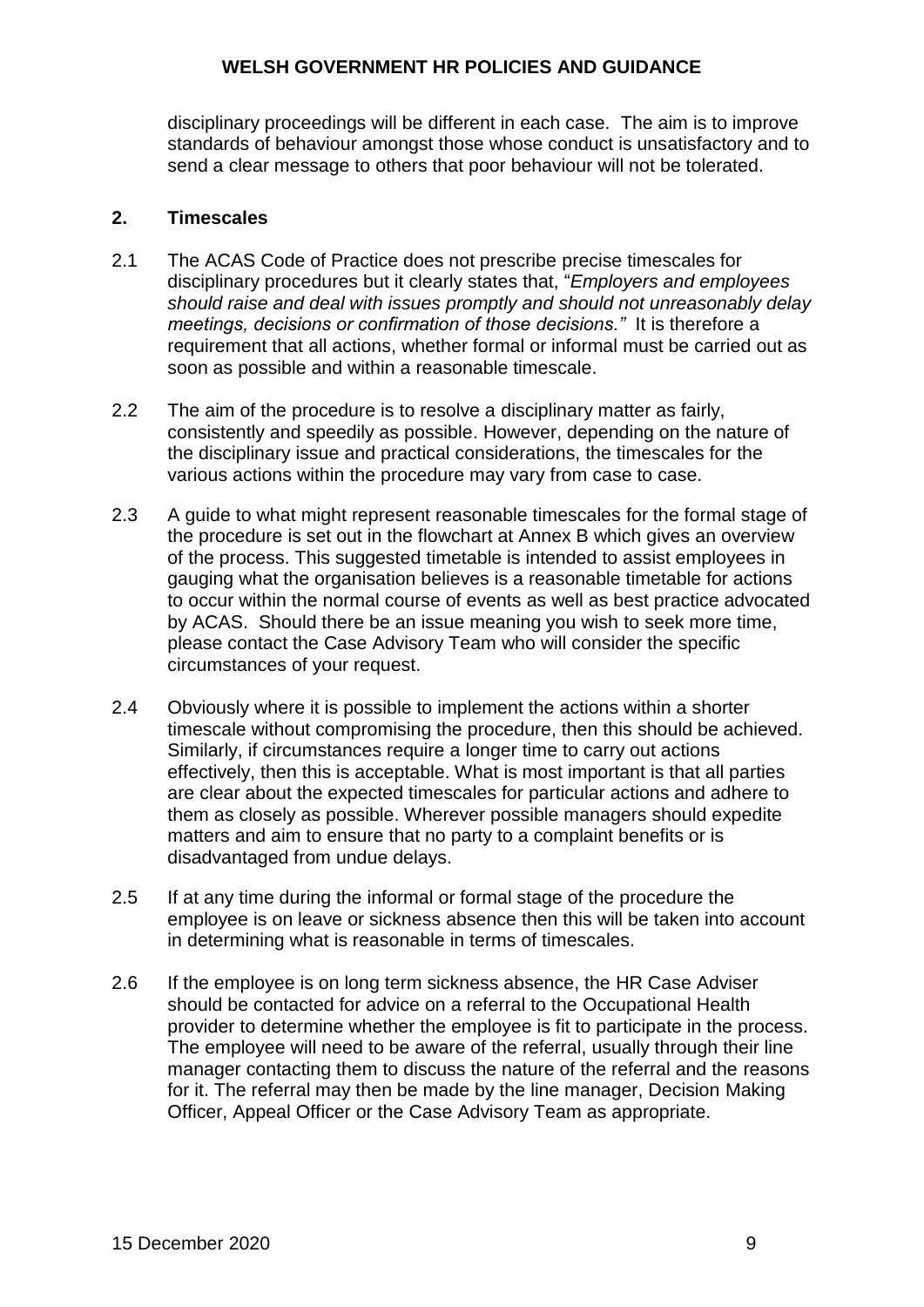2.7 If the employee is absent on a long term basis for any other reason, the manager handling the disciplinary case should consult the HR Case Adviser for guidance.

# **3. Witnesses**

- 3.1 Witnesses may be called upon to give evidence to establish the facts at any stage in the informal or formal procedure by either party. They may be required to attend an informal discussion, a formal disciplinary meeting, provide a written statement, be interviewed separately or any combination of these as the circumstances of the case demand. If a witness is invited to a formal investigation interview or disciplinary meeting, the nature and basis of the investigation will be explained to them in writing beforehand. Any information given by witnesses should be recorded in writing and they will be asked to check and sign this record to confirm its accuracy.
- 3.2 Although witnesses are not legally entitled to have a colleague or trade union representative present at any discussions or meetings, the Welsh Government allows witnesses to be accompanied at any stage of the disciplinary procedure.

# **4. Disciplinary allegations against Trade Union Representatives**

- 4.1 Normal disciplinary standards apply to employees who are trade union representatives. Nevertheless disciplinary allegations must not be brought against a trade union representative until the senior line manager or the HR Case Adviser has discussed the circumstances with the appropriate senior trade union representative or full-time official. The HR Case Adviser will routinely inform the Corporate Services Director, PSG.
- 4.2 Such early consultation may cause management to reconsider the need for disciplinary action if there are special factors arising from the employee's trade union work. Managers must take care to ensure that disciplinary action cannot be seen as an attack on the union's function.

# **5. INFORMAL STAGE - DEALING WITH MINOR MISCONDUCT**

- 5.1 In the case of alleged or suspected misconduct of a relatively minor nature, the line manager and employee should seek to resolve the matter through informal discussions, advice or support. This should be done promptly as delay could be perceived as acceptance of misconduct.
- 5.2 Informal discussions with employees do not constitute formal disciplinary proceedings and therefore, an employee is not legally entitled to invite a trade union representative or colleague to attend such meetings. However, there may be occasions where an employee may ask to be accompanied and the line manager should allow this.
- 5.3 During any informal discussion, the line manager should explain the basis for their concerns, provide any evidence which has come to light and give the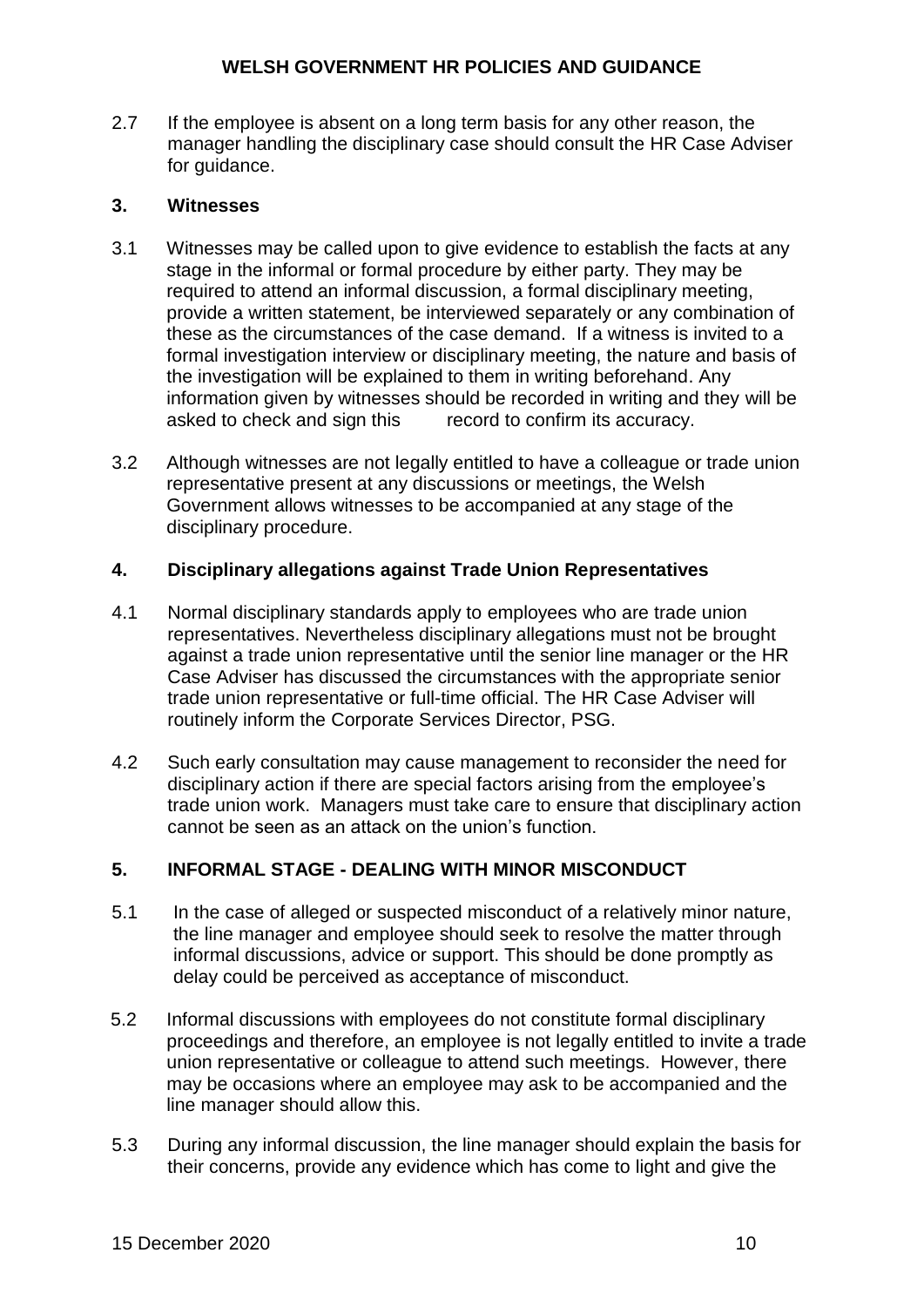individual the opportunity to explain their actions or clarify the facts of the case. Knowledge of an underlying cause may help to identify the most appropriate course of remedial action to ensure that the employee's conduct returns to a satisfactory standard. As with formal disciplinary procedures, it is important that any informal warnings or action are based upon facts and evidence not unsubstantiated complaints or suspicions.

- 5.4 The line manager should listen carefully to what the employee has to say about the issue, as it may become clear that there is no evidence of misconduct and actions may have been misinterpreted. If this is the case, this should be made clear to the employee and the matter should not be referred to again.
- 5.5 If there is evidence of minor misconduct, the line manager should discuss and agree the improvements necessary, how they might best be achieved, by when and, if appropriate, what the line manager will do to help the individual to improve. A period of monitoring or regular reviews of progress may also be agreed, as appropriate to the circumstances. The line manager must also make clear to the employee that any further misconduct or failure to improve could lead to the formal procedure being implemented.
- 5.6 Informal discussions must be recorded by the line manager who should agree the note with the employee. The manager should keep a copy securely and in accordance with the Data Protection Policy <sup>1</sup>and also give a copy to the employee.
- 5.7 The note will not form part of an employee's formal disciplinary record but it may help the manager to decide, after consultation with the HR Case Adviser, whether the employee's subsequent pattern of conduct should lead to the formal disciplinary procedure being initiated. Informal records which have been kept for management purposes outside personnel files may be referred to subsequently when fresh potential breaches of discipline become the subject of formal disciplinary proceedings.
- 5.8 Following the informal discussion, the line manager should continue to monitor behaviour and provide advice and support where needed. These discussions and any further actions should be recorded with a copy being kept by the manager and employee.
- 5.9 If during an informal discussion it becomes obvious that the matter is potentially serious, the meeting should be adjourned. The employee should be advised that the matter will be investigated under the formal disciplinary procedure and that they will receive written confirmation of the allegations and the arrangements for a formal disciplinary meeting as soon as possible. If the alleged misconduct may mean that the employee has committed a criminal offence, the line manager must immediately inform the:

<u>.</u>

<sup>1</sup> The Welsh Government Data Protection Policy reflects the requirements of the Data Protection Act and will refer to the General Data Protection Regulations from 25 May 2018.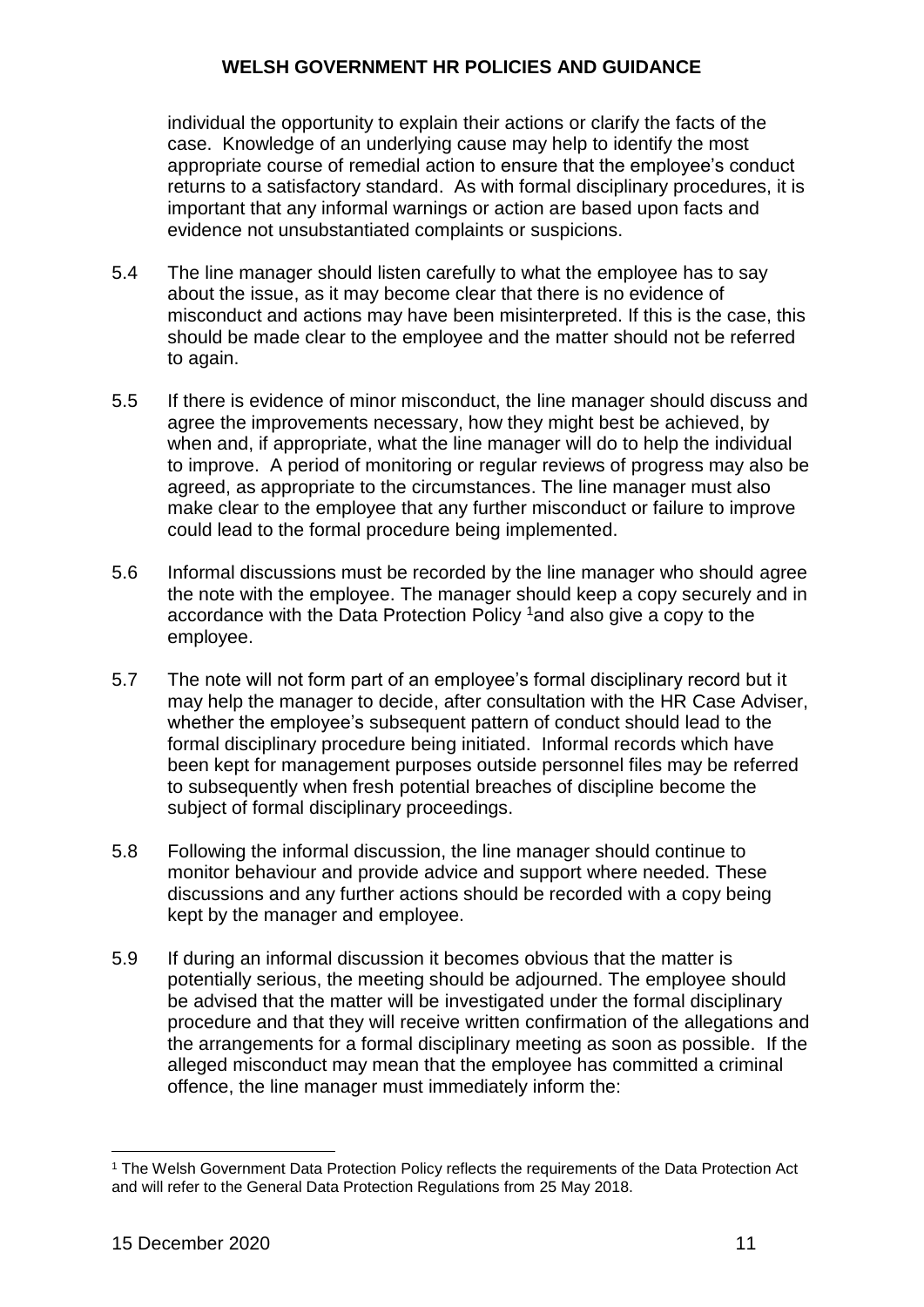- Head of Counter Fraud or the Head of Corporate Governance and Assurance for cases of suspected fraud (see also paragraphs 7.6 to 7.9), or
- Welsh Government Security Adviser for cases where other kinds of criminal activity is suspected.

If the manager is in any doubt about whether the suspected misconduct is fraud, they must contact the Head of Counter Fraud or the Head of Corporate Governance and Assurance in the first instance who will either take action or provide advice on the next steps.

5.10 If line managers are in any doubt about whether an incident of misconduct should be dealt with informally, they should discuss the matter with their HR Case Adviser who will advise on the correct action.

# **6. THE FORMAL DISCIPLINARY PROCEDURE**

- 6.1 The formal disciplinary procedure will only be initiated after discussion between the line manager and the HR Case Adviser.
- 6.2 This procedure will be invoked in circumstances where:
	- Informal discussions have not resulted in the required improvement in conduct; or,
	- Misconduct is alleged to have taken place that warrants formal proceedings being instigated or,
	- Conduct remains unacceptable within the period specified in a previous written warning; or,
	- Serious or gross misconduct is alleged to have taken place.

#### **Variation of duties and suspension from duty**

- 6.3 Where an employee may be facing formal disciplinary action, the line manager may decide that it is appropriate to transfer the employee to alternative/restricted duties or to another post, until the procedure is concluded. In certain circumstances, it may be appropriate to suspend the employee (on pay) but it is important to note that this is not a disciplinary sanction nor does it indicate a presumption of guilt.
- 6.4 For detailed information on variation of duties and suspension, please refer to Annex D.

#### **Establishing the facts**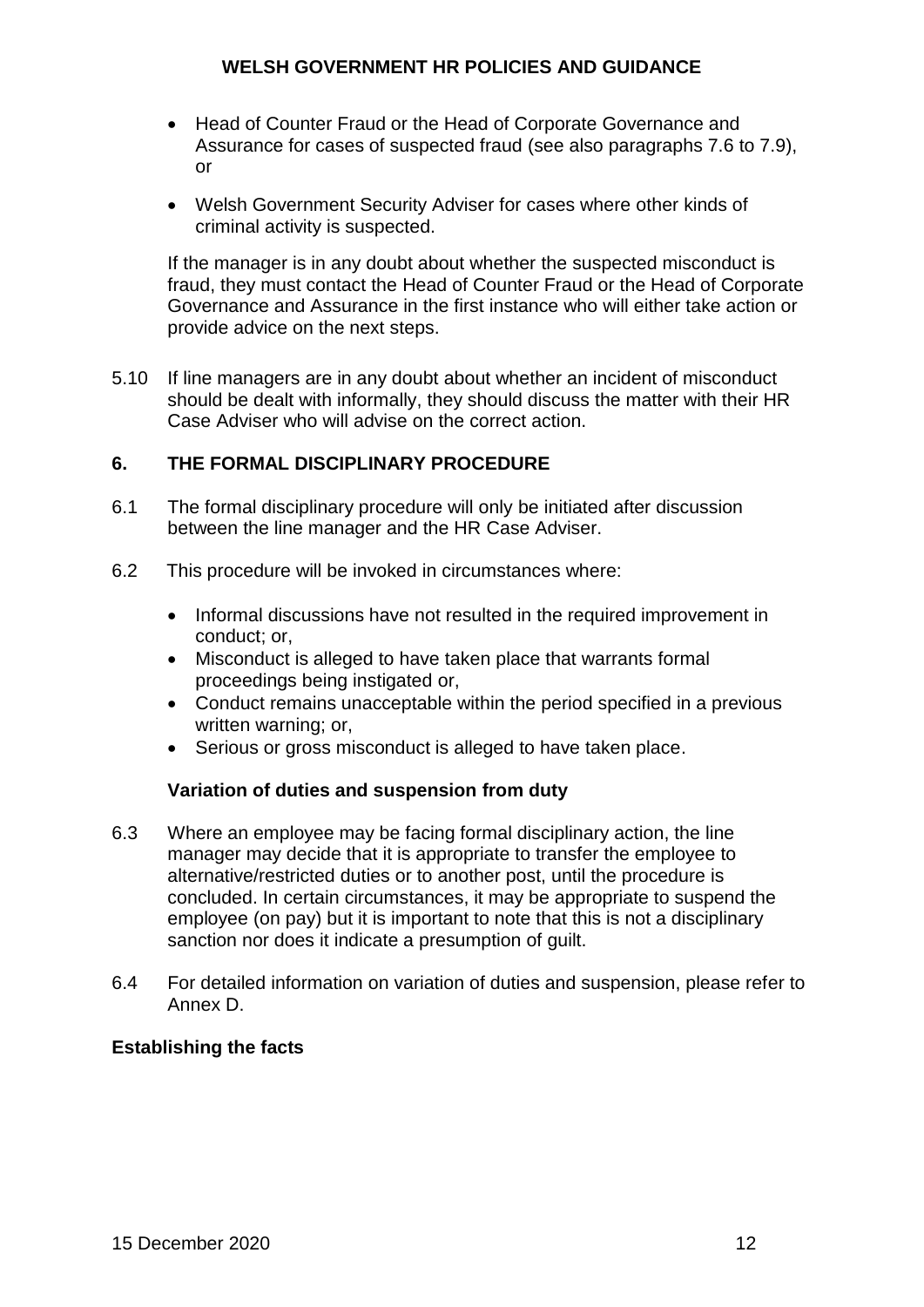- 6.5 If a potential disciplinary matter arises, an appropriate manager or external investigator will be appointed by the HR Case Adviser to investigate the allegation(s). This officer will be at Management Band 1 or above and must have received training to carry out the role. Any exceptions to this must be agreed with the Head of the Case Advisory Team. A member of the ICT Security team will be appointed to investigate cases of suspected ICT abuse. If the employee has any concerns for valid reasons about the individual nominated to be the Investigating Officer, they should raise them with the HR Case Adviser. These concerns will be considered and, if necessary, another Investigating Officer will be appointed.
- 6.6 The Investigating Officer will establish the facts, collate evidence and, where appropriate obtain statements from relevant witnesses, and produce an unbiased, factual, written report. This Investigating Officer will be impartial and not directly involved in the alleged disciplinary matter. The nature and extent of the investigation will depend on the seriousness of the issue but in all cases will be carried out without unreasonable delay. The written report will also conclude whether or not there is a case to answer based on the evidence of the investigation.
- 6.7 The employee and relevant members of staff may be required to participate in the investigation to establish the facts, including attending an interview. If the employee or a member of staff is required to attend an interview, they will be informed in writing of the nature of the investigation and may be accompanied by a work colleague or trade union representative. The employee will be given enough notice of the meeting so that they have time to prepare. Anyone who is interviewed will be provided with a note of the interview and asked to sign it as a true record of the meeting.
- 6.8 If at any stage of the investigation, enquiries indicate that the employee's alleged misconduct may mean that they have committed a criminal offence, the Investigating Officer must inform immediately the:
	- Head of Counter Fraud or the Head of Corporate Governance and Assurance for cases of suspected fraud (see also paragraphs 7.6 to 7.9), or
	- Welsh Government Security Adviser for cases where other kinds of criminal activity is suspected.

If the manager/officer handling the case is in any doubt about whether the suspected misconduct is fraud, they must contact the Head of Counter Fraud or the Head of Corporate Governance and Assurance in the first instance who will either take action or provide advice to the manager/officer on the next steps.

6.9 If, in the course of undertaking preliminary enquiries, the Investigating Officer needs to search office furniture, they should consult the HR Case Adviser. Searches should normally only be undertaken in the presence of the employee who has allegedly committed the misconduct. Where for any reason this is not practicable, the Investigating Officer must always be accompanied by a witness, normally the employee's trade union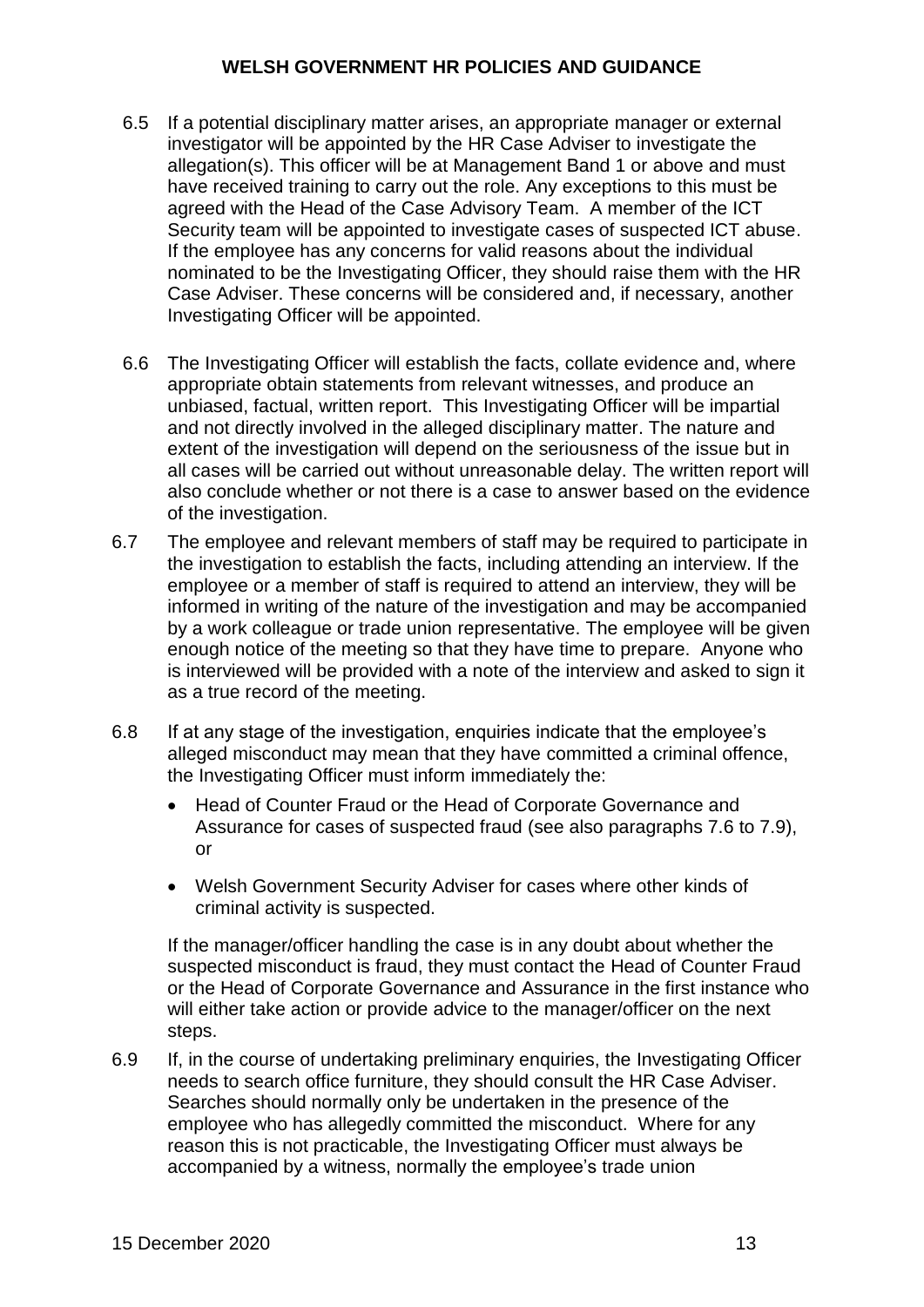representative and/or the HR Case Adviser. Management has no authority to search personal belongings without the individual's consent. "Personal belongings" do not include desks, cupboards or lockers but does include private receptacles or personal property within them.

- 6.10 On completion of the investigation the Investigating Officer will forward their report to the HR Case Adviser.
- 6.11 If the report concludes there is no case to answer, the HR Case Adviser will contact the employee's line manager who will inform the individual of the decision in person and confirm this by letter. They will also inform any witnesses there is no case to answer and the matter has been concluded. That will then be the end of the matter. The report should be filed in accordance with the Data Protection Policy, together with a note that the allegations were not upheld and that no action was taken against the individual. The HR Case Adviser may wish to consider at this stage whether the original allegations were vexatious or malicious.
- 6.12 If it is considered that there is a case to answer, the HR Case Adviser will liaise with the employee's line manager on the arrangements for a formal disciplinary meeting to take place and notify the employee as soon as practicable in writing in an Allegation Minute. A template copy can be obtained from the Case Advisory Team.
- 6.13 For more detailed guidance on conducting an investigation, please refer to Annex E.
- 6.14 In certain circumstances, it may not be necessary to conduct an investigation. Further information can be found at 6.46 to 6.53 below.

# **Arranging the Disciplinary meeting**

- 6.15 A Decision Making Officer will be appointed by the HR Case Adviser and line management to chair and decide the outcome of the meeting. This person must not have had any prior involvement in the case, be at least Executive Band 2, be a minimum of one grade higher than the employee who is alleged to have committed the misconduct and must not be the employee's line manager. The Decision Making Officer must have received training to carry out the role. If the employee has concerns for valid reasons about the individual nominated to act as Decision Making Officer, they should raise these with the HR Case Adviser who will consider them and, if necessary, appoint another Decision Making Officer.
- 6.16 Any disciplinary decisions and imposition of penalties for members of the SCS must be in accordance with the following guidelines:
	- decisions relating to the Permanent Secretary, Directors General or their direct equivalents must be taken by the Head of the Home Civil Service after consultation with the First Minister and, as appropriate, the Prime Minister;
	- decisions relating to Directors must be taken by Director Generals; and;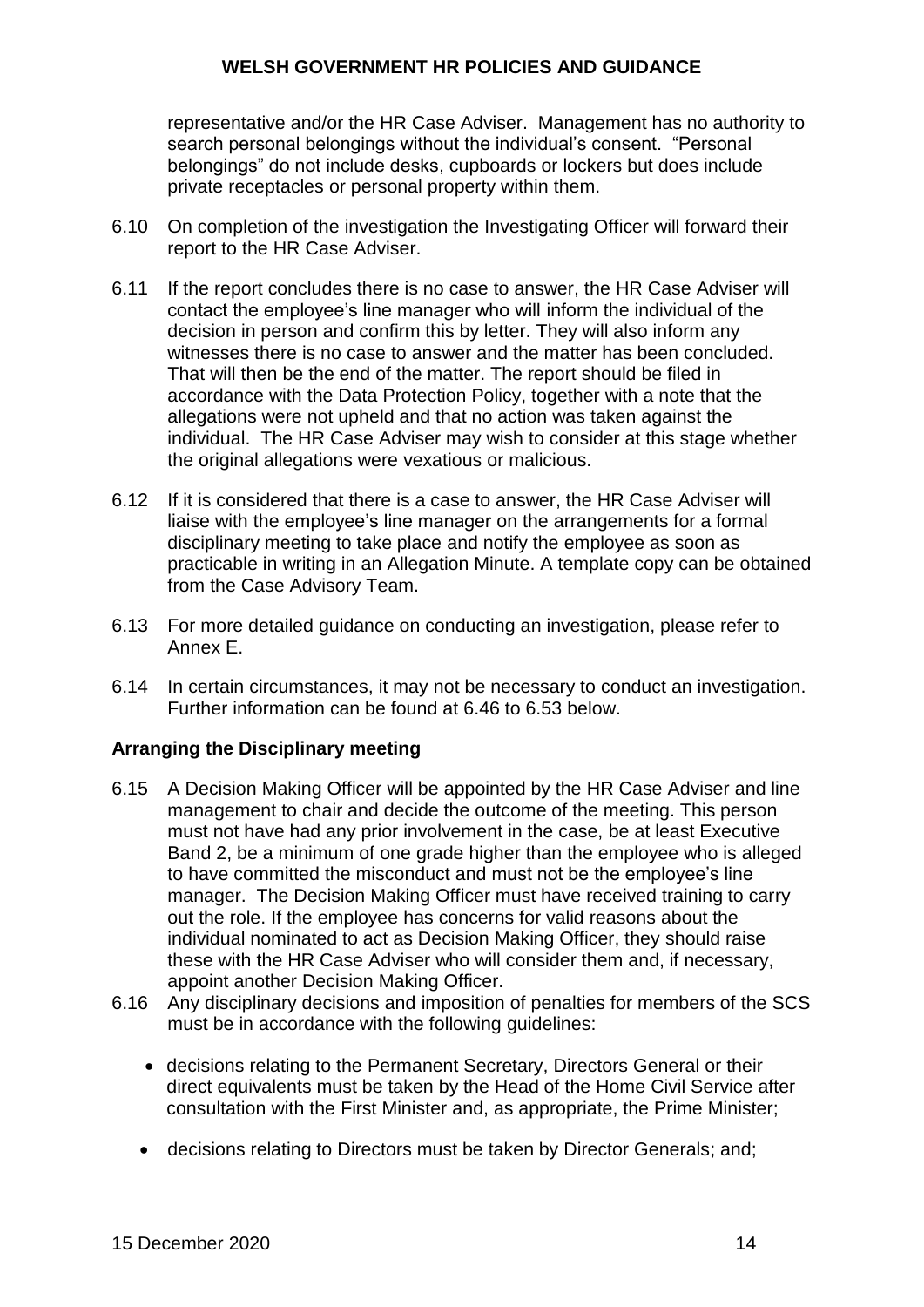decisions relating to Deputy Directors must be taken by a Director or Director General.

# **Notifying the employee of the disciplinary meeting**

- 6.17 The arrangements for the meeting will be confirmed in writing to the employee by their line manager without unreasonable delay. These arrangements should give the employee enough time and information to allow them to prepare for the meeting. The letter will confirm:
	- the allegation(s), setting out the supporting facts and evidence and enclosing copies of any documentary evidence, including the investigation report and witness statements;
	- the date, time, place of the meeting and the name of the Decision Making Officer ;
	- details of any witnesses the employer intends to call;
	- that after the meeting, the employee will have the opportunity to supplement the comments they make at the meeting in writing;
	- the employee's right to be accompanied by a trade union representative or colleague; and,
	- the disciplinary procedure which is being followed and details of where fuller information can be found.

Detailed guidance on drafting disciplinary allegations is set out in Annex F.

- 6.18 This letter and any relevant documents should be handed to the individual by the line manager (or other appropriate person) and the implications and possible consequences briefly explained. If the employee is on sickness absence or suspended from duty with pay, the line manager should arrange for the letter and any relevant documents to be sent to the employee's home address by special delivery. In the case of an employee on sickness absence, advice should be sought from the Occupational Health provider on whether the employee is fit to participate in the meeting, before issuing the letter. The employee will be told of this referral to the Occupational Health provider and the reason for it.
- 6.19 The employee is required to confirm their attendance at the meeting to the Decision Making Officer as soon as possible, provide details of any witnesses they intend to call or of written witness statements they wish to submit, and advise whether or not they will be accompanied at the meeting and, if so, by whom.
- 6.20 Witnesses for either party should only be approached by the Decision Making Officer or the employee to obtain witness statements or to confirm details for attendance at the meeting. Witnesses must not discuss the detail of the case with each other or with anyone else, whether or not legitimately involved in the disciplinary matter.
- 6.21 At all stages of the formal procedure, employees are entitled to be accompanied by a work colleague or a trade union representative.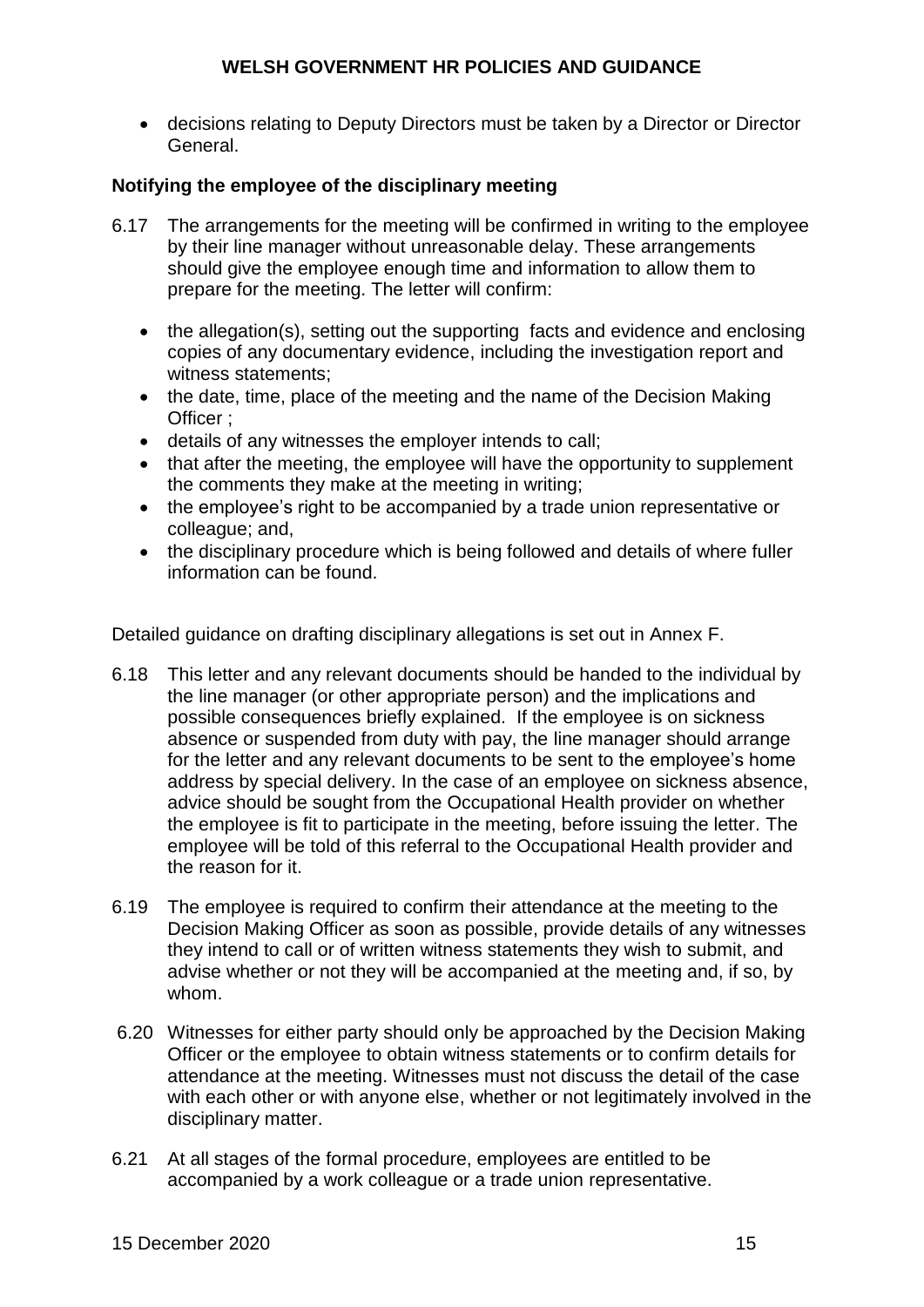#### **Failure by the employee/accompanying person to attend the meeting**

- 6.22 The employee is responsible for ensuring that the person they choose to accompany them is available to attend the meeting. If they are not available, the employee can propose an alternative time to meet, soon after the original meeting date.
- 6.23 If the employee or the person they have chosen to accompany them does not attend the meeting, it will be re-arranged as soon as possible and the employee will receive a further letter from the Decision Making Officer confirming the revised arrangements. This letter will also advise that if the employee fails to attend the rescheduled meeting, and there is no valid reason for non-attendance, decisions may be made in their absence.
- 6.24 If the accompanying person does not attend the rescheduled meeting but the employee is in attendance, then the meeting will go ahead, unless there are exceptional circumstances.
- 6.25 Where an employee is repeatedly unable or unwilling to attend a disciplinary meeting, the Decision Making Officer and the HR Case Adviser will need to consider all the facts and come to a reasonable decision on how to proceed. In reaching this decision, they will need to consult the employee's line manager and in some cases, the Occupational Health provider.
- 6.26 Considerations may include:
	- the seriousness of the alleged disciplinary issue;
	- the employee's disciplinary record, general work record, experience, position and length of service;
	- medical opinion as to whether the employee is fit to attend the meeting; and,
	- how similar cases in the past have been dealt with.
- 6.27 If it is decided that a decision will be made in the employee's absence on the basis of the evidence available, the employee will be informed of this decision and of any penalty in writing by the Decision Making Officer as soon as reasonably practicable.

#### **Disciplinary Meeting**

6.28 The purpose of the disciplinary meeting is to:

- resolve any outstanding questions or disputes about the facts of the case, by discussing the evidence and supporting information and giving the employee the opportunity to comment;
- give the employee the opportunity to respond to the allegations made against them, and to ask them whether the alleged misconduct took place or if they have an explanation for the these actions;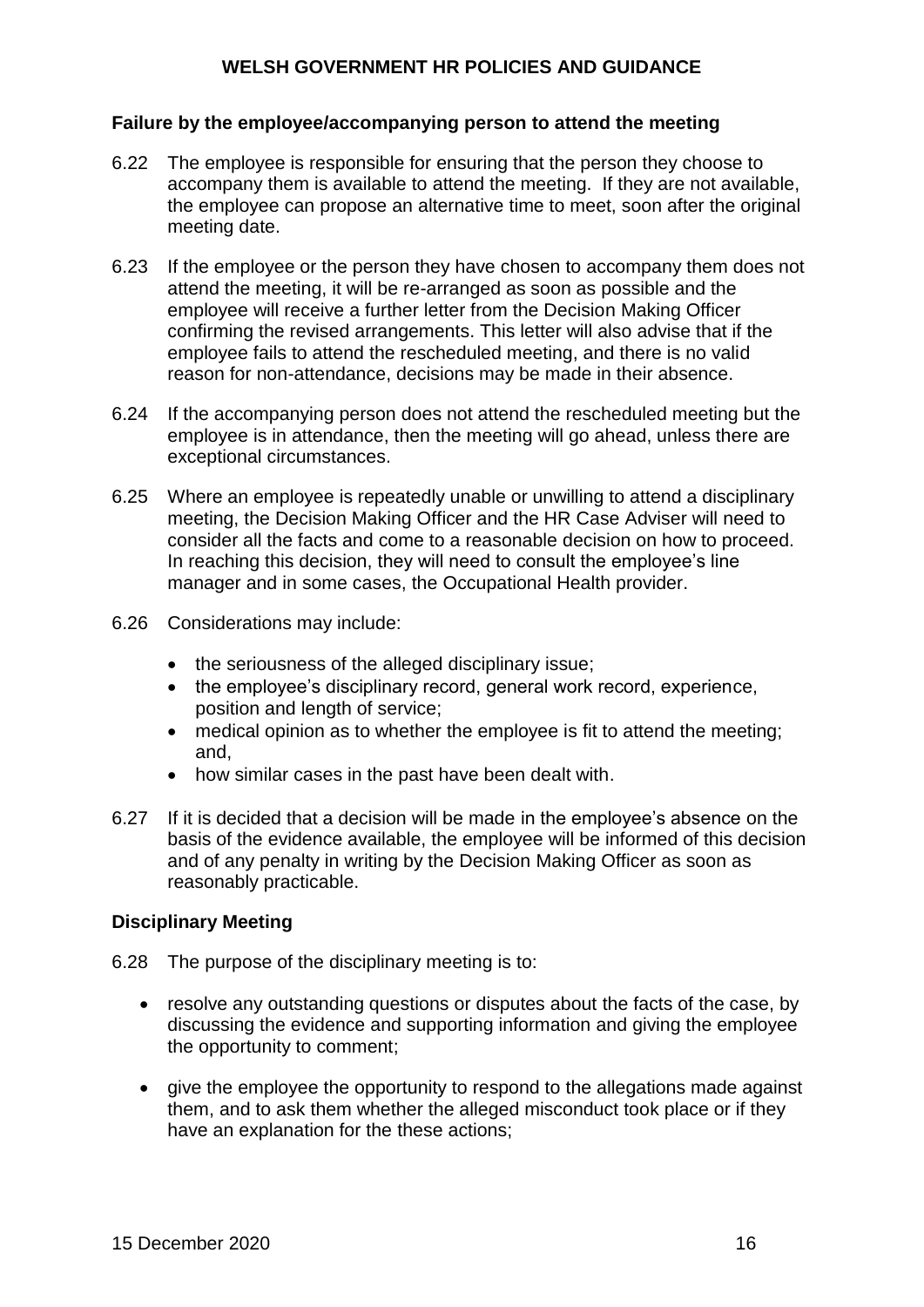- give the employee the opportunity to explain any mitigating factors or special circumstances which should be taken into account; and,
- provide the Decision Making Officer with sufficient information and evidence on which to base a decision.
- 6.29 The meeting is conducted by the Decision Making Officer and an HR Case Adviser is present to advise on procedure and take a note of the proceedings.
- 6.30 The person who accompanies the employee may address the meeting to put the employee's case, respond on their behalf to any views expressed, ask questions of witnesses and confer with the employee during the meeting. However, they do not have the right to answer questions on the employee's behalf, address the meeting if the employee does not wish it or prevent management from explaining their case.
- 6.31 At the meeting, the case against the employee is outlined and witnesses may be called or other evidence presented which may include written statements in support of the allegations. The employee will be expected to answer questions in order to clarify the issues and may question or comment on the information presented.
- 6.32 The employee will be invited to set out their case and address the allegations that have been made. They may also ask questions, present evidence, call relevant witnesses or present written witness statements and question or comment on any information, including that provided by witnesses.
- 6.33 If it becomes clear during the meeting that the employee has provided an adequate explanation or that there is no real, plausible evidence to support the allegation, the meeting will be brought to a close.
- 6.34 If new facts emerge during the course of the meeting, it may be necessary to adjourn the meeting to investigate them and reconvene at a later date.
- 6.35 If during the meeting, it becomes apparent that the alleged misconduct may mean that the employee has committed a criminal offence, the Decision Making Officer must immediately following the meeting contact the:
	- Head of Counter Fraud or the Head of Corporate Governance and Assurance for cases of suspected fraud (see also paragraphs 7.6 to 7.10), or
	- Welsh Government Security Adviser for cases where other kinds of criminal activity is suspected.

If the Decision Making Officer considers that the suspected misconduct in any way may be fraudulent or involve fraud, they must contact the Head of Counter Fraud or the Head of Corporate Governance and Assurance in the first instance who will either take action or provide advice to the Decision Making Officer on the next steps.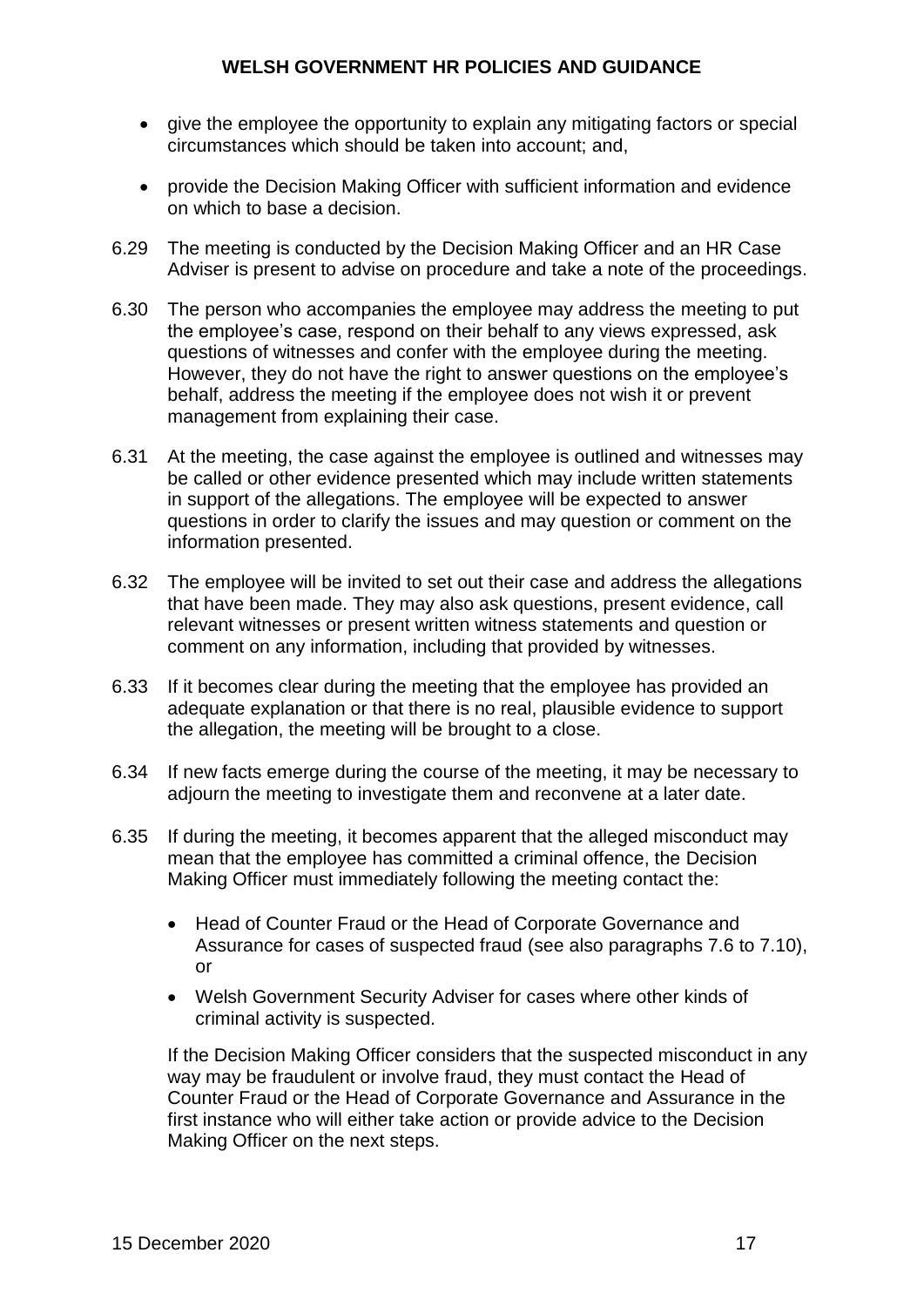6.36 The Decision Making Officer will forward a note of the meeting to the employee. If the employee agrees that it is a fair and accurate record of proceedings, they should sign and date the note and return it to the Decision Making Officer as soon as possible. If the employee is unable to agree the record, effort should be made to include any reasonable amendments and resolve any remaining points of difference. If areas of disagreement about the record remain, the note will be marked as not agreed and the proposed amendments will be attached to it, so that they can be taken into account before any decision is made.

# **Decision making**

- 6.37 Once the meeting note has been returned, the Decision Making Officer will consider all the evidence, decide if misconduct has occurred and, if so, whether disciplinary or any other action would be justified. The Decision Making Officer may delay making the decision to provide an opportunity for reflection and proper consideration or to undertake a fuller enquiry, particularly if there is any dispute about the facts. However, this must be undertaken as quickly as possible and must not unnecessarily delay the communication of the decision to the employee.
- 6.38 If the allegations are not substantiated the employee will be informed, in writing, without delay. The HR Case Adviser will inform all witnesses that there is no case to answer.
- 6.39 If the allegations are substantiated, the Decision Making Officer will decide whether a disciplinary penalty is appropriate and what form it should take. In doing so, they will take advice from the HR Case Adviser on the outcomes of similar cases. The Decision Making Officer has to have reasonable grounds for believing the allegations before they can uphold the complaint against the employee. The decision on an appropriate penalty(ies) or sanction(s) will be theirs alone.
- 6.40 In coming to a decision, it is important that the severity of the penalty or other action is proportionate to the degree of the misconduct committed, bearing in mind the need to act reasonably in all the circumstances. Factors which might be taken into account include, the extent to which standards have been breached; penalties which have been imposed in similar cases in the past; the employee's general work record and disciplinary record, including whether they are subject to any current warnings; their level of responsibility and length of service; whether any training, support or adjustments to the work might be needed in addition to, or instead of, a penalty and any special circumstances which might make it appropriate to adjust the severity of the penalty.
- 6.41 The decision will be set out in writing. The written notification will specify:
	- the aspects of the allegations which have been upheld;
	- what disciplinary penalty, if any, is being imposed;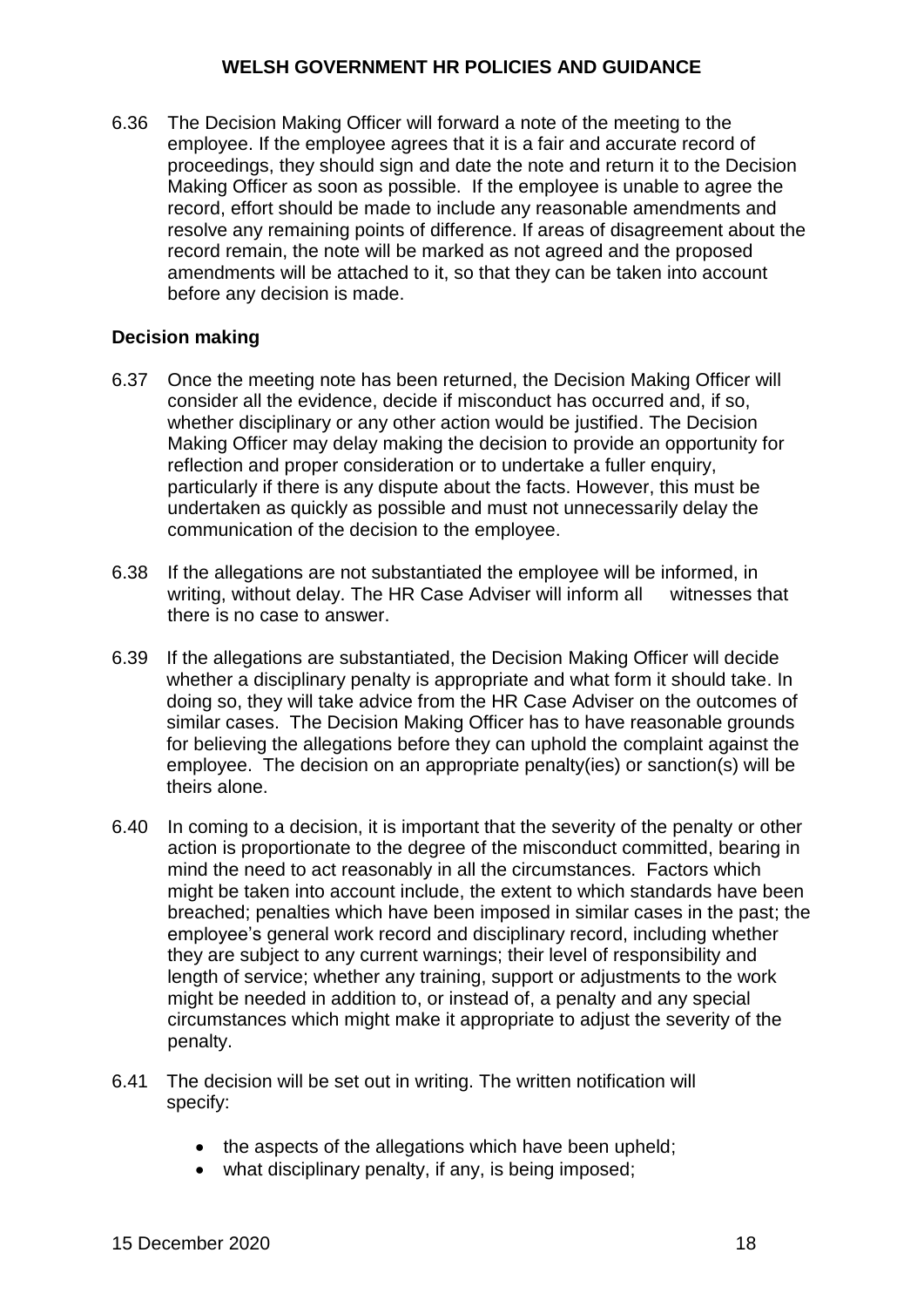- the likely consequences of any further misconduct; and,
- the timescale and process for lodging an appeal.
- 6.42 The employee will be invited to a further meeting by the Decision Making Officer to be handed this decision letter. They have the right to be accompanied by a trade union official or colleague and to discuss the content of the letter if they wish or simply to receive the letter and read it later. If the employee declines to attend this meeting, the decision letter will be delivered by other means and they will be required to formally acknowledge receipt.
- 6.43 Where the employee is on sickness absence, the Decision Making Officer should seek advice from Occupational Health before advising the employee of their decision.
- 6.44 The HR Case Adviser will also advise any witnesses that the matter has been concluded.
- 6.45 Detailed guidance on the disciplinary meeting and decision-making is contained in Annex G.

#### **Early Resolution Disciplinary Procedure**

- 6.46 An Early Resolution Procedure may be used in agreed situations to reduce complexity and unnecessary stress. In these situations both sides must agree that the case can proceed swiftly to an agreed outcome.
- 6.47 The Procedure may only be used:
	- Where employees have self reported an incident and adhered to a stated policy, e.g. the Security Policy
	- for incidents/ misconduct which would normally result in an informal (verbal) or first written warning to allow for matters to be dealt with in a timely manner; and,
	- where the employee has admitted in full all allegations made against them.

However, employees should be aware that the Welsh Government reserves the right to undertake a full formal disciplinary procedure if it believes the circumstances require one. See paragraph 6.53.

#### 6.48 The Early Resolution Procedure is **not suitable** for:

a) Circumstances where there is potential gross misconduct;

b) Cases of repeat misconduct where the employee has already received an informal (verbal) or first written warning;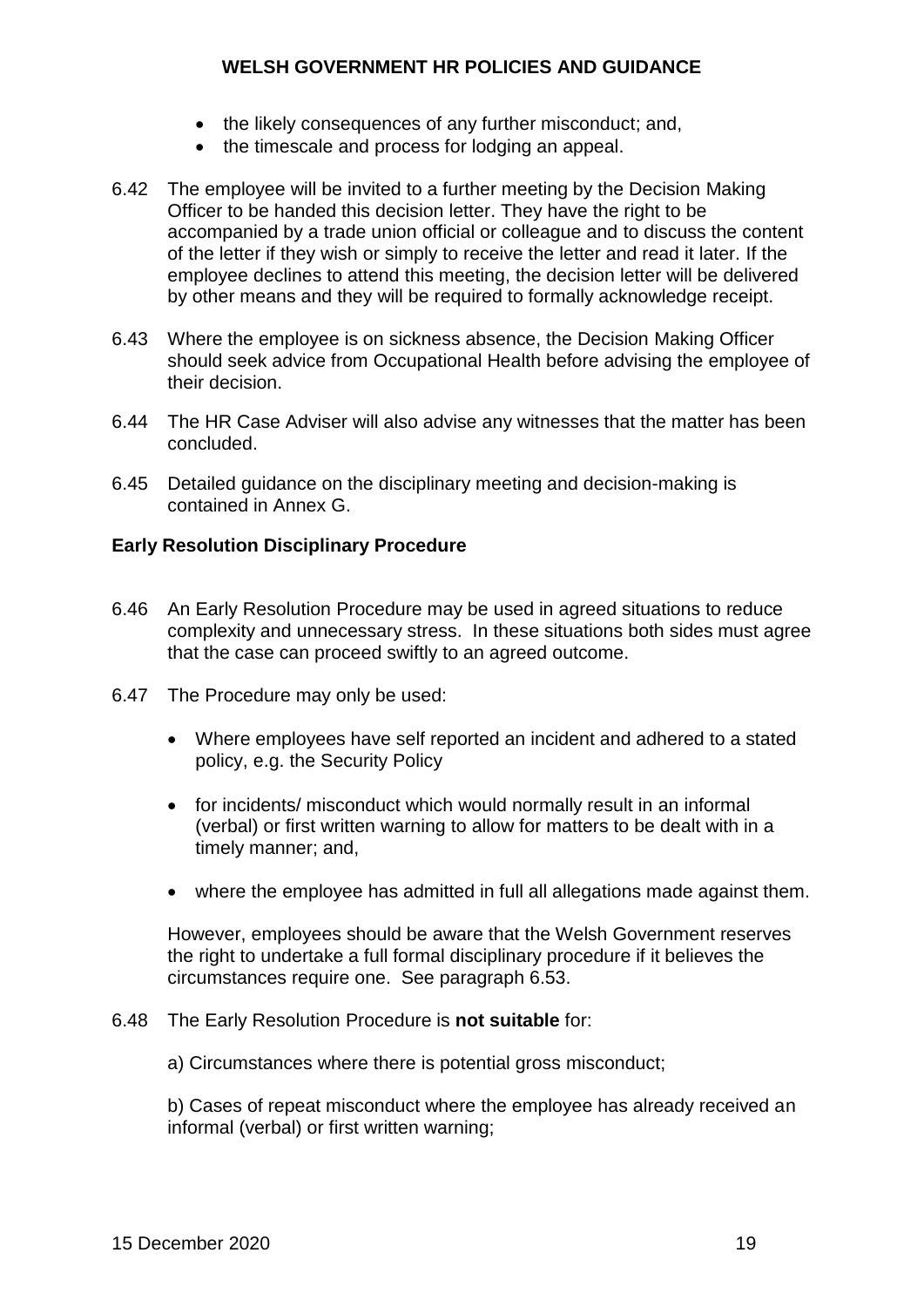c) Any matters that include a safeguarding issue, any possible criminal acts or behaviour or fraud/financial impropriety; or,

c) situations where an employee does not accept in full all allegations made against them.

- 6.49 Where it would appear that an Early Resolution Procedure may be applicable, the manager, HR Case Adviser, the employee and their trade union representative **must consent in writing by completing the Early Resolution consent form.**
- 6.50. This process does not require the appointment of an Investigating Officer or submission of a full investigation report. A Decision Making Officer will be appointed and an Early Resolution Decision Meeting should be held as soon as possible after consent to proceed has been received from all parties. Any delay to the procedure should be for exceptional circumstances only. The Early Resolution Meeting is the opportunity for the employee and trade union representative or companion to put forward comments, statements and explanations, including any mitigating circumstances. No other witnesses will be called. The outcome of the Early Resolution Meeting must be recorded by the HR Case Adviser on iShare and confirmed in writing to the employee. Any outcome must be agreed by all parties which means that there is no appeal once agreement is reached.
- 6.51 It is **not acceptable** for a manager to actively seek new evidence with the sole intention of making an Early Resolution Procedure ineligible, or for an employee to opt for the Early Resolution Procedure with the sole intention of preventing other potential misconduct coming to light. In either of these situations, the individual acting in this way may be subject to (further) disciplinary action.
- 6.52 No manager may be involved with the Early Resolution of any cases in which they are implicated.
- 6.53 Even in cases where the employee, the manager and the trade union representative are content to move to the Early Resolution Procedure, the Welsh Government reserves the right to undertake the full formal disciplinary procedure, including investigation, depending on the circumstances of the case. Such a decision must be agreed by the Deputy Director of HR, following discussion with the relevant trade union representative(s), and recorded alongside any Early Resolution consent form already completed.

# **Deciding the Disciplinary Penalty**

#### **First Written warning**

6.54 If an employee's conduct does not meet acceptable standards, but is not so serious as to merit more severe sanction, they may be issued with a first written warning. Depending on the circumstances, examples of behaviour which might result in a first written warning include but are not limited to:-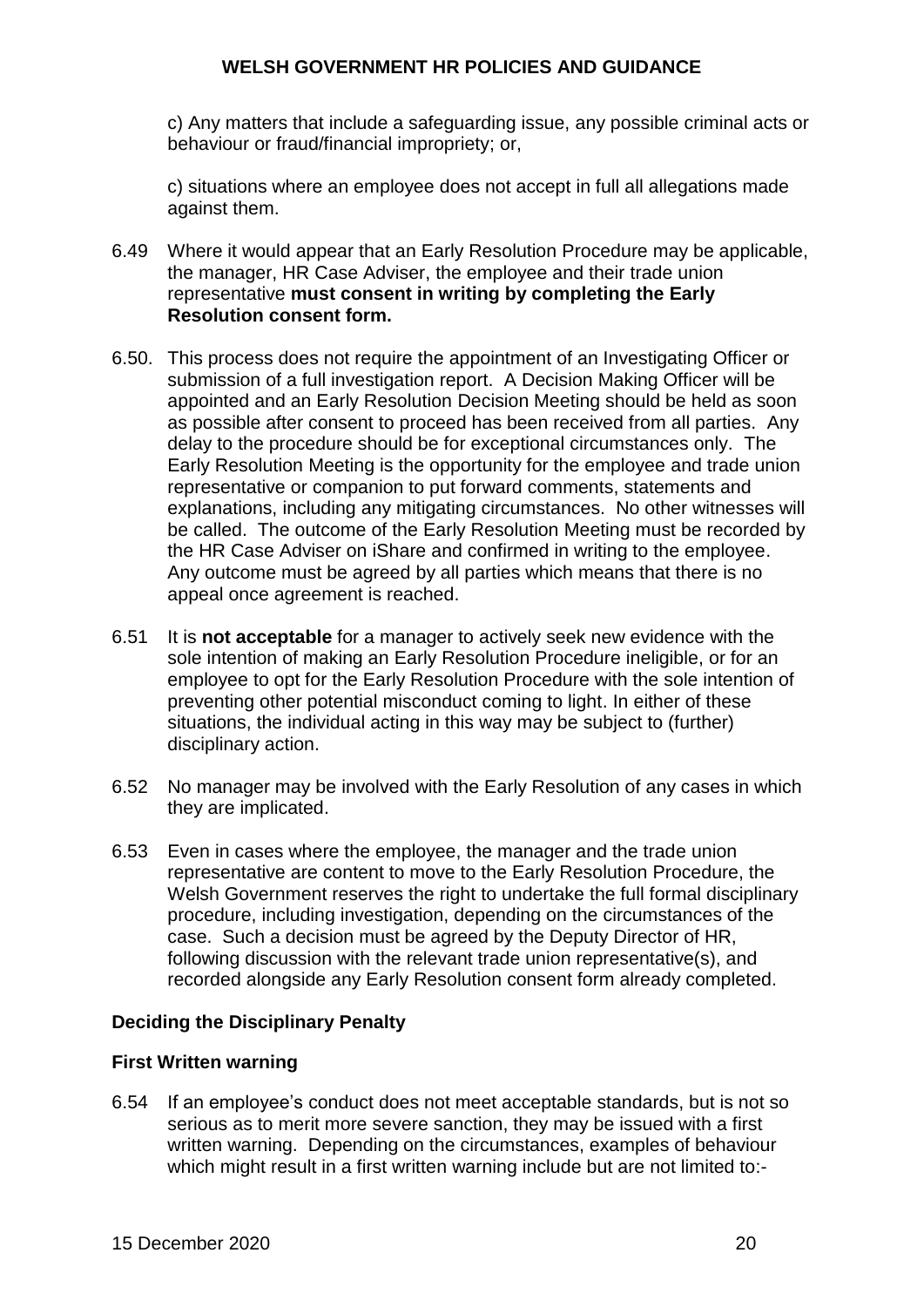- Single absence without authorisation and without good cause;
- Minor timekeeping offences e.g. repeated arrival after core start time or departure within core hours;
- Occasional excessive personal telephone calls;
- Minor breaches of health and safety, security or the Security Policy;
- Occasional rudeness, insolent behaviour or poor attitude;
- Deliberate failure to notify line management of time and location of working,
- Deliberate failure to notify line management of sickness impacting on intended working hours or medical appointments during intended working hours;
- Deliberate failure to attend a team or performance meeting with line management as arranged without good reason;
- Deliberate failure to work contracted working hours, unless in accordance with the maximum debit hours permitted under flexible working hours arrangements;
- Deliberate failure to consider and select candidates for advertised jobs on a location neutral basis;
- Deliberate failure to agree in advance arrangements which would generate an overtime payment or to deliberately arrange working hours in order to generate an overtime payment;
- Deliberately advising a line manager of a non-existent business reason to attend another office in order to claim travel and subsistence; and,
- Deliberately refusing a request to work flexibly when there are no business reasons for doing so;
- Persistent breaches of social distancing regulations and arrangements in the workplace;
- Persistent breaches of the WG Clean Workspace Policy.
- 6.55 The warning must specify the misconduct found; the change in behaviour required; the period allowed for improvement; any action agreed by the line manager to aid improvement and how long the warning will remain current. It should also advise that a final written warning or dismissal may be considered if there is further misconduct or a failure to make the required improvement. The employee will be asked to sign and return a copy of the warning to confirm receipt. They will also be advised of their right of appeal against the disciplinary decision and /or penalty.
- 6.56 A copy will be kept on the employee's personnel file on iShare subject to appropriate protections. The warning will lapse for disciplinary purposes after 6 months, subject to satisfactory conduct. The employee will be informed accordingly.

# **Final Written Warning**

6.57 If the employee's misconduct is sufficiently serious, it may be appropriate to move directly to a final written warning. This may occur where the employee's actions have, or are liable to have, a serious or harmful impact on the organisation.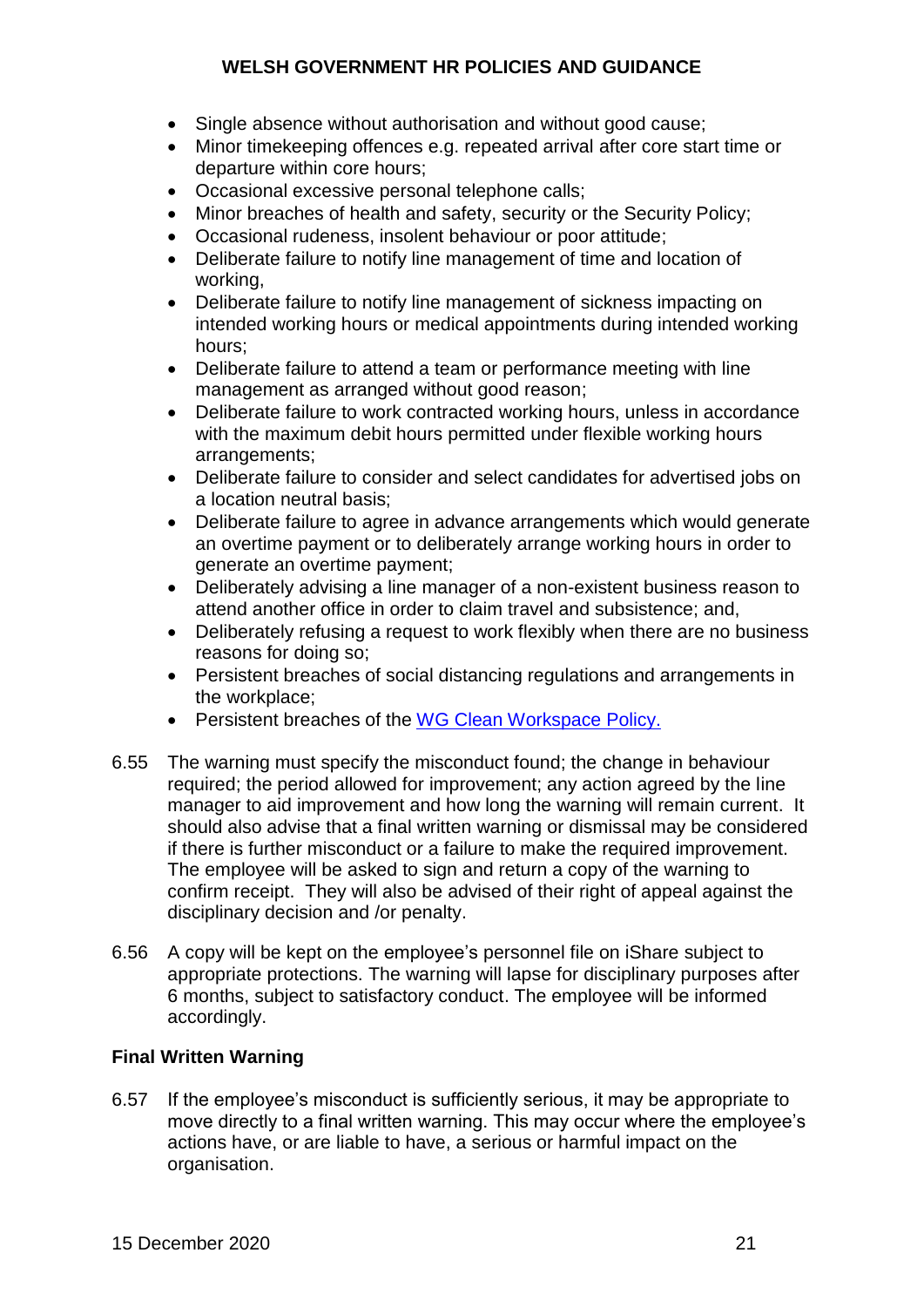- 6.58 A final written warning may also be given where an employee's conduct remains unsatisfactory within the period specified in an earlier formal warning, or if further examples of misconduct are committed.
- 6.59 Prior to issuing a final written warning in these circumstances, a full investigation will take place in accordance with the Discipline procedure.
- 6.60 Examples of behaviour which might result in a final written warning being issued include but are not limited to:
	- Repeated or further unauthorised absence from work without good cause;
	- Persistent lateness or poor punctuality;
	- Breach of health and safety or security rules;
	- Unauthorised possession of potentially dangerous or noxious substances in work;
	- Negligent acts or omissions that lead to a loss of trust and confidence;
	- Serious breaches of confidence:
	- **Excessive use of telephone for personal use**;
	- Breaches of the ICT security systems including a failure to comply with virus checking procedure ( see paragraph 7.7);
	- Breaching Procurement Rules;
	- Breach of internal or external recruitment processes and/or a breach of the Civil Service Recruitment Principles
	- Failure to comply with the Welsh Government's Smoking policy
	- Repeated deliberate failure to notify line management of time and location of working
	- Repeated deliberate failure to notify line management of sickness impacting on intended working hours or medical appointments during intended working hours;
	- Repeated deliberate failure to attend a team or performance meeting with line management as arranged without good reason;
	- Repeated deliberate failure to work contracted working hours, unless in accordance with the maximum debit hours permitted under flexible working hours arrangements;
	- Repeated deliberate failure to consider and select candidates for advertised jobs on a location neutral basis;
	- Repeated deliberate failure to agree in advance arrangements which would generate an overtime payment or to repeatedly deliberately arrange working hours in order to generate an overtime payment; and,
	- Repeatedly deliberately advising a line manager of a non-existent business reason to attend another office in order to claim travel and subsistence.
- 6.61 The warning must specify the misconduct found; the change in behaviour required; the period allowed for improvement; any action agreed by the line manager to aid improvement and how long the warning will remain current. It must also inform the employee of the consequences of further misconduct or a failure to make the required improvements within this timescale, for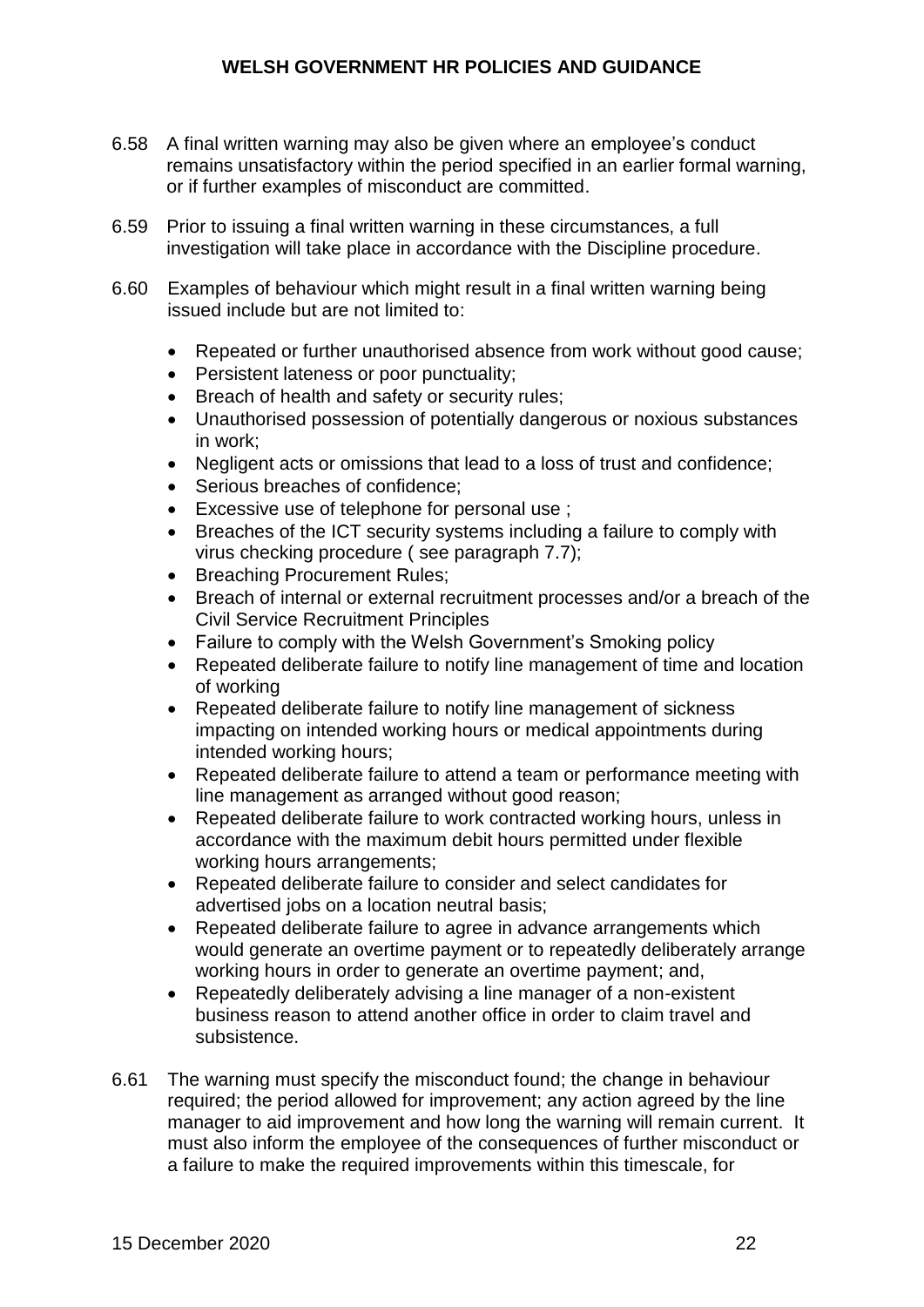instance, that it may result in some other contractual penalty, such as downgrading or dismissal. The employee will be asked to sign and return a copy of the final written warning to confirm receipt. They will also be advised of their right of appeal against the disciplinary decision and/or penalty.

6.62 A copy of the warning will be kept on the employee's personnel file on iShare It will lapse, for disciplinary purposes after 12 months, subject to satisfactory conduct, although in exceptional circumstances the period may be longer. The employee will be informed accordingly.

#### **Remaining in post until warning expires**

6.63 During the period that any written warning is in place, the employee is not permitted to apply for another Welsh Government post or any secondment or loan opportunity. They must remain in the post they held at the time of issue of the written warning until it expires unless the post they held at the time of the warning was of time limited duration.

#### **Additional Penalties**

- 6.64 In certain circumstances, the Decision Making Officer may feel it appropriate to award an additional penalty or penalties as well as issuing a warning, depending on the type of misconduct committed. These additional penalties may be applied immediately at the same time as the written warning or be conditional and come into force only if further misconduct occurs. Where any additional penalty is applied, this should be explained to the employee in writing, confirming the reasons for this and the right of appeal.
- 6.65 The range of disciplinary penalties which may be applied to supplement a formal warning include:-
	- pay increments being withdrawn or withheld;
	- suspension for a specific period without pay;
	- downgrading (including consequent loss of pay);
	- transfer to another work area:
	- repayment of any monies improperly claimed or owed to the organisation;
	- removing access to the internet and the external e-mail facility;
	- monitoring an individual's e-mail traffic over a set period of time; and,
	- withdrawing permission to work flexibly from an office of the employee's choosing or at home for reasons of personal preference.
- 6.66 Unless the employee makes it clear that they do not wish to appeal, implementation of a penalty short of dismissal will be deferred for 5 working days, and if the individual does appeal, pending the outcome of the appeal. If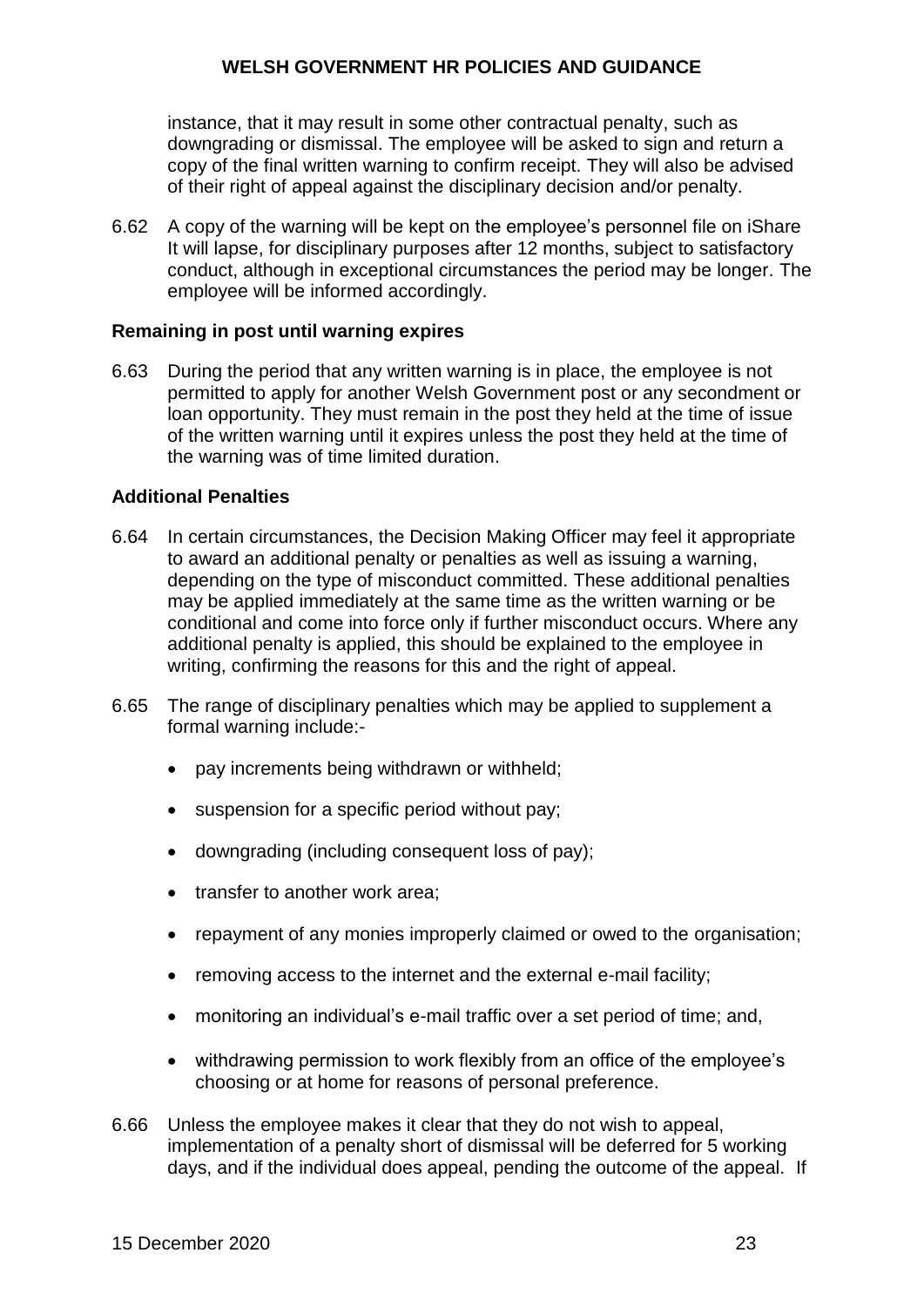the appeal is not upheld, the effective date of the penalty will be the date the original decision is communicated to the employee.

# **Dismissal**

- 6.67 An employee will normally be dismissed in the following circumstances:
	- where the misconduct is deemed to be gross misconduct (misconduct that is so serious it would normally result in dismissal if upheld); or,
	- where the misconduct is sufficiently serious as to destroy the essential mutual trust and confidence between employee and employer; or ,
	- if there is no satisfactory improvement within the period of a final written warning; or ,
	- if further misconduct occurs during the period when a final written warning is in force.
- 6.68 Some examples of serious offences likely to be deemed gross misconduct and liable to result in dismissal include, but are not limited to:
	- theft, fraud, deliberate falsification of records (including time sheets and travel and subsistence claims);
	- giving false information in any job application;
	- physical violence or threatening behaviour;
	- deliberate or reckless behaviour causing serious damage to property;
	- serious harassment or bullying;
	- serious negligence which might cause unacceptable loss, damage or injury;
	- serious or persistent insubordination;
	- serious breach of health and safety rules;
	- bringing the Welsh Government into disrepute, including publically criticising Ministers or their policies and leaking information in a way which damages the image and reputation of the Welsh Government;
	- deliberately deceiving or attempting to deceive any Assembly Member or Committee;
	- failure to respect confidential information or a breach of the Official Secrets Act;
	- abuse of the Welsh Government's computer systems and programmes, including internet and e-mail systems, including the deliberate viewing or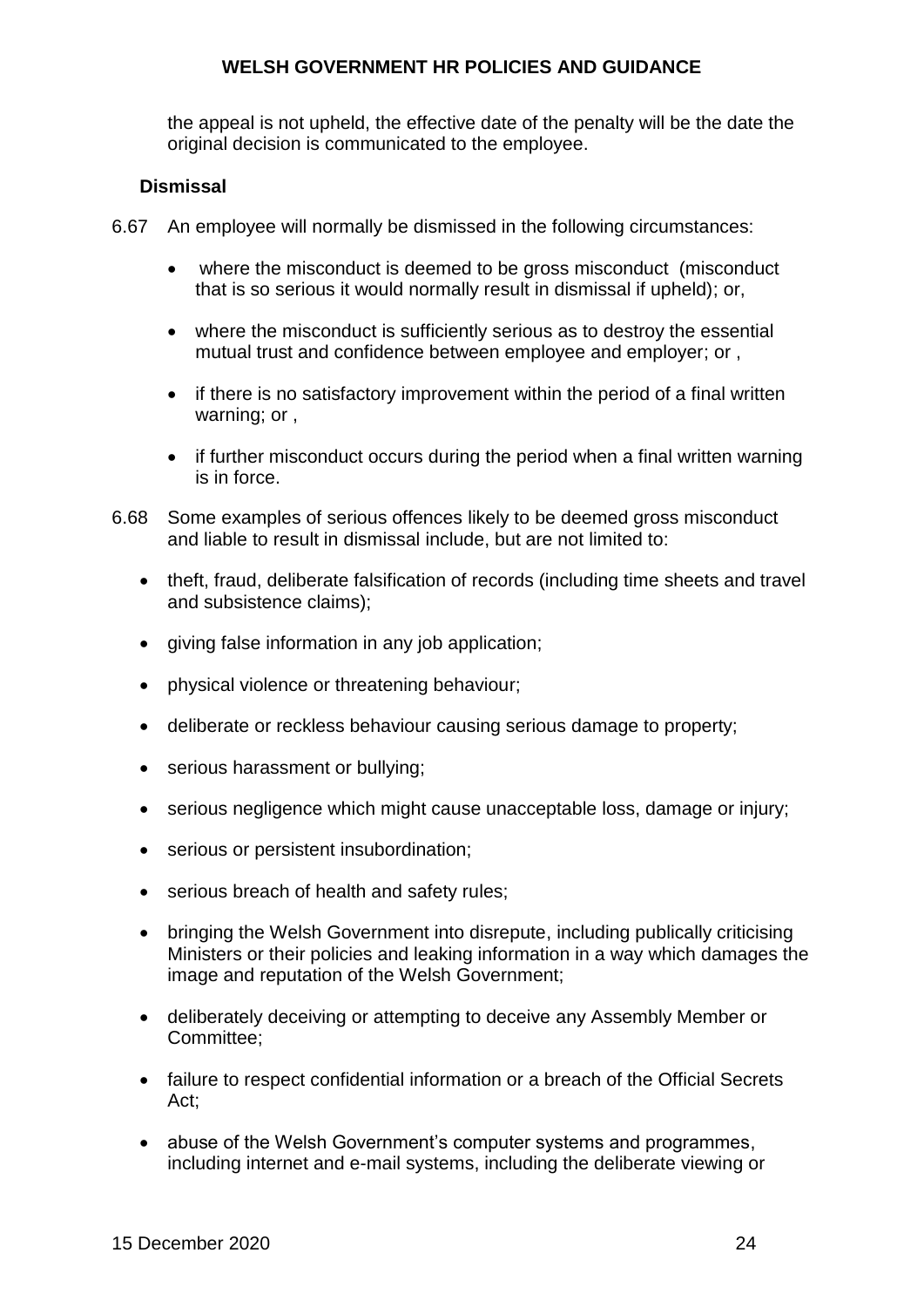downloading of pornographic images or deliberately attempting to view or download such images; abuse or misuse of social networking sites or blogging and trawling through iShare without any business justification or authority (see the Security policy for guidance and examples of gross misconduct);

- deliberate malpractice, deception or falsification of documents;
- acceptance of any bribe, inducement or reward for personal gain or for the benefit of a third party in return for an unauthorised act or transaction;
- acts of incitement or actual acts of discrimination on the grounds of gender, sexual orientation, gender reassignment, marriage or civil partnership, race, colour, disability, age, religion or belief, ethnic or national origin or other personal characteristics including same sex marriage;
- significantly negligent acts or omissions that lead to a loss of trust and confidence; and,
- serious examples of the types of misconduct listed in the previous section "Final Written Warning" which may also be grounds for dismissal.
- 6.69 A case of potential fraud should only be treated as a gross misconduct offence when investigation shows that there was a clear intention to defraud.
- 6.70 Any decision to dismiss or downgrade an employee will be referred, with the Decision Making Officer's recommendations, via the HR Case Adviser for ratification by the appropriate PSG senior manager. Dismissal or downgrading decisions must be ratified by the:
	- [Director General for employees at SCS Band 2]
	- Corporate Services Director, for employees at SCS Band 1 and Executive Band 1
	- Deputy Director, Expert Services and People, for employees at Executive Band 2 and below.
- 6.71 If the dismissal is the result of a failure to improve behaviour to the required level within the specified time period or an escalation of penalties, notice may be given or pay in lieu of notice.
- 6.72 In the case of gross misconduct, dismissal is effective on the day the penalty is issued if delivered in person, or 3 days from the date of the penalty letter if it has to be posted, in which case it must be sent by special delivery.
- 6.73 The Welsh Government must apply, where appropriate, the rules that apply to the recovery of losses to public funds on dismissal and to the forfeiture of superannuation benefits in respect of dismissal for certain criminal offences. These rules are set out in the Terms and Conditions of Service Code.
- 6.74 The Decision Making Officer will confirm the reasons for the dismissal in writing and advise the employee of their right of appeal.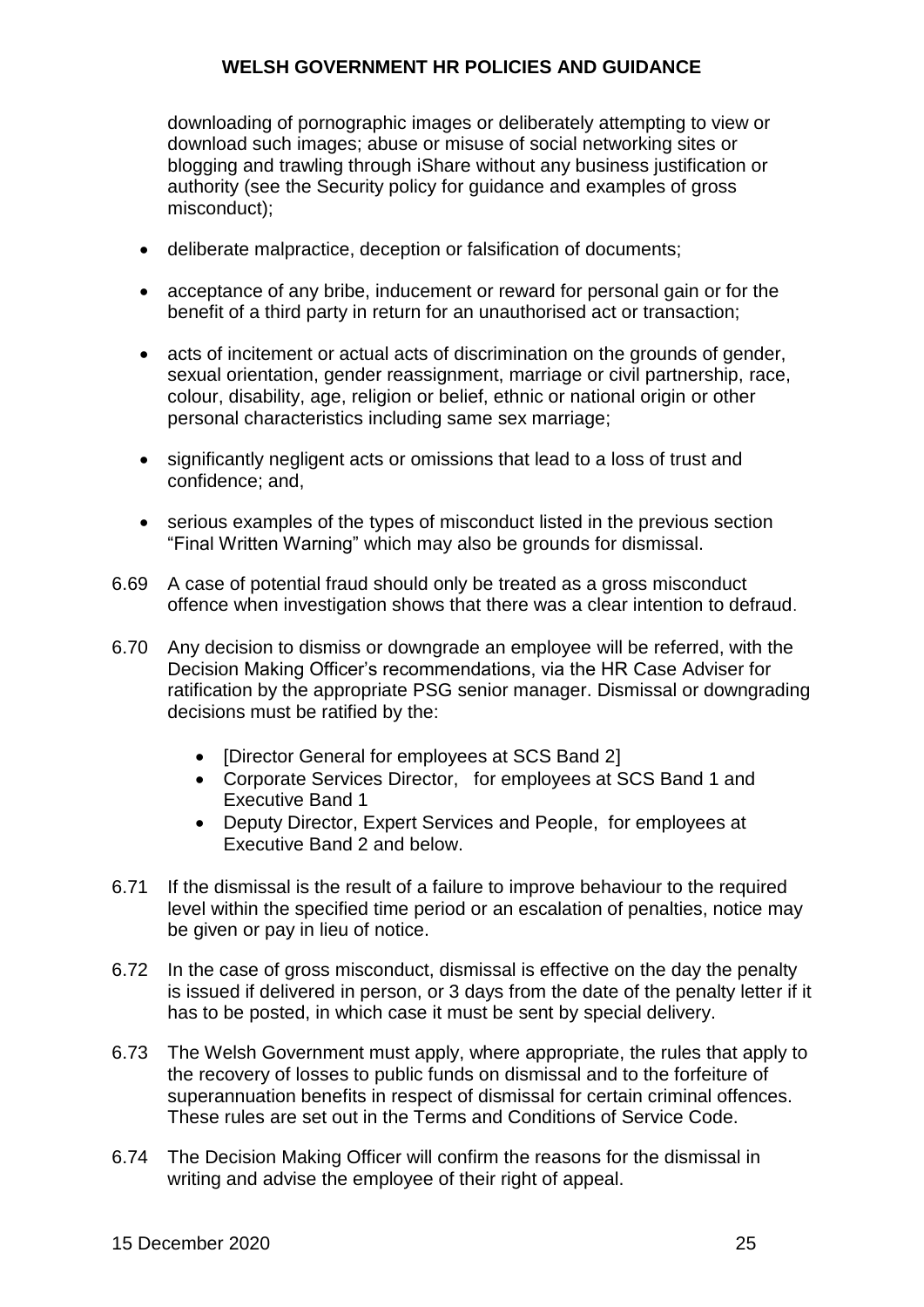# **Appeals**

- 6.75 If the employee does not agree with the outcome determined by the Decision Making Officer, they may lodge an appeal against the decision. The appeal must be for genuine, legitimate and objective reasons. Examples of such reasons might be that new evidence has come to light or the undue severity or inconsistency of the penalty.
- 6.76 The employee must appeal within 5 working days of receiving the disciplinary decision, although an extension may be agreed in certain circumstances.
- 6.77 The decision will be reviewed by a more senior level of management than the Decision Making Officer. This person is known as the Appeal Officer and will be appointed by the HR Case Adviser. The Appeal Officer will be at least Executive Band 1, will have received training to carry out their role and will not have had any prior involvement in the case. The name of the Appeal Officer will be confirmed to the employee by the Decision Making Officer and if, the employee has concerns for valid reasons about the individual nominated, they should raise these with the HR Case Adviser in their letter of appeal. These concerns will be considered by the HR Case Adviser who will arrange to appoint another Appeal Officer, if necessary.
- 6.78 Individuals in the categories below have a right of appeal to the Head of the Home Civil Service:
	- Permanent Secretary, Directors General and their direct equivalents; and,
	- Directors.
- 6.79 The grounds for appeal should be set out in writing and sent to the appointed Appeal Officer.
- 6.80 The HR Case Adviser must ensure that all papers relating to disciplinary decisions and proceedings are made available to the Appeal Officer.
- 6.81 The employee will receive a letter from the Appeal Officer inviting them to a meeting to present their appeal as soon as possible after the letter of appeal is received. The employee will have the right to be accompanied by a work colleague or trade union official.
- 6.82 The employee must confirm their attendance and the name of the person who will be accompanying them to the meeting. The accompanying person's role will be the same as for disciplinary meetings (see paragraph 6.30).
- 6.83 The appeal meeting will be conducted by the Appeal Officer. An HR Case Adviser will attend the meeting to advise on procedural matters and take a note of the meeting.
- 6.84 At the appeal, the employee will have the opportunity to explain why they are dissatisfied and set out the grounds for their appeal in more detail. The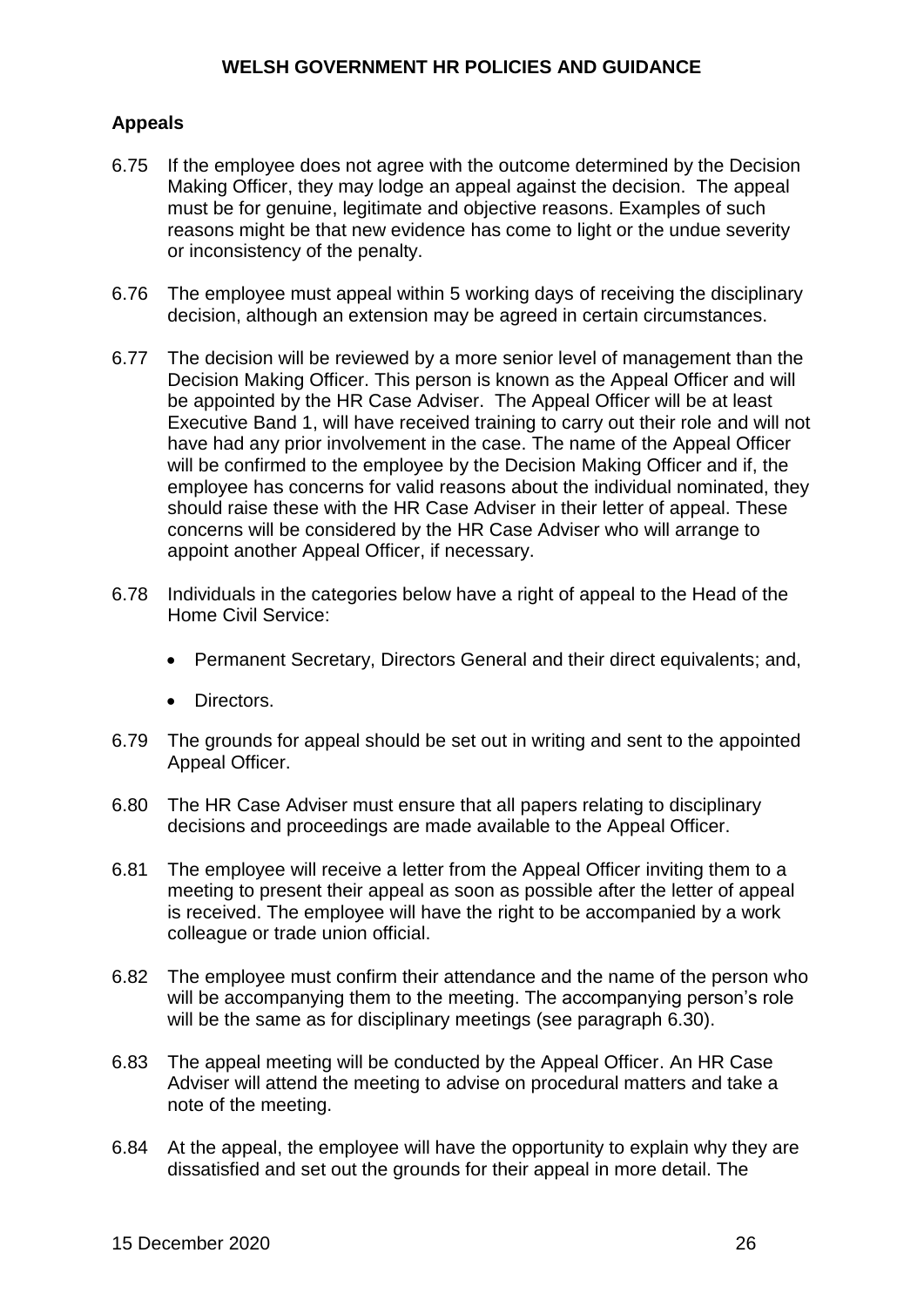Appeal Officer will require the employee to answer questions in order to gain a fuller understanding of their complaint.

- 6.85 The Appeal Officer will forward a note of the meeting to the employee. If the employee agrees that it is a fair and accurate record of proceedings, they should sign and date the note and return it to the Appeal Officer as soon as possible. If the employee is unable to agree the record, effort should be made to include any reasonable amendments and to resolve any remaining points of difference. If areas of disagreement about the record remain, the note will be marked as not agreed and the proposed amendments will be attached to it, so that they can be taken into account before any decision is made.
- 6.86 Depending on the circumstances and the nature of the misconduct, the Appeal Officer may either:
	- uphold the original decision and penalty; or
	- not uphold the original decision and penalty; or
	- uphold the original decision but reduce the penalty.
- 6.87 The outcome of the appeal, including reasons for the decision will be relayed in writing by the Appeal Officer as soon as possible after the appeal. The Appeal Officer's decision is final.

#### **7. Handling particular types of disciplinary cases**

#### **Allegations of a Criminal nature**

- 7.1 If at any stage of the procedure, enquiries reveal that a criminal offence may have been committed, the manager/officer handling the case must immediately contact the:
	- Head of Counter Fraud or the Head of Corporate Governance and Assurance for cases of suspected fraud (see also paragraphs 7.6 to 7.9), or
	- Welsh Government Security Adviser for cases where other kinds of criminal activity is suspected.
- 7.2 If the manager/officer handling the case considers there is any possibility that the suspected misconduct is fraudulent or may involve fraud, they must contact the Head of Counter Fraud or the Head of Corporate Governance and Assurance in the first instance who will either take action or provide advice to the manager/officer on the next steps.
- 7.3 The Head of Counter Fraud/Head of Corporate Governance and Assurance or the Welsh Government Security Adviser will consider reporting the case to the police and liaise with the manager/officer handling the case and the HR Case Adviser as appropriate. The HR Case Adviser will also liaise with the employee's line manager as necessary.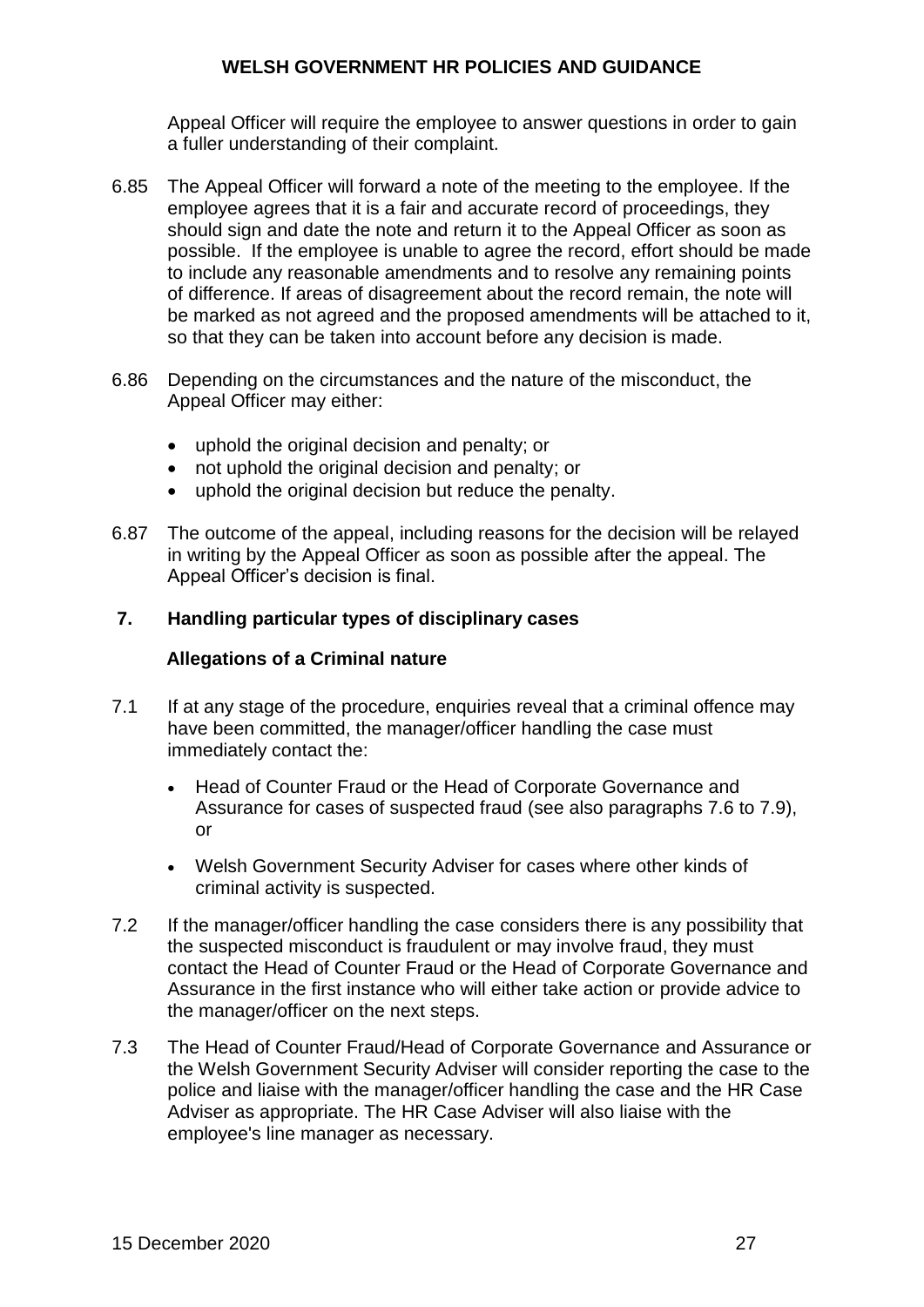- 7.4 In cases of suspected fraud, the Head of Counter Fraud/Head of Corporate Governance and Assurance will liaise with the Welsh Government Security Adviser who will take action regarding any vetting or security issues.
- 7.5 The Welsh Government is not required to delay implementing this Discipline Procedure whilst any criminal proceedings are ongoing. Where criminality is suspected, and the police are likely to pursue early intervention (search or arrest), immediate consultation with the Head of Counter Fraud/Head of Corporate Governance and Assurance or the Welsh Government Security Adviser as appropriate may assist both criminal and disciplinary investigations and avoid any contamination of either the Discipline or Fraud procedure. The Fraud & Corruption Response Plan can be found at [http://intranet/English/DoingMyJob/Moneyman/Fraud/Pages/Welcome](http://intranet/English/DoingMyJob/Moneyman/Fraud/Pages/Welcome.aspx)

# **Allegations of fraud**

- 7.6 If an individual resigns during any investigation (formal or informal), which might result in a finding of internal fraud, the investigation, along with any disciplinary action that may result form it, should continue and be brought to a timely conclusion.
- 7.7 If there are any circumstances in which consideration is being given to closing an internal investigation, (other than where the employee is being prosecuted) the case must be escalated to the Permanent Secretary and the FED team should be informed immediately.
- 7.8 If someone is dismissed for an offence of fraud or dishonesty which meets the definition under the Government Internal Fraud Policy (or who resigns and in investigation concludes that they were guilty and would have been dismissed for this if they had not already left), their name, national insurance number and date of birth is placed on the internal Fraud Database (IFD) for a period of five years. The definitions include dishonest or fraudulent conduct, in the course of employment in the Civil Service with a view to gain for the employee or another person. Further information about the definitions of Internal Fraud in Government can be found at Annex L along with the Government Internal Fraud Policy Fair Processing Notice.
- 7.9 Anyone applying for a Civil Service post will be checked against the IFD by Civil Service Resourcing. Anyone included on the IFD will be refused employment unless they can demonstrate exceptional circumstances. This approach is intended to manage the very real risks that individuals who have been found to commit fraud post to the whole public sector because of risks to the integrity of the Civil Service and repeat behaviour.

#### **Allegations about abuse of Welsh Government ICT systems**

7.10 The procedure to be followed will be the same as for all other disciplinary cases with the following exceptions: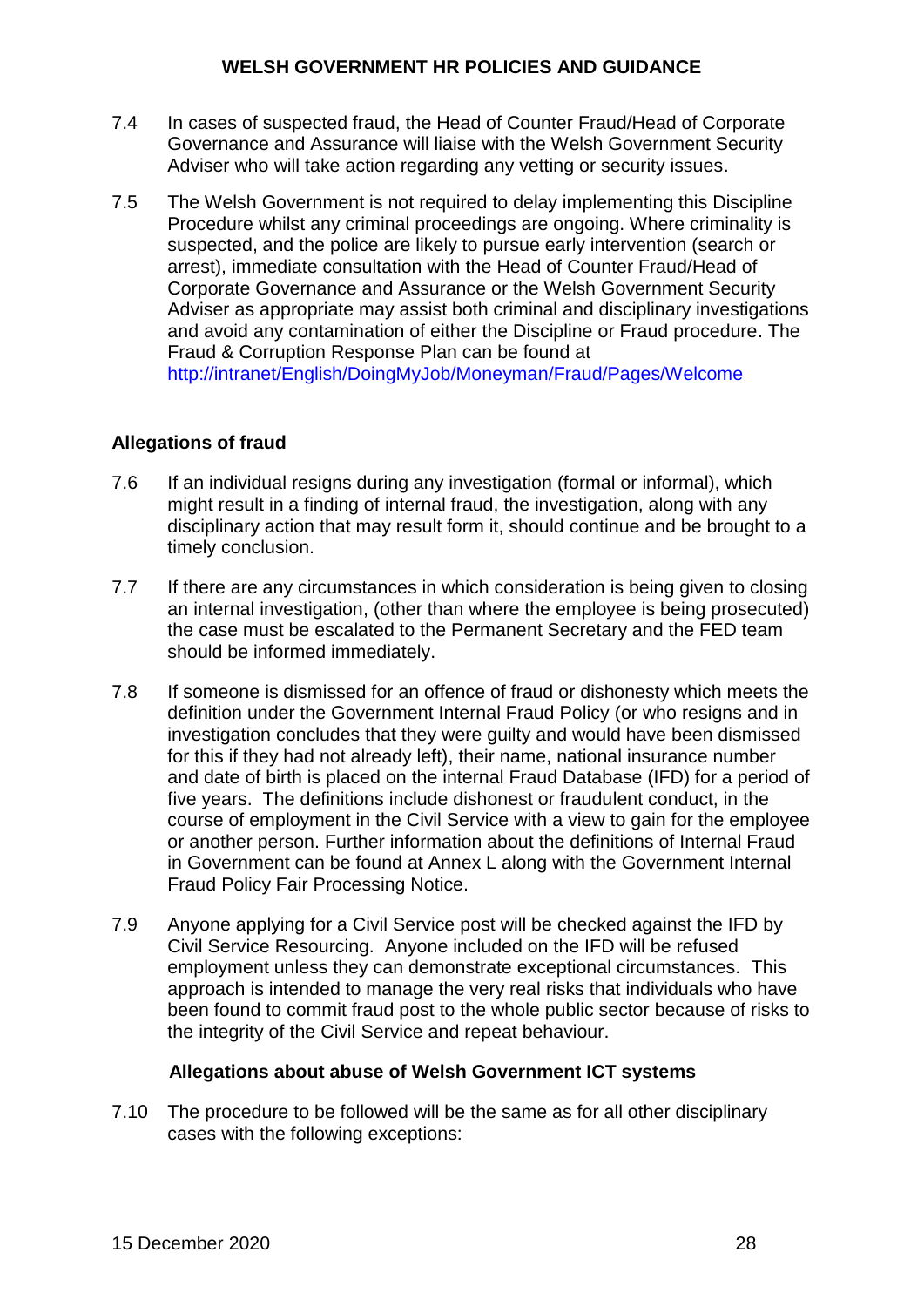- in the vast majority of cases, the Investigation Report will be produced by the IT Security Team;
- additional information may be sought to supplement this Investigation Report if required and a separate Investigation Officer will be appointed by the HR Case Adviser as and when appropriate;
- $\bullet$  for staff below the SCS:
	- the Decision Making Officer will be duly authorised to carry out the role by the Corporate Services Director and decisions will be ratified by the Deputy Director, Expert Services and People;
	- the Appeal Officer will usually be the Corporate Services Director,
	- **for SCS staff, the decision-making process will be as set out in** paragraph 6.16.

# **8. Record Keeping**

8.1 Confidential records regarding the disciplinary matter will be kept by the Case Advisory Team and retained in accordance with the Data Protection Act 1998 and, from 25 May 2018, the General Data Protection Regulation. All originals and copies of records (hard copy and electronic) must be forwarded to the Case Advisory team for confidential retention or destruction of duplicate copies. All electronic records held by officers involved in a case must be deleted. All parties involved in the disciplinary matter will have been given the opportunity at the appropriate point to check the accuracy of any written information, appropriate to their involvement in the disciplinary case.

The records kept will detail:-

- the complaint against the employee;
- the employee's defence;
- $\bullet$  findings made and details of action taken (if any);
- a record of the reasons for the action that was taken:
- whether there was an appeal, and if so, the outcome;
- any grievances raised during the case;
- notes of any formal meetings; and,
- any wider subsequent developments. For example, a review of bullying and harassment procedures or a need for additional training for all line managers.
- 8.2 Copies of any meeting records will be given to the parties concerned. However, on occasions, data protection considerations may mean that the organisation is not able to release the full information.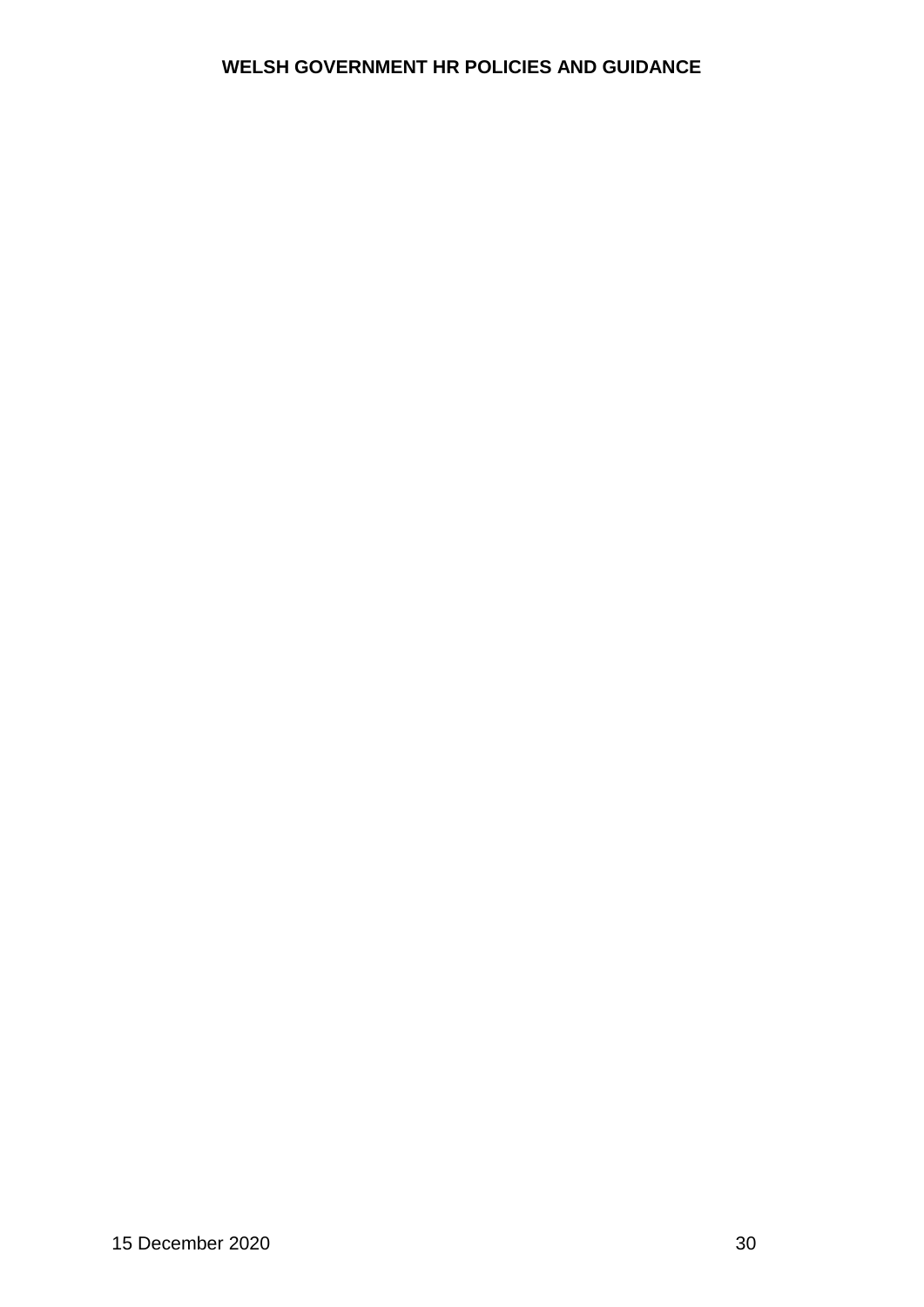#### Annex A

# **INFORMAL STAGE OF DISCIPLINE PROCEDURE**

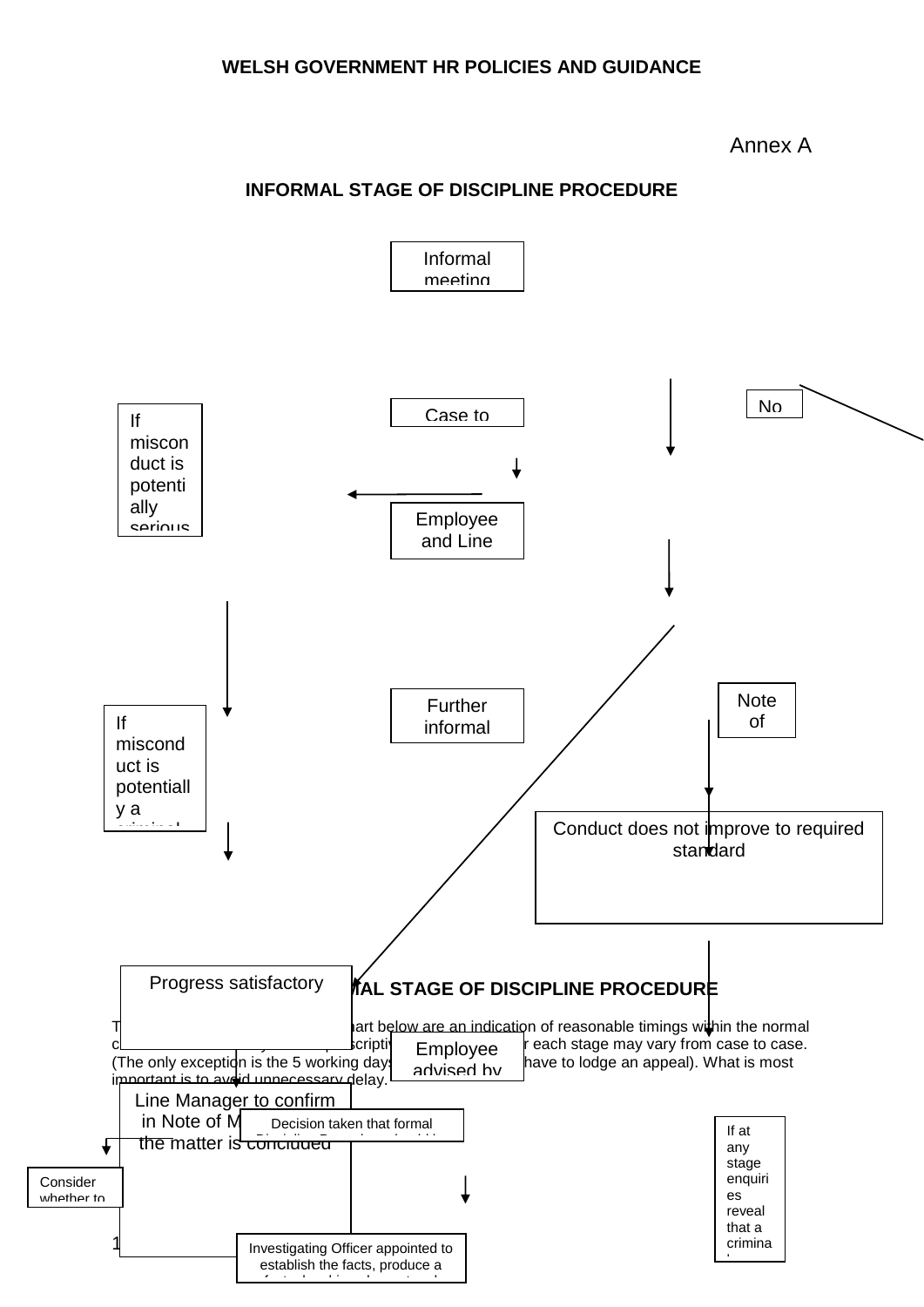# **COMMON TYPES OF MISCONDUCT: ADVICE FOR LINE MANAGERS**

# **1. Unexplained/unauthorised absence from work**

- 1.1 If an employee is unexpectedly absent from work and does not telephone to explain the reason for not attending work, it is the line manager's responsibility to find out why. You may need to involve the Occupational Health provider in these circumstances.
- 1.2 Depending on the circumstances, it may be appropriate to invoke the informal or formal discipline procedure.

# **2. Poor timekeeping**

2.1 Whenever an employee does not comply with the rules relating to timekeeping, the line manager should seek an explanation and take into account any mitigating circumstances. Examples of timekeeping problems might be arrival after the start of core time, flexi deficit in breach of the Flexible Working Hours (FWH) Agreement or other such breaches of FWH (see paragraph 4 below). Poor timekeeping and absenteeism might be attributable to domestic or health problems and the Occupational Health provider may need to be consulted if someone persistently offends. If informal discussions to warn the employee that their timekeeping is not acceptable do not result in improvement, the formal Discipline Procedure should be invoked.

#### **3. Refusal to obey a reasonable instruction**

- 3.1 There must be an element of wilful disobedience for this to be a disciplinary offence. You must establish that the instruction was reasonable and, in particular, that the task fell within the employee's job description or what is reasonable for their grade. You should try to find out the reason for the refusal before determining whether the formal procedure would be appropriate. You will be able to avoid disciplinary action altogether if you can persuade the employee that it is not in their interest to continue to refuse to do the task. They should be left in no doubt that they could be disciplined if they do not comply with a reasonable management instruction.
- 3.2 If an employee not only refuses to obey an instruction, but is also deliberately disrespectful to a senior colleague in the process, then misconduct may be alleged.

# **4. Abuse of the Flexible Working Hours Agreement**

4.1 It is important to distinguish between the way that the flexible working hours arrangement is designed to be used and deliberate abuse of it. For instance, where employees accumulate significant amounts of credit beyond the carried forward limit, formal disciplinary action is not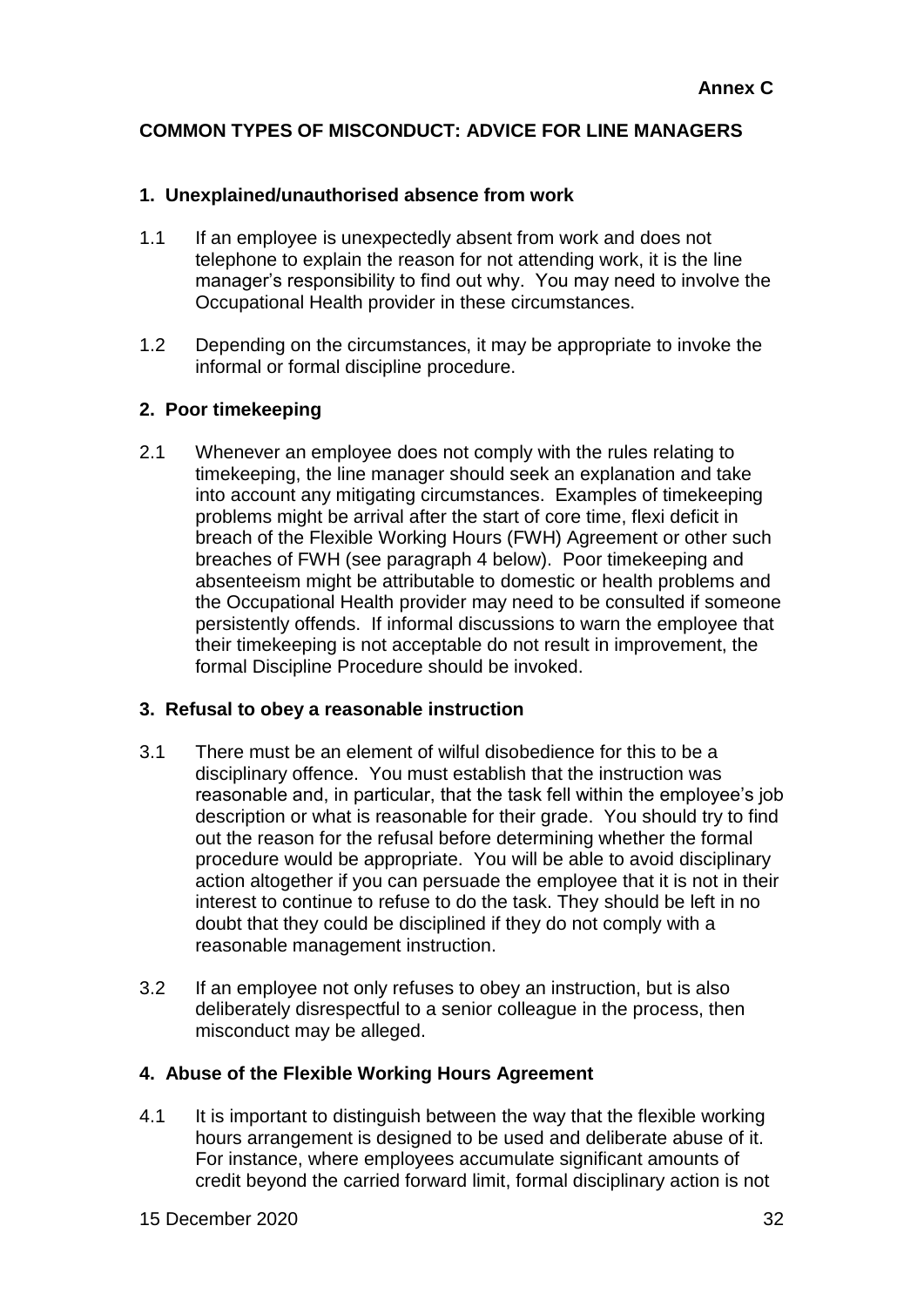appropriate. In these circumstances, the line manager should discuss the reasons for the excessive credit with the employee and aim to address the issues which gave rise to the situation. On the other hand, any abuse which attempts to gain credit for time not worked is a disciplinary offence.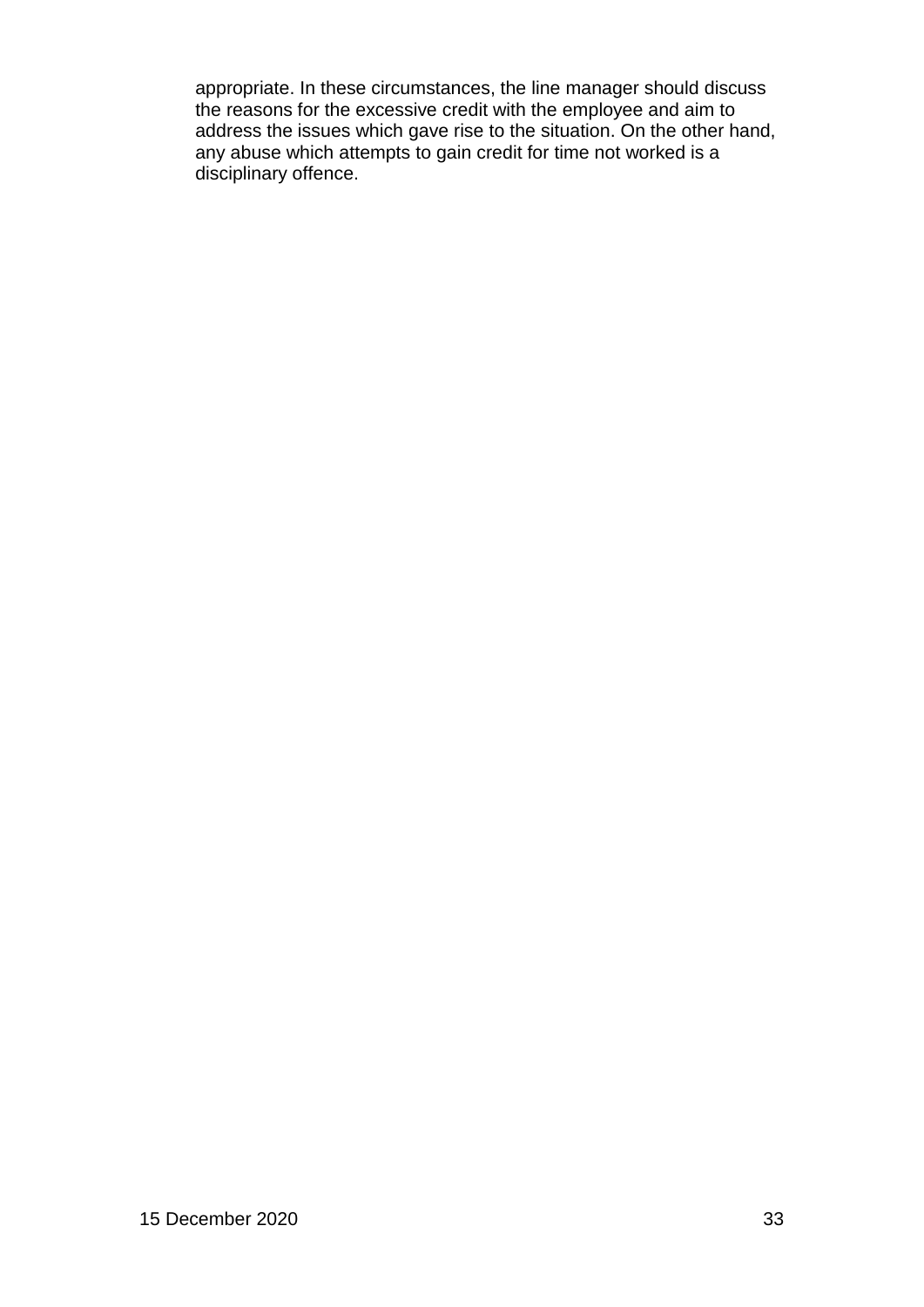# **VARIATION OF DUTY/SUSPENSION FROM DUTY**

- 1. Where an employee may be facing formal disciplinary proceedings, the line manager in consultation with the HR Case Adviser may decide that it is appropriate to transfer the employee to alternative/restricted duties or to another post. This may be whilst the investigation is ongoing or until the procedure is concluded.
- 2. This change should be discussed with the employee and the reasons for the change to duties given. If as a result of this temporary change, the employee is managed by another manager, the current manager should discuss and agree with the HR Case Adviser, what, if anything, the temporary line manager should be advised about the particular circumstances of the transfer. Any information given will be restricted to what is necessary to protect the organisation and the individual concerned and must be treated in the strictest of confidence.
- 3. In certain circumstances, consideration should be given to a period of suspension with pay whilst an unhindered fact finding exercise is conducted. Such a suspension should only be imposed after careful consideration. In the interests of the organisation and the employee, it should be for the shortest time necessary to allow the investigation to be carried out and reviewed to ensure it is not unnecessarily protracted. The suspension should be for up to 10 days initially and it should be made clear that the suspension is not considered a disciplinary sanction.
- 4. The main circumstances in which suspension as a precaution should be used are:
	- to facilitate a thorough investigation;
	- to "*take the heat out*" of a situation;
	- where the allegation is so serious that remaining at work would be unreasonable; or,
	- where there is strong evidence that the position of trust between employer and employee has broken down.

#### **Decision to suspend**

5. Only a manager of Executive Band 2 or above can take the decision to suspend an employee, after consultation with the HR Case Adviser. The manager may want to seek the view of the Investigating Officer before making the decision. If the Investigating Officer considers that an employee's presence is detrimental to the pursuance of their enquiries, consideration should be given to moving the employee to an alternative role or to another area of the organisation. If this is not considered appropriate, then the employee should be suspended. The Investigating Officer should confirm to the line manager if a stage is reached in their investigations when the employee's presence at work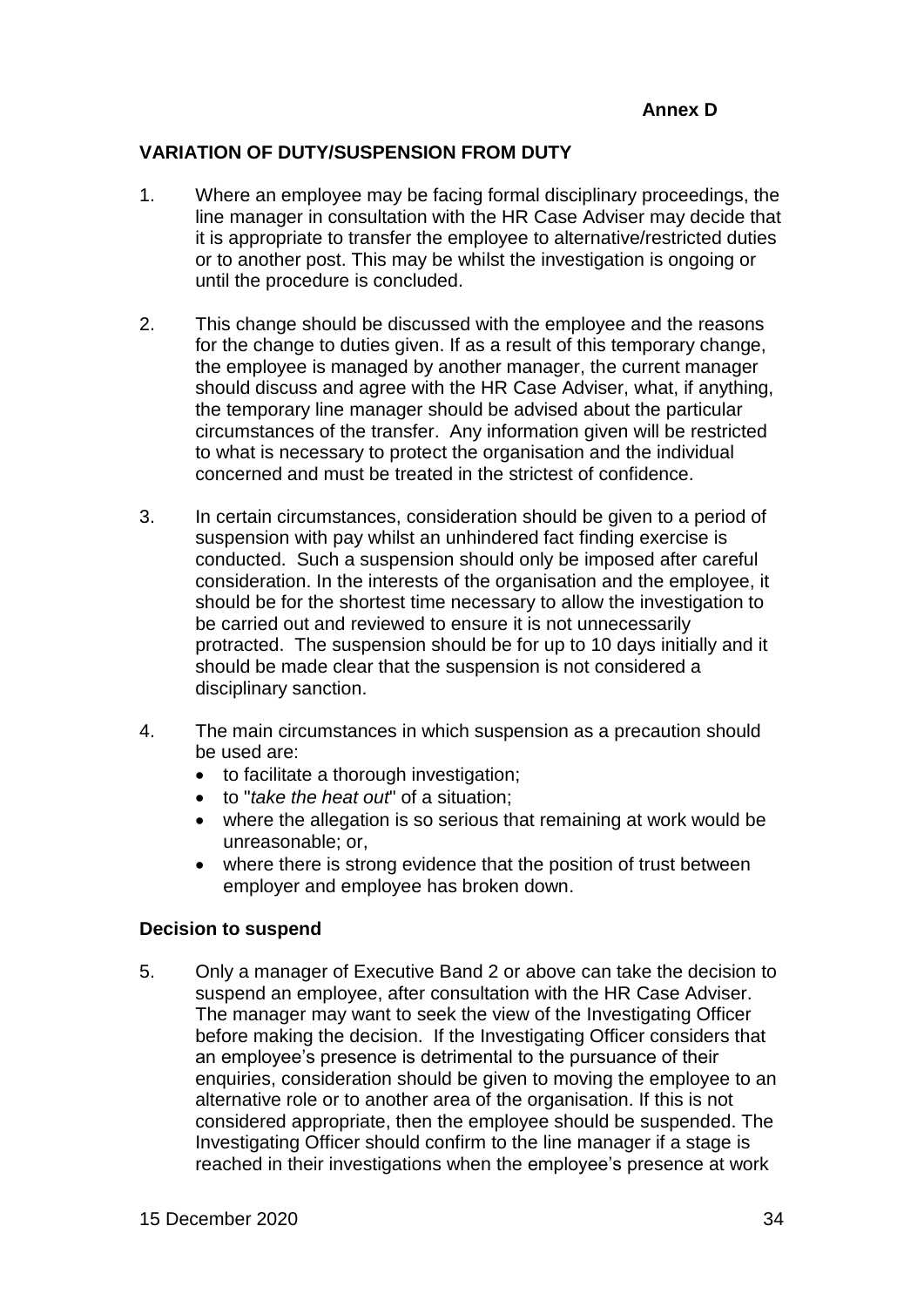would not impede the case. The line manager should make arrangements for the employee to return to work.

# **Advising the employee of the suspension**

- 6. When a decision is made to suspend an employee, the suspending manager must inform the employee at once and follow it up in writing. The Case Advisory Team can provide a template letter. The suspending manager must also ask the employee to hand in:
	- their security and car pass for safekeeping and to ensure that they do not enter the building when not authorised to do so;
	- any work equipment that they may have, for example laptop, mobile phone and blackberry;
	- their Government Procurement Card.

The suspending manager must also request that IT Security suspends the individual's IT account for the period of the suspension and advises the Finance Compliance Manager to cancel the Government Procurement Card.

The above should be carried out in a discreet, calm manner to respect the dignity of the employee and to be sensitive to the effect on colleagues and other members of staff.

- 7. They should also be advised that they should not contact any member of staff in the Welsh Government without the approval of the investigating Officer. The employee may either contact the Investigating Officer directly or ask the HR Case Adviser to contact them on their behalf if they wish to contact another employee. This action is to protect the individual from suggestions that they may have been able in some way to prejudice the investigation whilst under suspension*.*
- 8. These measures are designed to protect the employee but they should not prevent the employee from being able to prepare their case. Where an individual requires access to an office to meet their representative or to use the ICT system, the line manager should consult the Investigating Officer and the HR Case Adviser to consider whether it is appropriate to allow the employee to do this or whether alternative arrangements can be made to assist the employee.
- 9. Where the employee involved is on sickness absence, suspension action should always be postponed until they are fit to return to work. However, the line manager (after consultation with the Occupational Health provider) should write to the employee advising them that they should not contact any member of staff in the Welsh Government without the approval of the Investigating Officer and request that they return any work property or equipment in accordance with paragraph 6 above. The line manager must also make arrangements to suspend the individual's IT account and to cancel the Government Procurement Card if the individual holds one.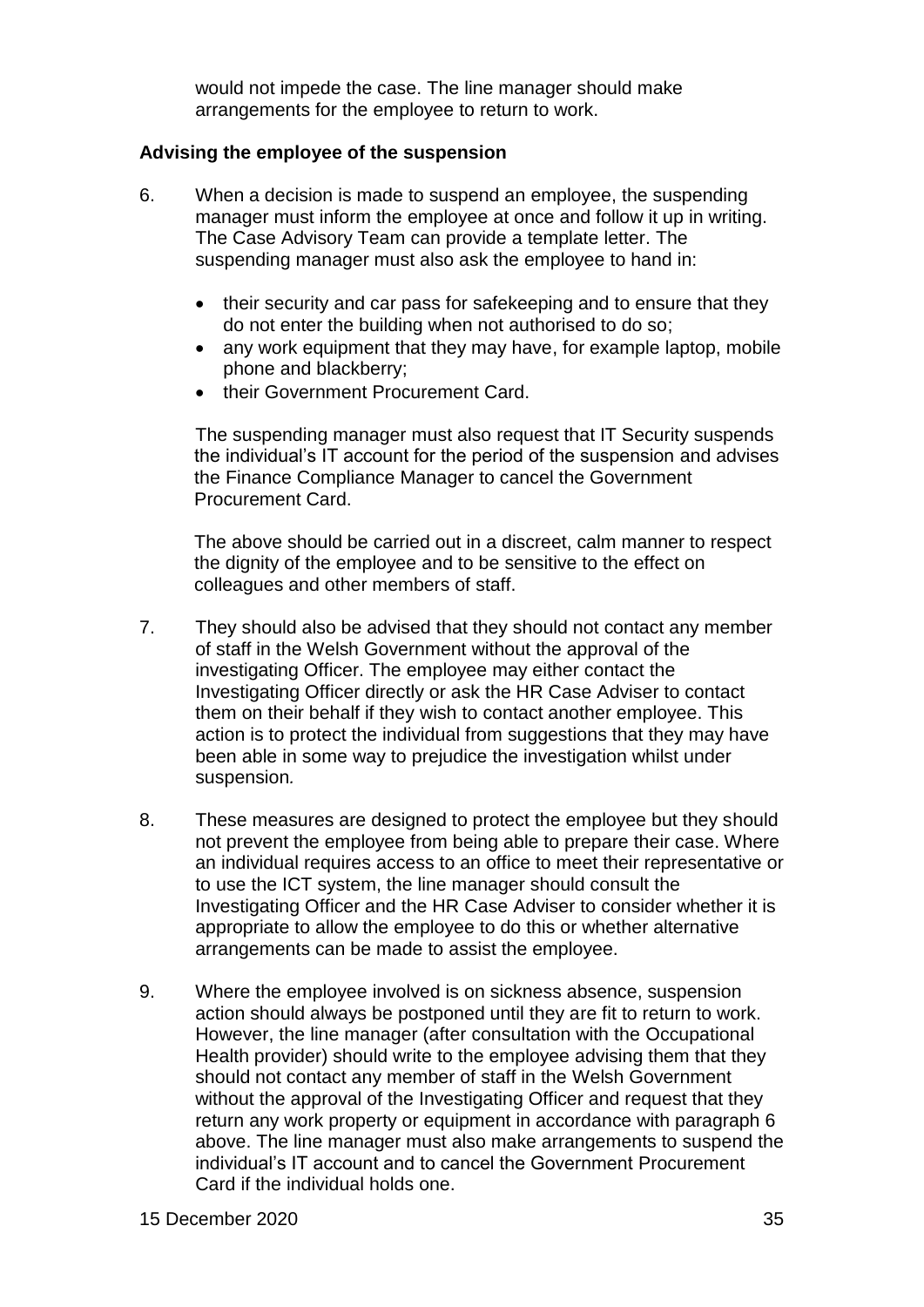- 10. Although suspension is not a disciplinary sanction, if an employee considers that the decision to suspend is unfair, they may set out their grounds for believing this in writing within three working days of receipt of the letter confirming suspension to the:
	- Deputy Director, Expert Services and People for employees below SCS
	- Director of Corporate Services for SCS members.

#### **Line Manager**

- 11. If the period of suspension is likely to be more than a few weeks (which should only be necessary due to a continuing police investigation) the line manager, if not directly involved in the investigation, should keep in touch with the suspended employee. If the line manager is directly involved, then the HR Case Adviser and/or next senior line manager should be assigned to do this. The employee should not feel cut off from the Welsh Government whilst suspended as a precaution and they should be allowed reasonable access to their place of work, under suitable supervision, in order to prepare for an investigation interview or to compile their defence for a disciplinary meeting.
- 12. The suspended employee should also receive regular updates via the HR Case Adviser on how the investigation is progressing and when the matter is likely to be resolved. Depending on the complexity of the case a timescale should be drawn up and adhered to. The suspended employee should not be made to feel that they are being punished or ostracised from the organisation.
- 13. If the suspension continues for more than two months, the need for suspension must be reviewed and alternative arrangements explored. It may be possible for the employee to return to work but in another building. At this stage of the process the allegations are still not proven and the employee has not been found guilty of wrongdoing. It is not acceptable for an employee to be suspended for more than three months. The Welsh Government has a duty of care and suspension can cause serious health problems if continued for a long period of time.

#### **Pay on suspension**

14. During suspension, the employee will receive pay, defined as that which would be paid during the first six months of sickness absence. This includes all allowances the employee is receiving (provided the individual continues to meet the relevant criteria) except travel related payments e.g. excess fares.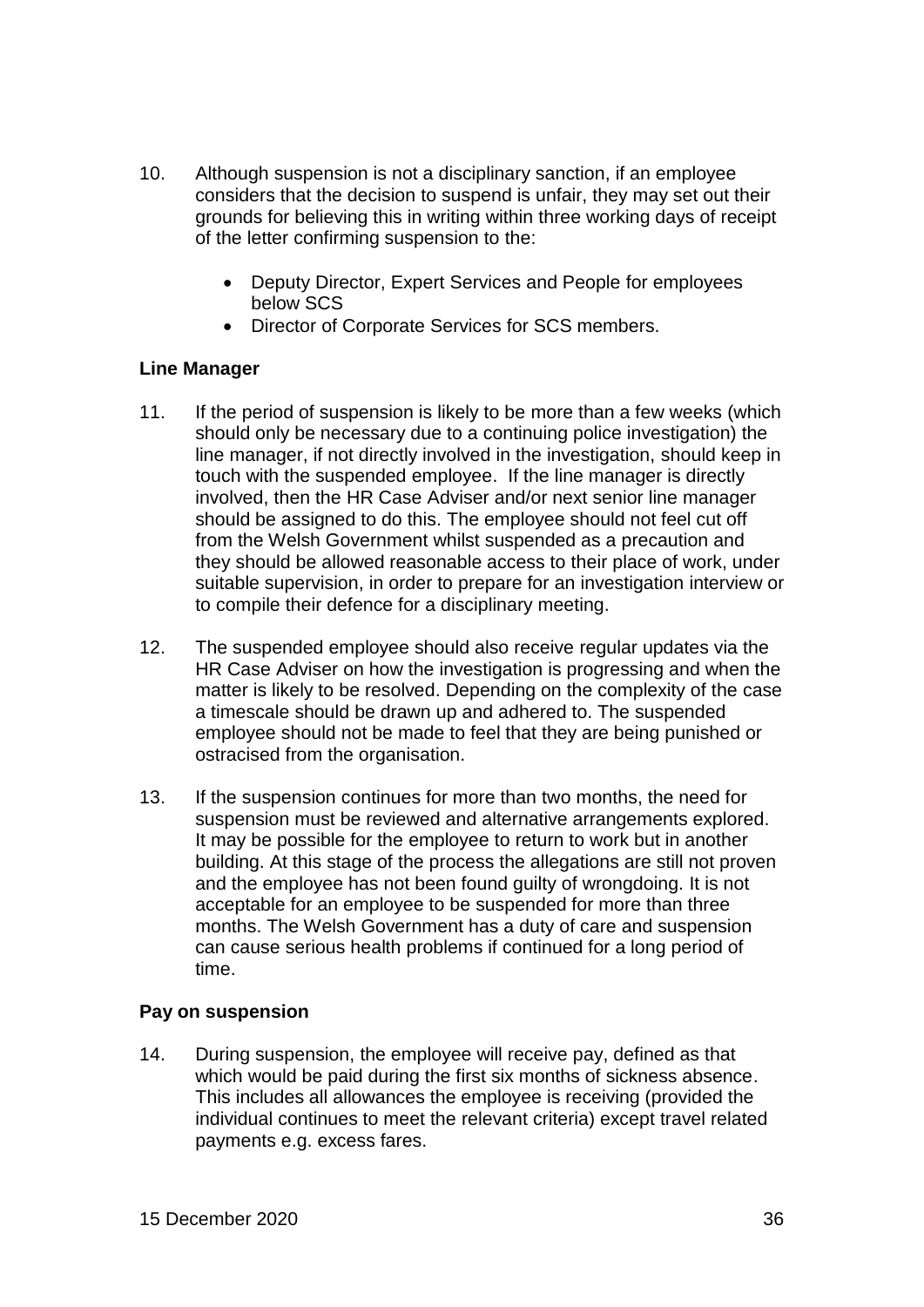# **GUIDANCE ON CONDUCTING AN INVESTIGATION**

- 1. It is essential that the facts of any alleged misconduct are established before proceeding with disciplinary action. An appropriate officer (known as the Investigating Officer) will be asked to undertake this important task, where appropriate, obtaining statements from relevant witnesses and reviewing documentary evidence. Without an objective examination of the facts a disciplinary case cannot be substantiated.
- 2. The amount of information gathered should be reasonable and a sense of proportion is very important. A "*full investigation*" does not mean that "*no stone is left unturned*". It means that the level of enquiry is reasonable in the circumstances and is undertaken so that decisions can be made appropriately.

#### **Investigating Officer**

3. The Investigating Officer will maintain confidentiality at all times. . Their role is to conduct an investigation and to produce a factual, objective and unbiased report which concludes on the balance of probabilities whether or not there is a case to answer i.e. that based on the evidence, it is reasonable to conclude that the alleged misconduct took place. Where facts are disputed the report will make this clear and will provide whatever conflicting evidence has been gathered, without comment on the credibility of witnesses.

#### **Interviewing the employee concerned**

- 4. The Investigating Officer may interview the employee suspected of misconduct. The distinction between meetings under the Disciplinary Procedure and investigation interviews should be made clear. The investigation interview should purely be to establish and understand the facts of the situation. The interviewee will be informed in writing, in advance of the interview, of the nature of the suspected problem and its basis, including details of any accusation that has been made and of any evidence which has come to light, to enable them to make an informed response and if necessary to locate and present relevant evidence.
- 5. Statutory rights of accompaniment do not apply to the investigation interview. Nevertheless, it is the Welsh Government's policy that the employee may be accompanied by their trade union official or work colleague. The Investigating Officer should ensure that the employee is informed of this before the interview.
- 6. If a serious offence comes to light while the suspected employee is on leave, they may be recalled at the discretion of a senior line manager (Executive Band 2 or above), after consultation with their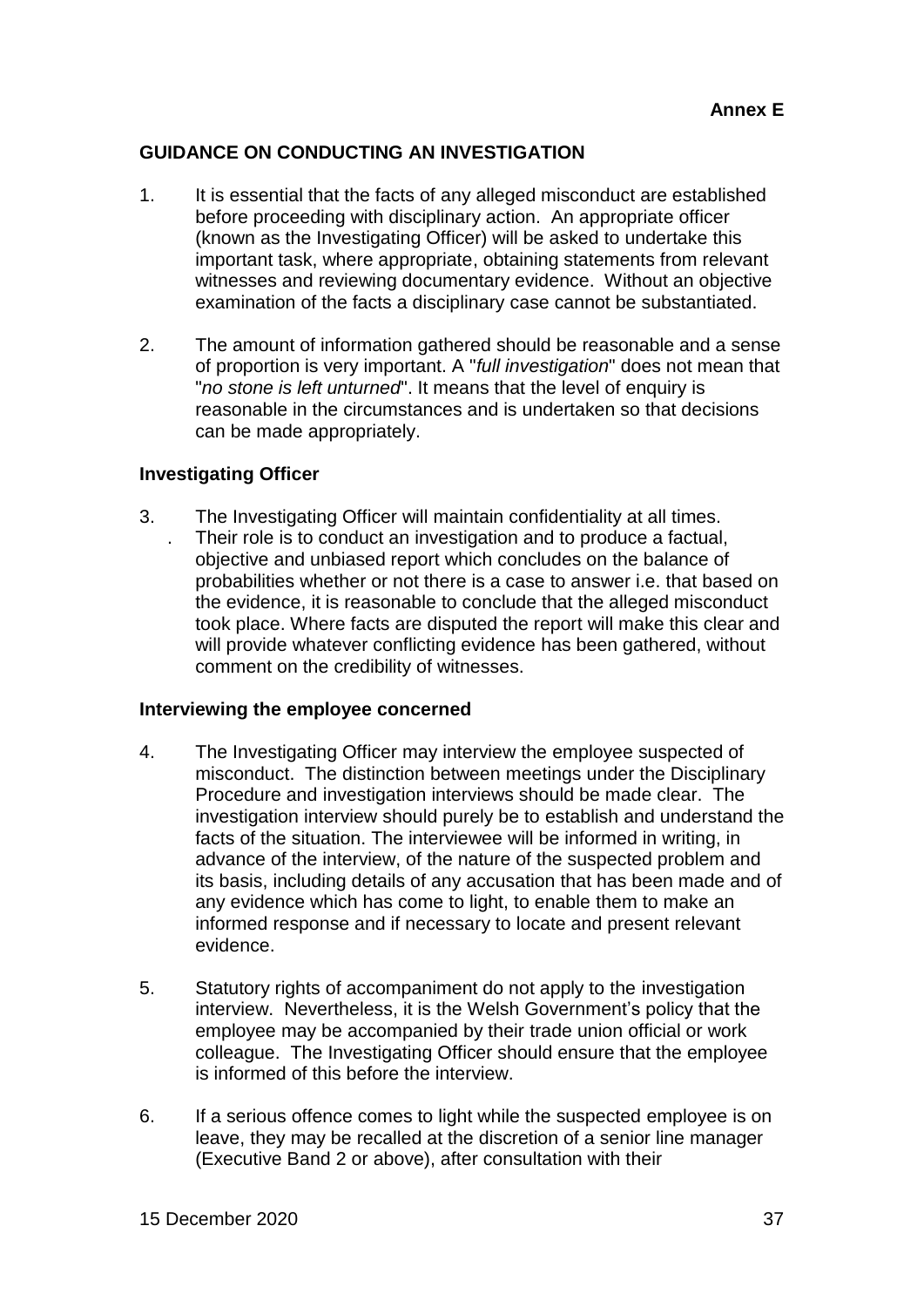HR Case Adviser, or an explanation requested by post. If the employee is on sickness absence, advice should be sought from the Occupational Health provider to determine the most appropriate course of action.

# **Searching Desks**

7. If during the course of their enquiries, an Investigation Officer needs to search desks or cupboards, they should consult the relevant HR Case Adviser. Searches should normally only be undertaken in the presence of the employee concerned. Where for any reason this is not practicable, the searcher must always be accompanied by a witness, normally the employee's Trade Union representative (if they are a trade union member) and/or the HR Case Adviser. Management has no authority to search personal belongings without the individual's consent. "Personal belongings" do not include desks or lockers but do include private receptacles or personal property within them.

# **Searching IT Equipment**

- 8. If a potential breach of the Security Policy is suspected, the Information Security team will be instructed to investigate, in line with the Procedure set out in those Rules. Such investigations may involve seeking reports which detail what has been accessed, received, sent or stored by individuals. This includes usage of email, H drives, P drives, C drives and internet usage. The investigation may also include a physical inspection of any of the above.
- 9. Access to an employee's system will only be made where there is a reasonable suspicion that a breach of the rules exists, and then only to the extent necessary to confirm that such a breach has or has not occurred. Once an investigation has been completed, the investigators will remove any access they may have had. The employee will be informed that such access has taken place and the reasons for it, at an appropriate time in the investigation. The relevant HR Case Adviser must give authorisation to the Information Security team before any investigation is undertaken.

#### **Interviewing Witnesses**

10. The Investigating Officer must explain the nature and basis of the investigation (in writing) beforehand to those they intend to interview as witnesses. Although witnesses are not legally entitled to have a colleague or trade union representative present at any discussions or meetings, the Welsh Government allows witnesses to be accompanied at investigation meetings and at any other stage of the disciplinary procedure.

#### **Written statements**

11. A written statement will be drafted following each interview and the employee or witness will be asked to sign and date this to confirm its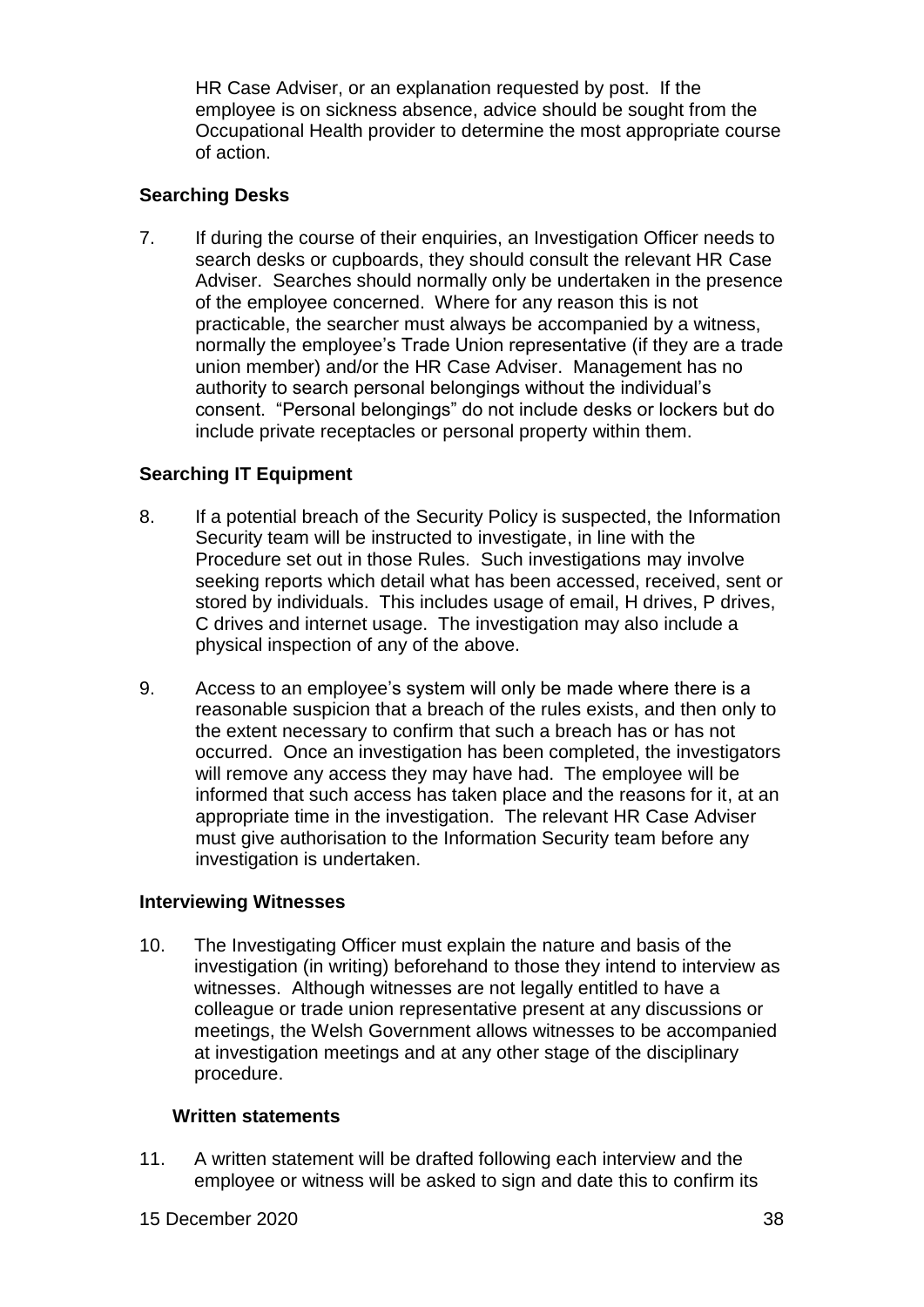accuracy. If the employee or witness is unable to agree the record, effort should be made to include any reasonable amendments and to resolve any remaining points of difference. If areas of disagreement about the record remain, the note will be marked as not agreed and the proposed amendments will be attached to it, so that they can be taken into account before any decision is made.

# **Producing a Report**

12. Following their investigation, the Investigating Officer is required to produce a factual, unbiased report and present it to the HR Case Adviser. This report should include an assessment of and conclusions on whether or not the facts support the allegation(s) raised against the individual and make clear where any facts are disputed or remain unproven due to lack of evidence. It should also conclude whether: the investigation has shown that there is a case to answer and if the formal Discipline Procedure should be invoked.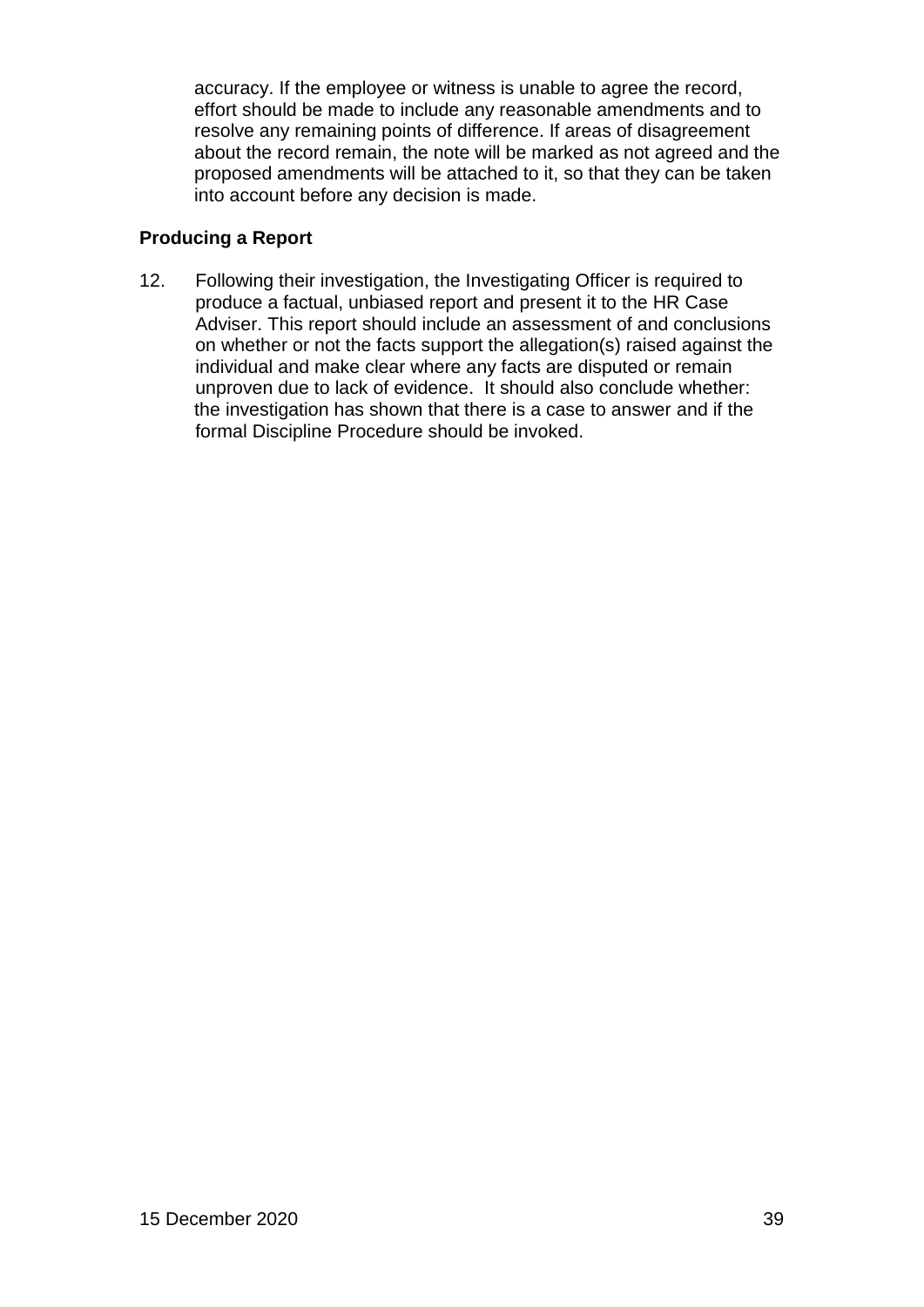# **DRAFTING FORMAL DISCIPLINARY ALLEGATIONS**

- 1. A minute setting out allegations against an employee should:
	- $\blacksquare$  define the allegation(s);
	- set out the facts to support the allegation(s) and list and provide copies of any documentary evidence, including witness statements and the Investigation Report;
	- $\blacksquare$  refer, where possible, to the precise rule(s) it is alleged has/have been breached;
	- indicate, where the allegations are of a sufficiently serious nature or in cases of alleged serious IT abuse, that they could potentially amount to gross misconduct which could lead to dismissal;
	- **F** inform the employee that a disciplinary meeting will be held, provide details of the date, time, place, and the name of the Decision Making Officer;
	- $\blacksquare$  inform the employee that, after the meeting, they may make a written response, to supplement the comments and observations which they will make at the meeting;
	- inform the employee that they may be accompanied at the meeting by a Trade Union representative or colleague.

A template can be obtained from the Case Advisory Team.

#### **Informing the employee of disciplinary allegations against them**

2. Wherever possible, and provided this does not cause unreasonable delay, the Allegation Minute should be handed to the employee in a face to face meeting, about which they should be notified in advance and at which they should be offered the opportunity to be accompanied by a Trade Union representative or a colleague. This arrangement should not be adopted if the employee indicates that they do not wish to attend such a meeting. The line manager will hand the allegation minute to the employee with any supporting documentation and ask whether they would like them to explain its content and seek to answer any questions about procedures that the individual raises. The line manager will keep such discussion to a minimum.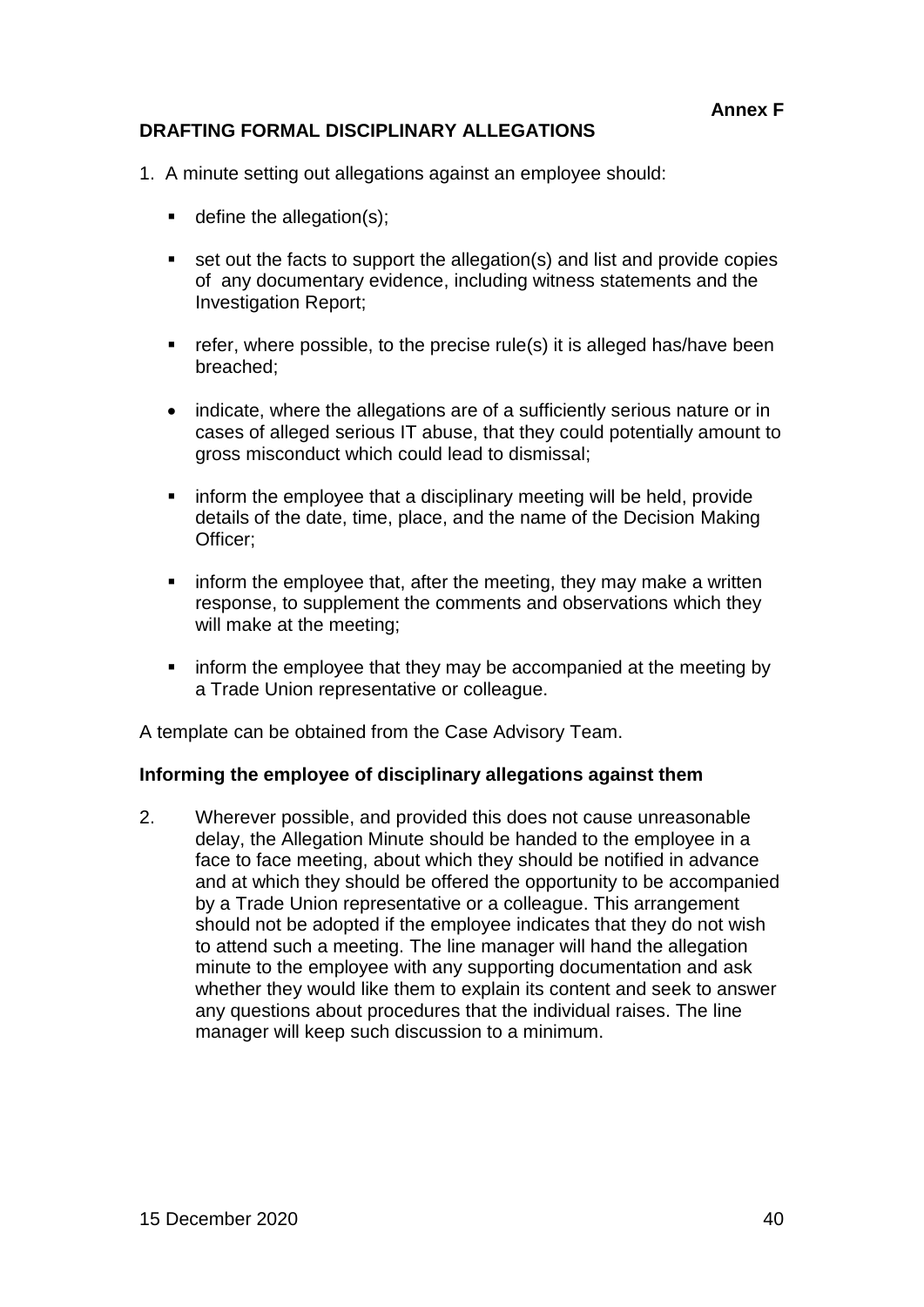# **GUIDANCE ON CONDUCTING THE DISCIPLINARY MEETING**

#### **The disciplinary meeting**

- 1. An employee who is required to attend a disciplinary meeting should be provided with details of the date, time and place of the meeting, together with the name of the Decision Making Officer who will conduct it and the HR representative who will attend to take a note of proceedings and provide procedural advice if required.
- 2. The employee should be given enough advance notice to enable them to prepare their case. The suggested timing for this is at least 5 working days before the meeting.
- 3. The employee has a right to be accompanied at the meeting by a trade union representative or colleague, and should advise the Decision Making Officer in advance of who will accompany them. If the employee's chosen companion is not available to accompany them on the scheduled date, they can propose an alternative reasonable time shortly after the original meeting date. The suggested timing for this is normally within 5 working days of the original date.
- 4. If the employee refuses to attend a meeting, the HR Case Adviser should emphasise in writing that the meeting is in the employee's interest and encourage them to attend. If the employee is determined not to attend a decision will, as a last resort, have to be made by the Decision Making Officer without the employee presenting their case to the meeting. This should be made clear to the employee.

#### **Decision Making Officer**

- 5. The Decision Making Officer should:
	- be at least one grade higher than the employee concerned;.
	- be at least Executive Band 2 or above;
	- not be the immediate line manager; and,
	- not have had prior involvement in the case.

#### **Preparing for the meeting**

- 6. The Decision Making Officer should ensure that they:
	- have assembled all the relevant documentary evidence relating to the case including other relevant information such as the employee's disciplinary record;
	- are fully familiar with the Discipline policy and this guidance and procedure, and with any WG rules, codes of conduct or policies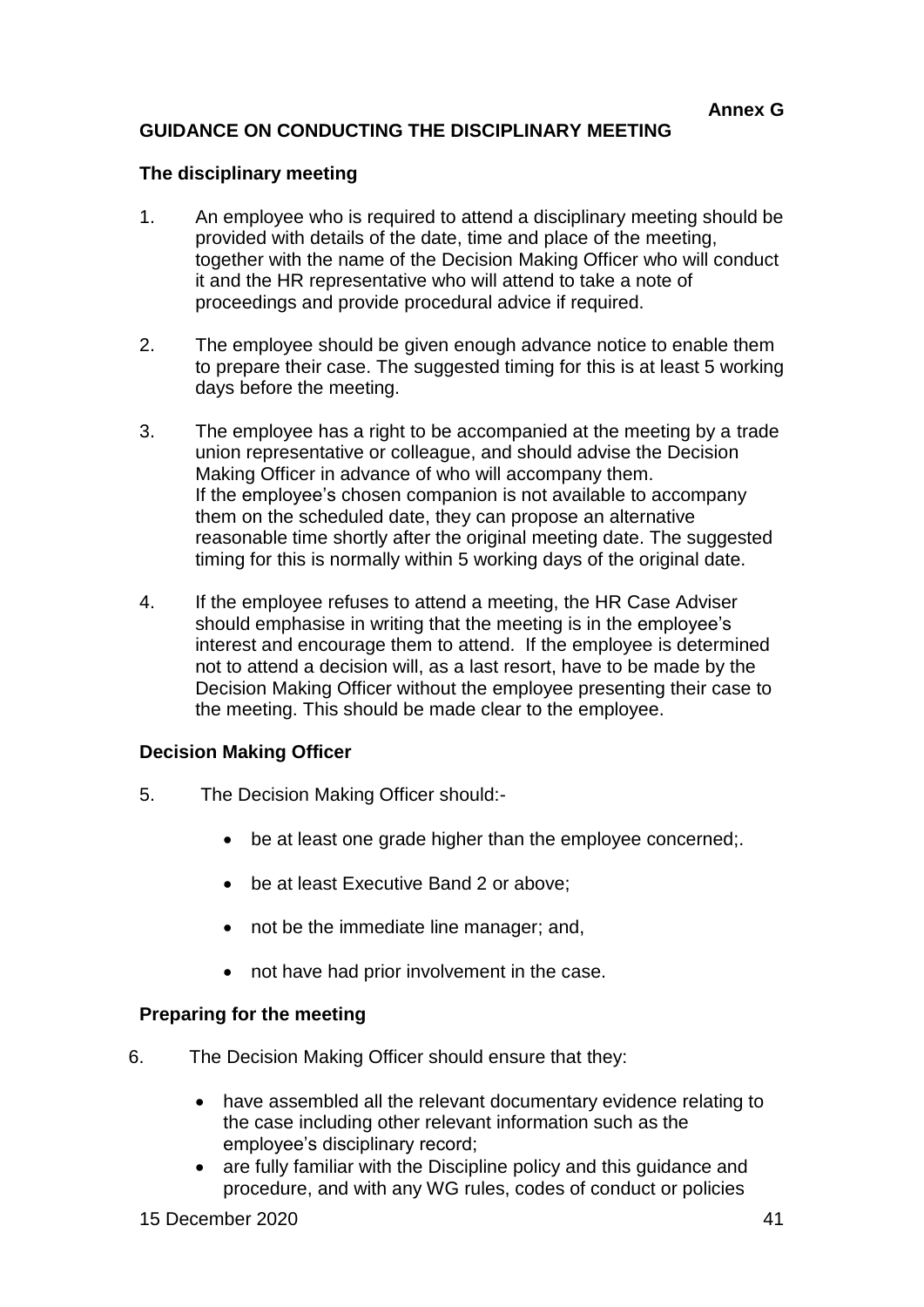which it is alleged have been breached and have copies to hand at the meeting; and,

• have provided the employee with copies of all documentary evidence with the letter setting out the allegations.

#### **Purpose of the meeting**

- 7. The purpose of the meeting is to:
	- assess the evidence to see whether it supports the disciplinary allegations;
	- resolve any doubts or conflicts about the facts; and
	- ensure that the case for management and the case for the employee is presented as fully as possible, so that the decision is based on as thorough a discussion of the facts and evidence, as is reasonable to the circumstances of the case.
- 8. The HR Case Adviser will assist the Decision Making Officer and take a record of the meeting. The HR Case Adviser will brief the Decision-Making Officer and any witnesses on the procedure to be followed. The Decision Making Officer should be provided with a copy of all the documentation relevant to the consideration of the case and a copy of the Discipline Policy and this Guidance and Procedure.

#### **Witnesses**

9. The Decision Making Officer must tell the employee the names of any witnesses who may be called to attend the meeting. The Decision Making Officer should not refuse to hear any witnesses called by the employee without good reason.

#### **Conduct of the meeting**

- 10. The meeting should be conducted in a formal, polite and constructive atmosphere. A disciplinary meeting can undoubtedly be a stressful situation for an employee and the Decision Making Officer should make every effort to put them at ease. It is recommended that the meeting be conducted as follows.
- 11. The Decision Making Officer will:-
	- Introduce those present, briefly explain the purpose of the meeting and set out the proposed format;
	- Introduce and explain the role of the accompanying person;
	- Confirm that the employee has received a copy of all documentary evidence;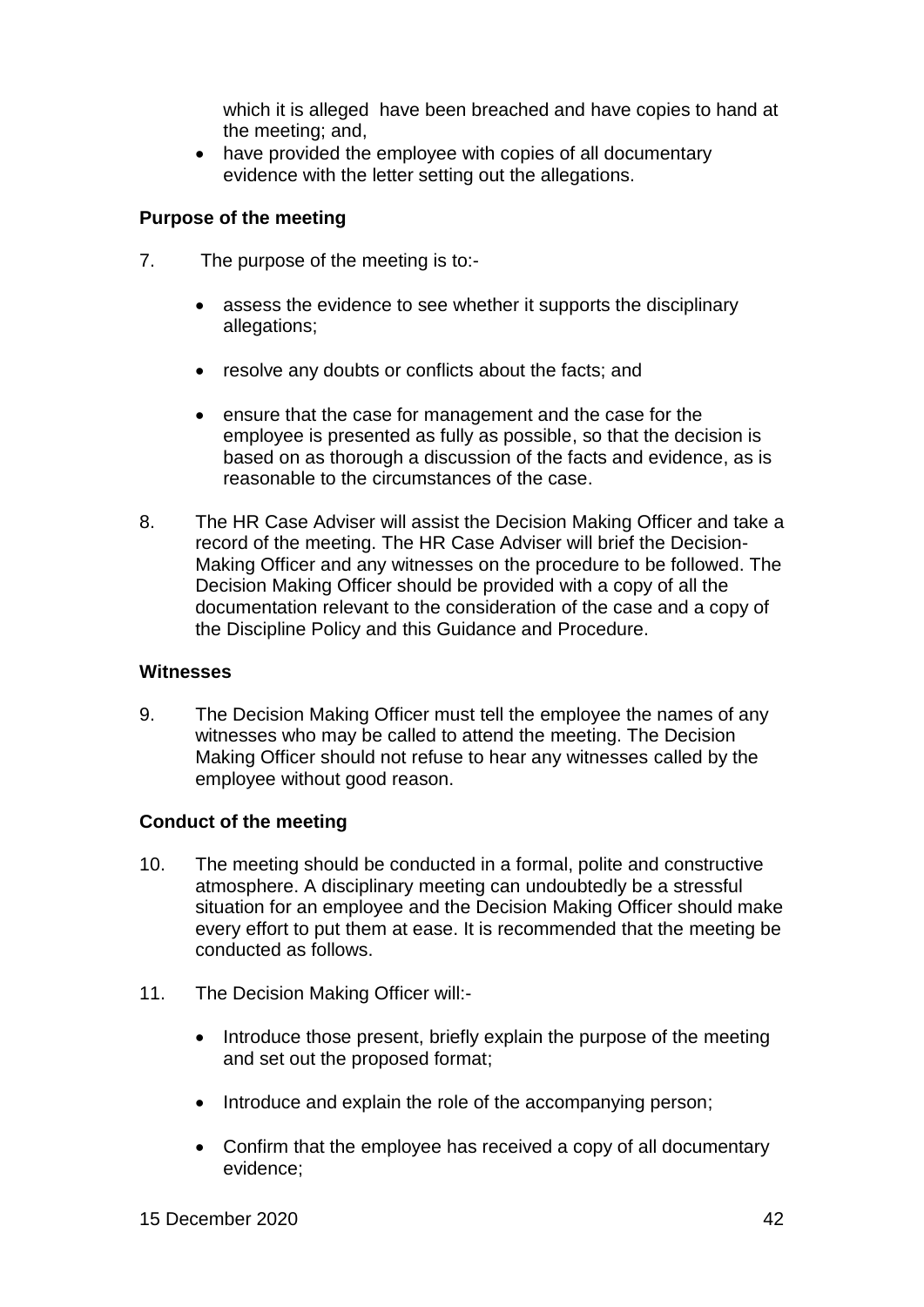- Read out the allegation(s) against the employee and the supporting evidence. Establish whether the employee understands this;
- Invite the employee's comments on each separate allegation and the evidence that supports it;
- Ask the employee if they have any explanation for the alleged misconduct or if there are any special circumstances to be taken into account;
- Invite the employee to ask questions, present evidence or call witnesses. They should also be invited to question witnesses called by management. Any questions which the employee or their representative wish to put to the witnesses should be addressed through the Decision Making Officer. Exceptionally the Decision Making Officer may agree that a witness may give evidence in a different room;
- Summarise the evidence given by each witness before they leave;
- Make every effort to resolve conflicts of evidence by asking questions at the time. Points of contention which remain unresolved should be clearly recorded;
- Summarise the proceedings before asking the employee if they have any final comments; and,
- Close the meeting by thanking the employee for attending and advise that a record of the meeting will be sent to them for agreement and to their representative before a decision is reached.
- 12. If the employee produces fresh documentary evidence in support of their case, the Decision Making Officer should ask for the originals to be provided. Statements made by witnesses during the meeting which contain new material not recorded in previous written statements are to be recorded in writing and signed by the persons concerned. If new facts emerge, an adjournment may be appropriate, for example, if new evidence suggests additional witnesses need to be called or further investigation of the facts is required. Consideration may be given to adjourning the meeting whilst all parties have time to consider the new evidence. The meeting should then be reconvened.
- 13. The meeting may also be adjourned for refreshment breaks (and should be if it is likely to be lengthy) or if there is a need for either the employee or the Decision Making Officer to confer. Facilities should be made available for the employee and their accompanying person should they wish to confer in private.
- 14. If the employee becomes rude or aggressive during the meeting, the proceedings should be suspended for a 'cooling off' period. If the employee reports for a meeting apparently unwell or under the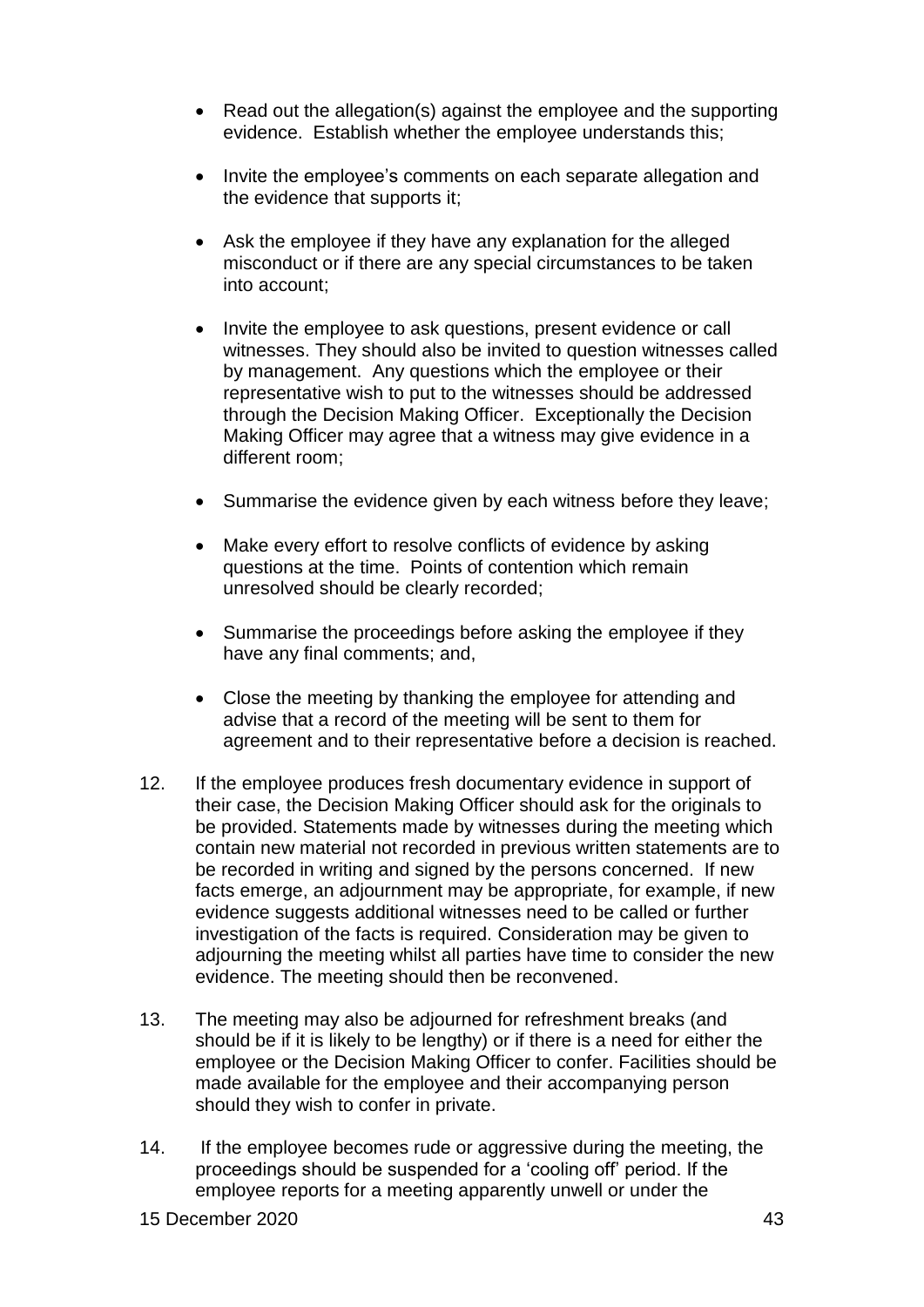influence of drugs or alcohol, the meeting should be postponed and reconvened as soon as possible. The record of the meeting should state the reasons for the postponement.

### **After the meeting**

- 15. The HR Case Adviser will be responsible for preparing a record of the meeting. The Decision Making Officer should be sure it includes all the relevant points made during the meeting by all parties. A copy of this record will be sent to the employee for agreement and signature, to confirm that it is a fair and accurate record of the meeting.
- 16. If the employee is unable to agree the record, effort should be made to include any reasonable suggested amendments and to resolve any remaining points of difference. If areas of conflict remain, the employee should attach their comments to the record of the meeting and return it to the HR Case Adviser. The proposed amendments will be attached to, and submitted with, the record of the meeting so that they can be taken into account before a decision is made.

# **Decision**

- 17. When the record of the meeting has been agreed or otherwise, the Decision Making Officer should produce a written report with the support of the HR Case Adviser, which should comprise:
	- an assessment of all the evidence considered at the meeting, including any points that have been raised in mitigation; if the employee has refuted the charge, a conclusion as to whether there are reasonable grounds for believing the charge i.e. on the basis of the presented evidence it is reasonable to believe that the charge is proven, with reasons for this conclusion;
	- a decision as to the appropriate disciplinary penalty where the charge is considered proven, or the employee has accepted the charge; and,
	- any recommendations for additional training and/or support that should be undertaken.
- 18. Each case must be looked at on its own merits and any relevant circumstances taken into account. The decision should take account of the employee's disciplinary record, including current warnings (details of which should already have been obtained from the HR Case Adviser); any mitigating factors put forward by the employee and the HR Case Adviser's advice on the penalty which would be consistent with practice in similar cases. Advice should be sought from the Occupational Health provider where there are mitigating personal or health factors which should be taken into account.
- 19. The Decision Making Officer's decision should be objective, factual, and consideration given only to the subject matter of the charge.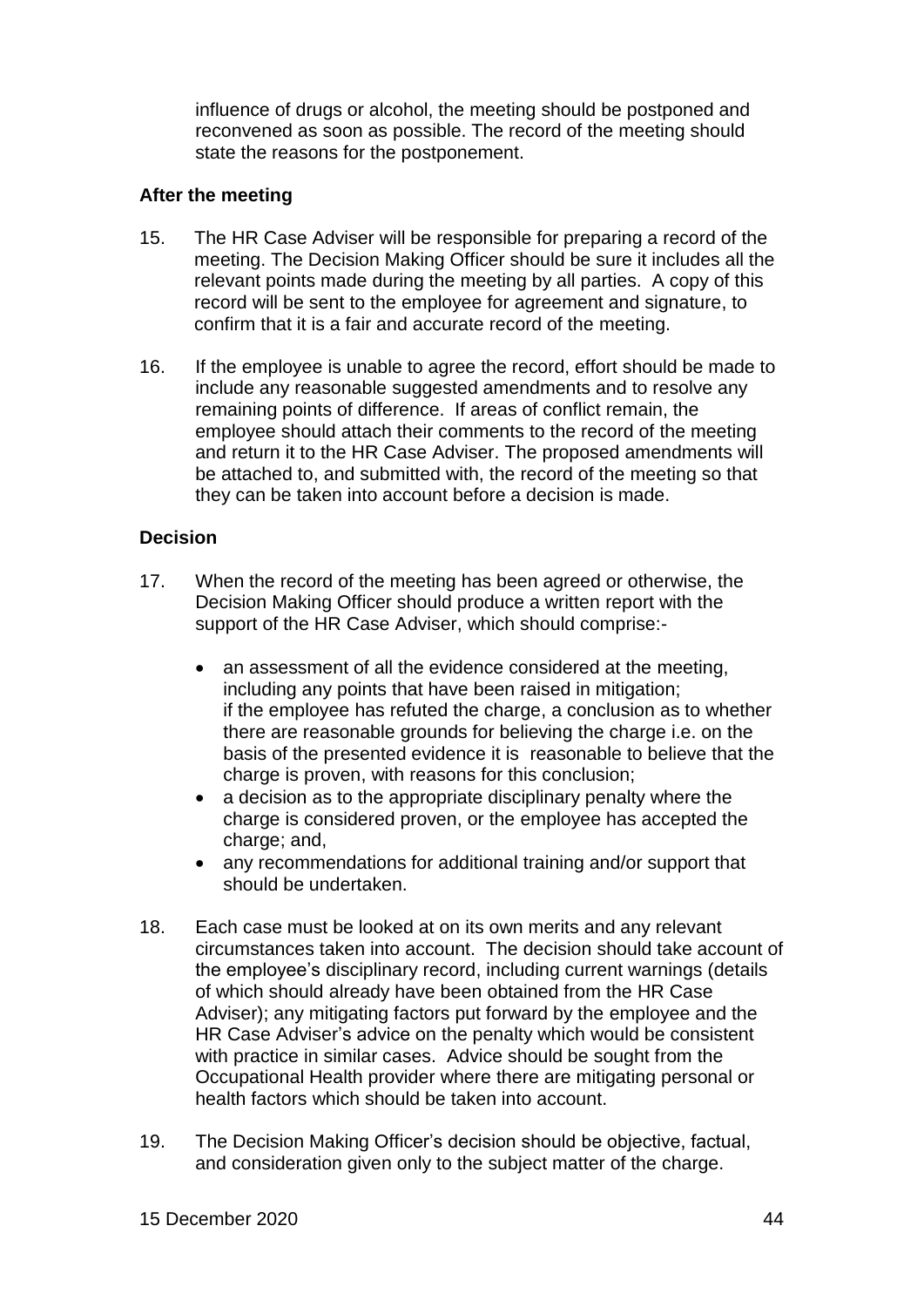- 20. Any allegations which are not directly concerned with the charge itself, or unproven suspicions of other offences, must not be taken into account. Similarly, when considering the effects of a criminal conviction on an employee's career, no other allegations or suspicions of other offences should be considered.
- 21. If new evidence comes to light which the employee has not seen, even after the meeting, copies should be sent to the employee and their accompanying person for comment and the meeting reconvened if necessary.
- 22. Any decision to dismiss or downgrade an employee will be referred, with the Decision Making Officer's recommendations, via the HR Case Adviser for ratification by the appropriate PSG senior manager. Dismissal or downgrading decisions must be ratified by the:
	- Director General for employees at SCS Band 2
	- Director Corporate Services for employees at SCS Band 1 and Executive Band 1
	- Deputy Director, Expert Services and People, for employees at Executive Band 2 and below.

# **Conveying the decision**

- 23. Once the Decision Making Officer has made their decision and set this out in full in writing, the employee should be notified without unreasonable delay. The employee will be invited to a meeting to receive the written notification of the decision and again will have the right to be accompanied by a trade union official or colleague, but they may chose not to attend and opt to receive the decision in writing only.
- 24. If the employee declines to attend a further meeting, this will be recorded.
- 25. The Decision Making Officer should avoid arranging notification of their findings and the penalty to an employee on sickness absence without first seeking the advice of the Occupational Health provider.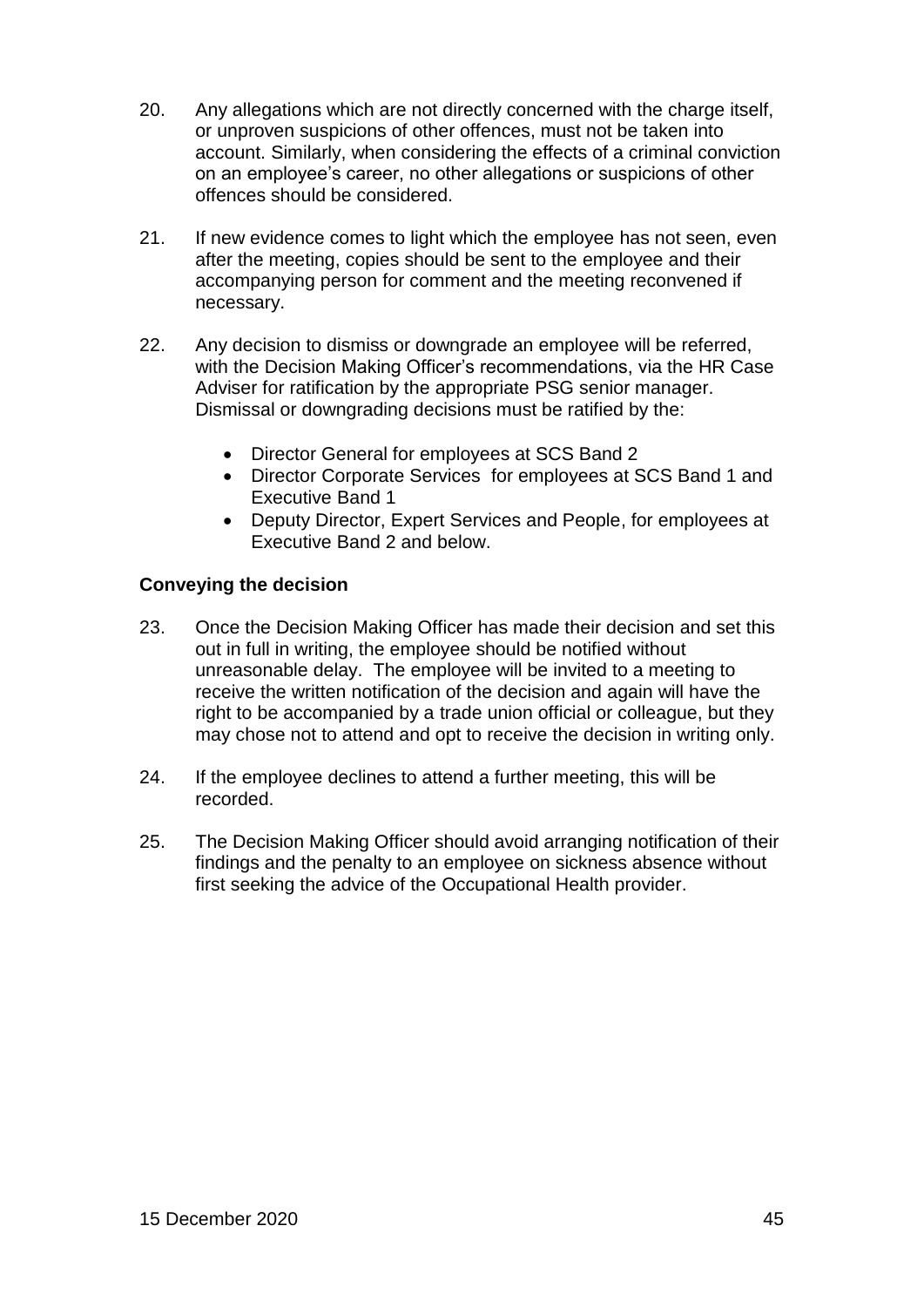# **EMPLOYEE'S RIGHT TO BE ACCOMPANIED AT A DISCIPLINARY MEETING**

#### **The right**

1. All employees have a right, in accordance with the Employment Relations Act 1999, to be accompanied by a fellow worker (i.e. another Welsh Government employee) or trade union official where they are required to attend formal disciplinary meetings.

#### **A disciplinary meeting**

- 2. For the purposes of this right, disciplinary meetings are defined as meetings that could result in:-
	- a formal warning being issued to an employee (i.e. a warning that will be placed on the employee's record);
	- the taking of some other disciplinary action (such as demotion or dismissal);
	- the confirmation of a warning or some other disciplinary action (such as an appeal meeting).
- 3. Informal discussions and investigatory meetings are not formal disciplinary meetings and do not attract the statutory right for an employee to be accompanied. However, it is the Welsh Government's policy that employees should have the opportunity to be accompanied at these meetings by a colleague or a trade union representative, if they request it.

#### **Choosing a companion**

- 4. The companion may be:-
	- a fellow employee
	- a full-time official employed by a Trade Union, or a lay Trade Union official, as long as they have been reasonably certified in writing by their union as having experience of, or having received training in, acting as a worker's companion at disciplinary meetings. Certification may take the form of a card or letter.
- 5. An employee may choose an official from any Trade Union to accompany them at a disciplinary meeting, regardless of whether that union is recognised by the Welsh Government.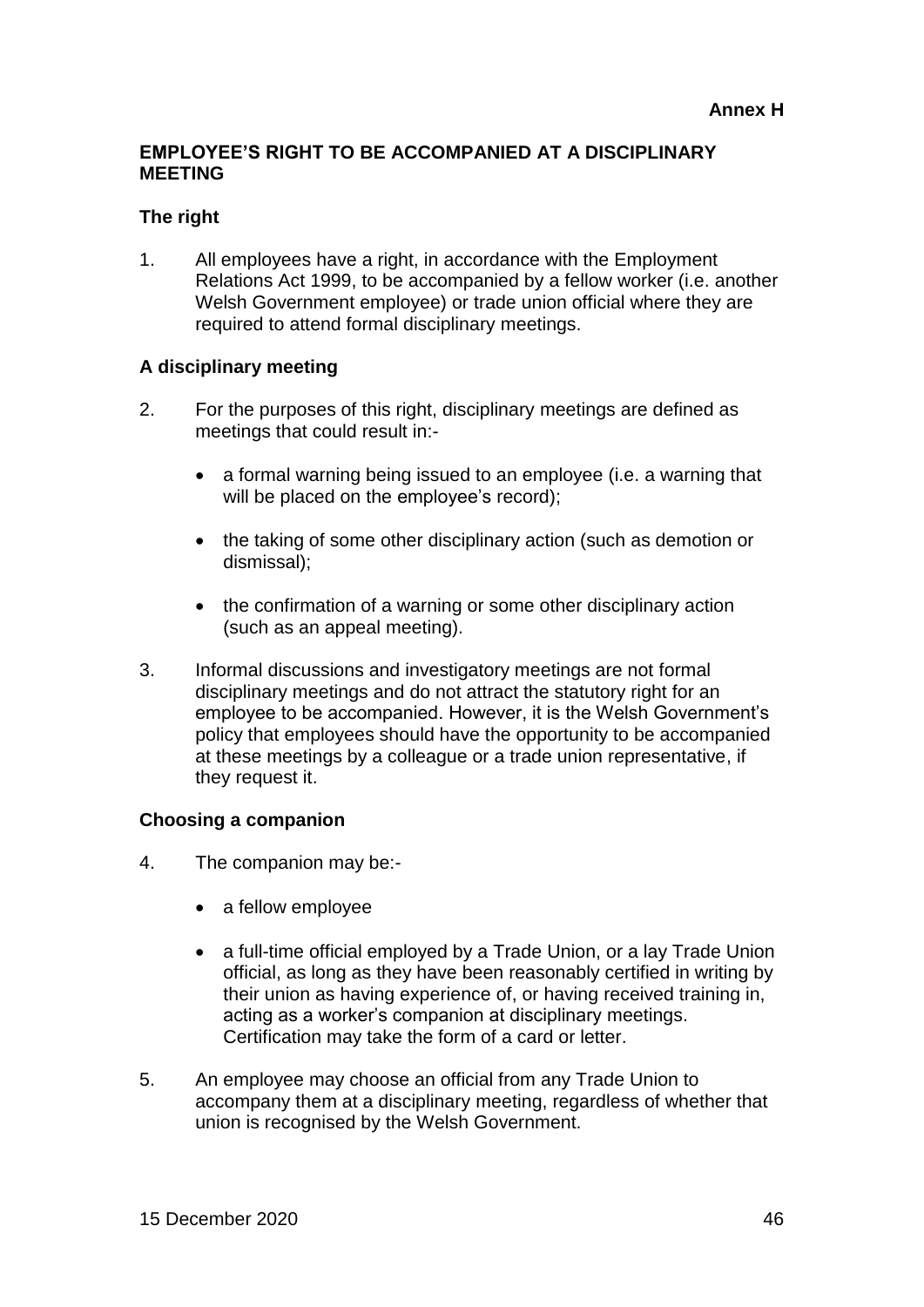- 6. Fellow employees or trade union officials do not have to accept a request to accompany an employee, and they should not be pressurised to do so.
- 7. An employee of the Welsh Government who has agreed to accompany a colleague is entitled to take a reasonable amount of paid time off to fulfil that responsibility. This includes the meeting and time for the companion to familiarise themselves with the case and confer with the employee before and after the meeting.

# **Applying the right**

- 8. Before the meeting takes place, the employee should tell the employer who they have chosen as a companion, when they confirm their attendance at the meeting.
- 9. The companion has a legal right to address the meeting to put the case for the employee, respond on behalf of the employee to any view expressed at the meeting and confer with the employee but does not have a right to answer questions on the employee's behalf. The companion may ask questions and participate as fully as possible in the meeting. However, they may not address the meeting if the employee does not wish it, answer questions on their behalf or prevent the employer from explaining their case.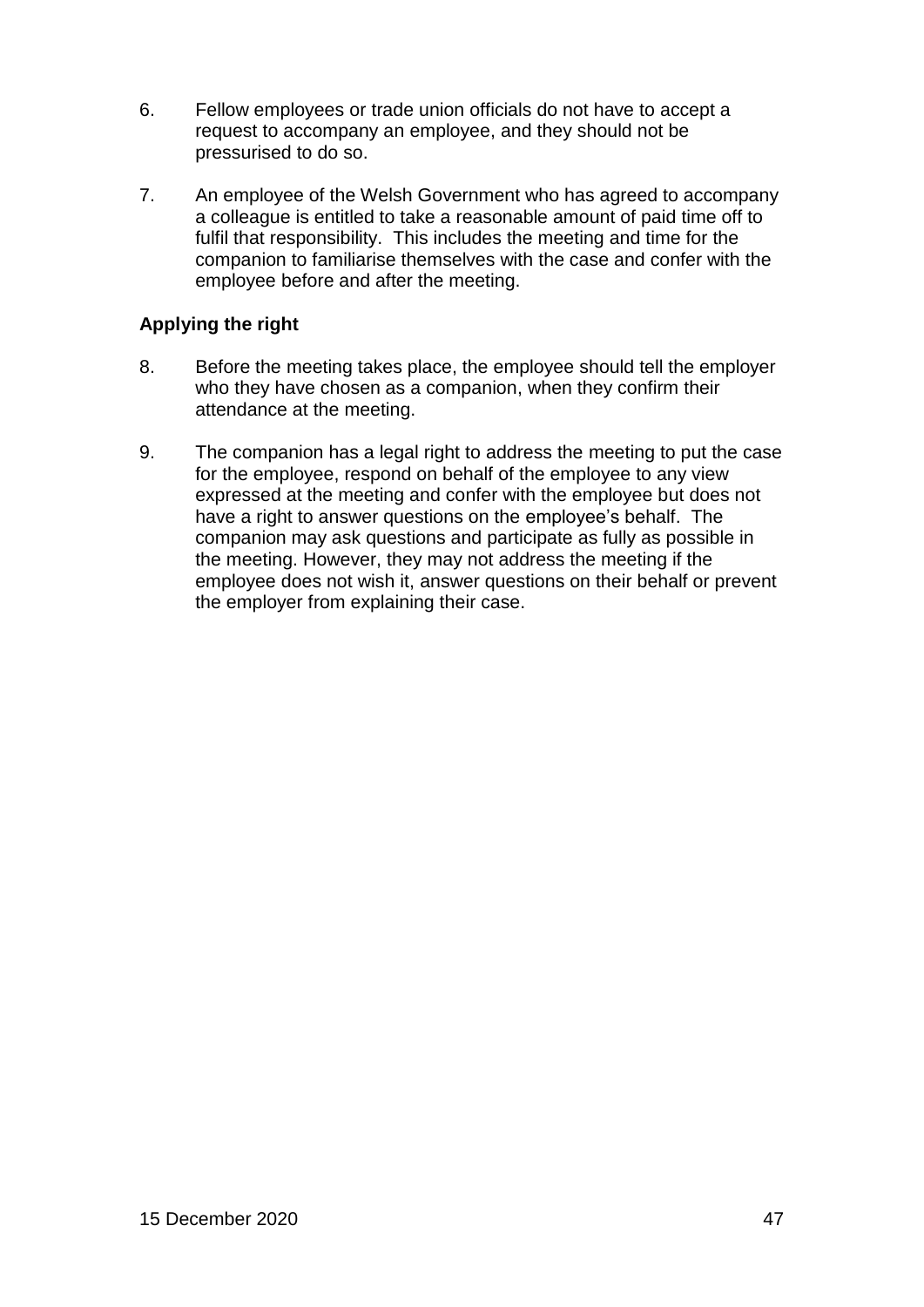# **Annex I**

# **Conducting the Appeal meeting**

At the appeal meeting, the Appeal Officer will:

- Introduce those present to each other, explaining their presence if necessary;
- Explain the purpose of the meeting, how it will be conducted and the powers the Appeal Officer has;
- Ask the employee to set out the reasons for their appeal;
- Pay particular attention to any new evidence that has been introduced, and ensure the employee has the opportunity to explain their position;
- Once the relevant issues have been thoroughly explored, summarise the facts and call an adjournment to consider the decision;
- Inform the employee of the results of the appeal and the reasons for the decision, confirm it in writing and make it clear that the decision is final.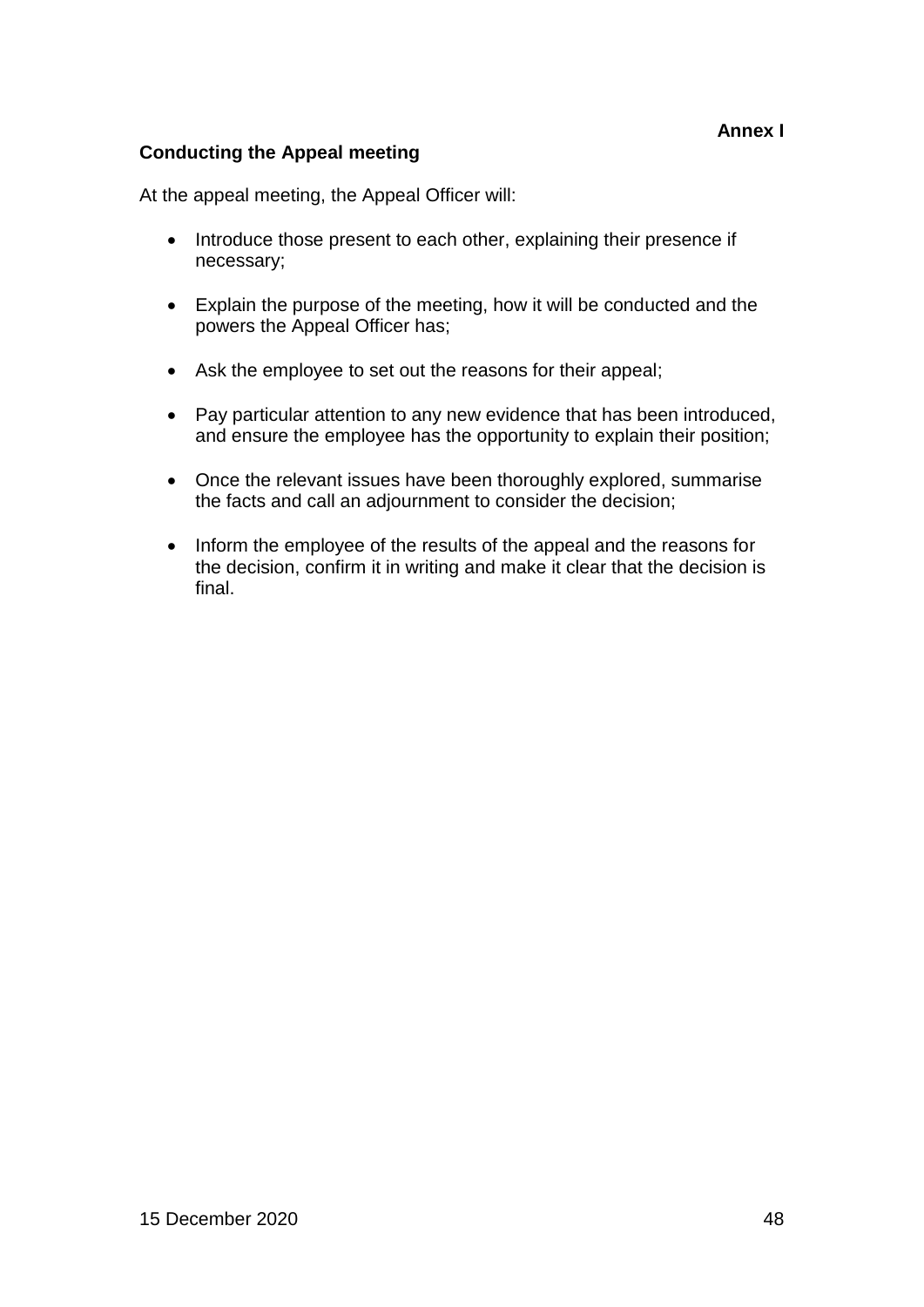# **SUPPORT SERVICES FOR EMPLOYEES**

- 1. If an employee claims there are mitigating personal or health factors which should be taken into account, they should be offered the opportunity to meet a representative of the Occupational Heath provider. The Welsh Government would be failing in its duty as a good employer if it did not seek to establish as much as possible about the circumstances before taking disciplinary decisions.
- 2. In all disciplinary cases where the employee puts forward ill health or difficult domestic circumstances in mitigation, the HR Case Adviser should seek a report from Occupational Health before the disciplinary decision is reached.
- 3. The role of the Occupational Health provider in all cases is a purely advisory one. The intention is to ensure that as much relevant information as possible is known to management, so that the decisionmaking process may be conducted from as well informed a standpoint as possible. It is also important that welfare and/or health assistance is given as soon as possible, where an employee's circumstances could be helped.
- 4. Where it is clear that an Occupational Health report or a medical report will be necessary before the outcome of a disciplinary case can be reached, early action should be taken to obtain the report to avoid delays at a later stage.
- 5. Support and counselling is also available to individuals and their families through the Employee Assistance Programme. This provides a free, independent and confidential support and information service and can be accessed at [www.carefirst-lifestyle.co.uk](http://www.carefirst-lifestyle.co.uk/) by using the username: welsh and the password: government or by telephoning 0800 174319.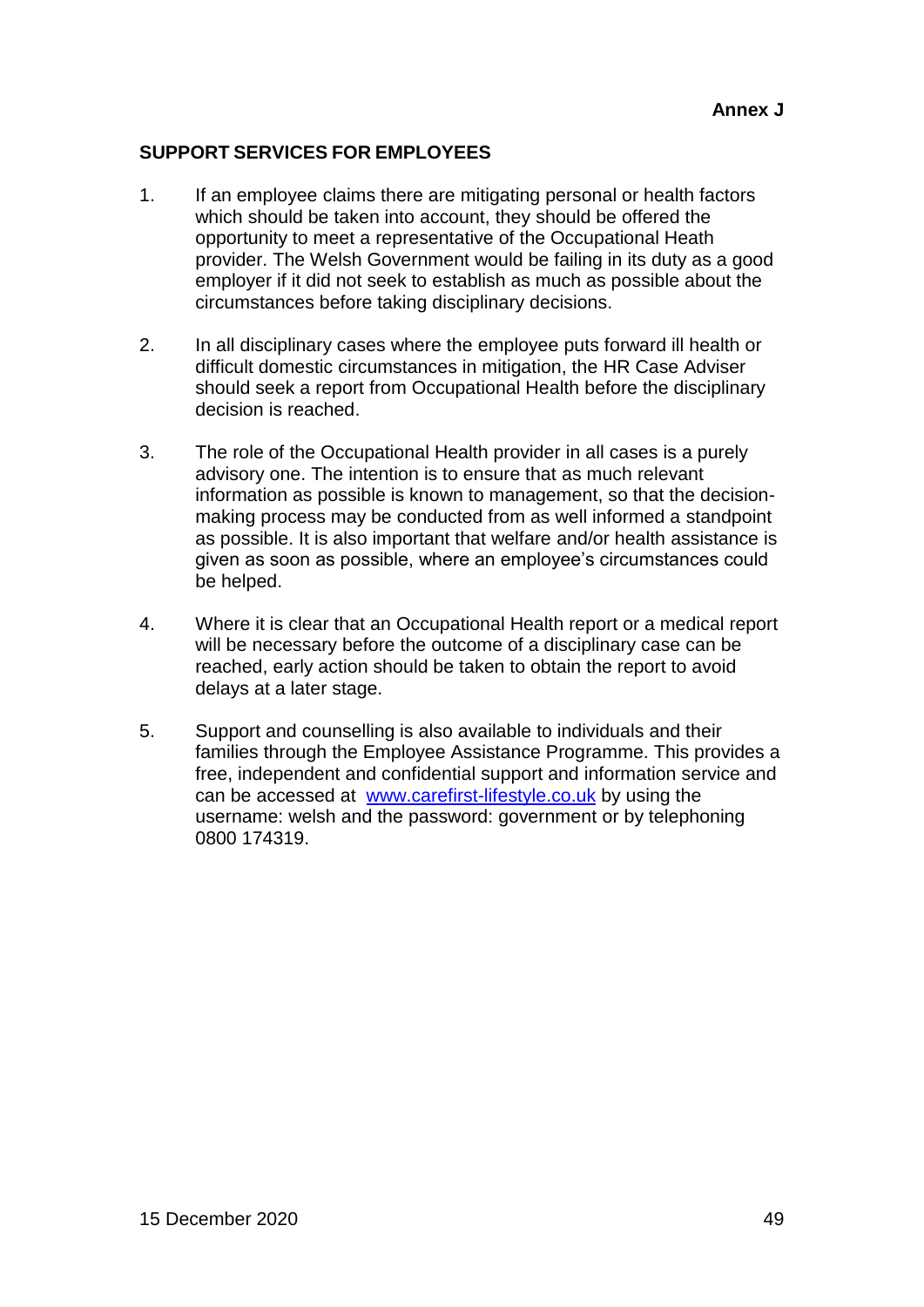# **CRIMINAL CONVICTIONS AND POLICE CAUTIONS**

- 1. An employee who is arrested or is given a Police caution or is charged to appear before a criminal court must report the facts to their line manager who must pass the information on to their Deputy Director or above (as appropriate). Failure to do so can result in disciplinary action. This does not apply to traffic offences unless an official car was involved, or unless the available penalty for the relevant offence includes imprisonment or disqualification from driving, either because of the seriousness of one offence or through an accumulation of penalty points.
- 2. The Deputy Director (or relevant more senior officer) must arrange for an appropriate manager to be present in court as an observer. The observer must produce a report to provide background information for use in any subsequent internal disciplinary proceedings.

#### **After the court appearance**

- 3. When an employee is found guilty of an offence by any criminal court, their Deputy Director, supported by a HR Case Adviser, should consider the court observer's report. The employee will also be asked to report on the outcome of the court appearance if they have not done so already. The HR Case Adviser must also contact the Welsh Government Security Adviser to discuss the impact of the criminal conviction and any vetting considerations which might affect the employee's continued employment. The Deputy Director, supported by a HR Case Adviser, must then decide whether the employee's conviction should be regarded as:-
	- A private-life conviction; or
	- A conviction which impinges on the employer/employee relationship.

#### **Private life convictions**

4. If a conviction has, in the reasonable opinion of the Welsh Government, no direct or indirect bearing on any aspect of the employee's suitability for employment with the Welsh Government, the Deputy Director (in consultation with a HR Case Adviser) should inform the employee that details of the conviction will be held on their iShare Personnel file for a period not exceeding that set out in the Rehabilitation of Offenders Act 1974. The information will be retained on the employee's personnel file on iShare.

#### **Convictions which may impinge on employer/employee relationship**

5. Examples of such convictions may include:-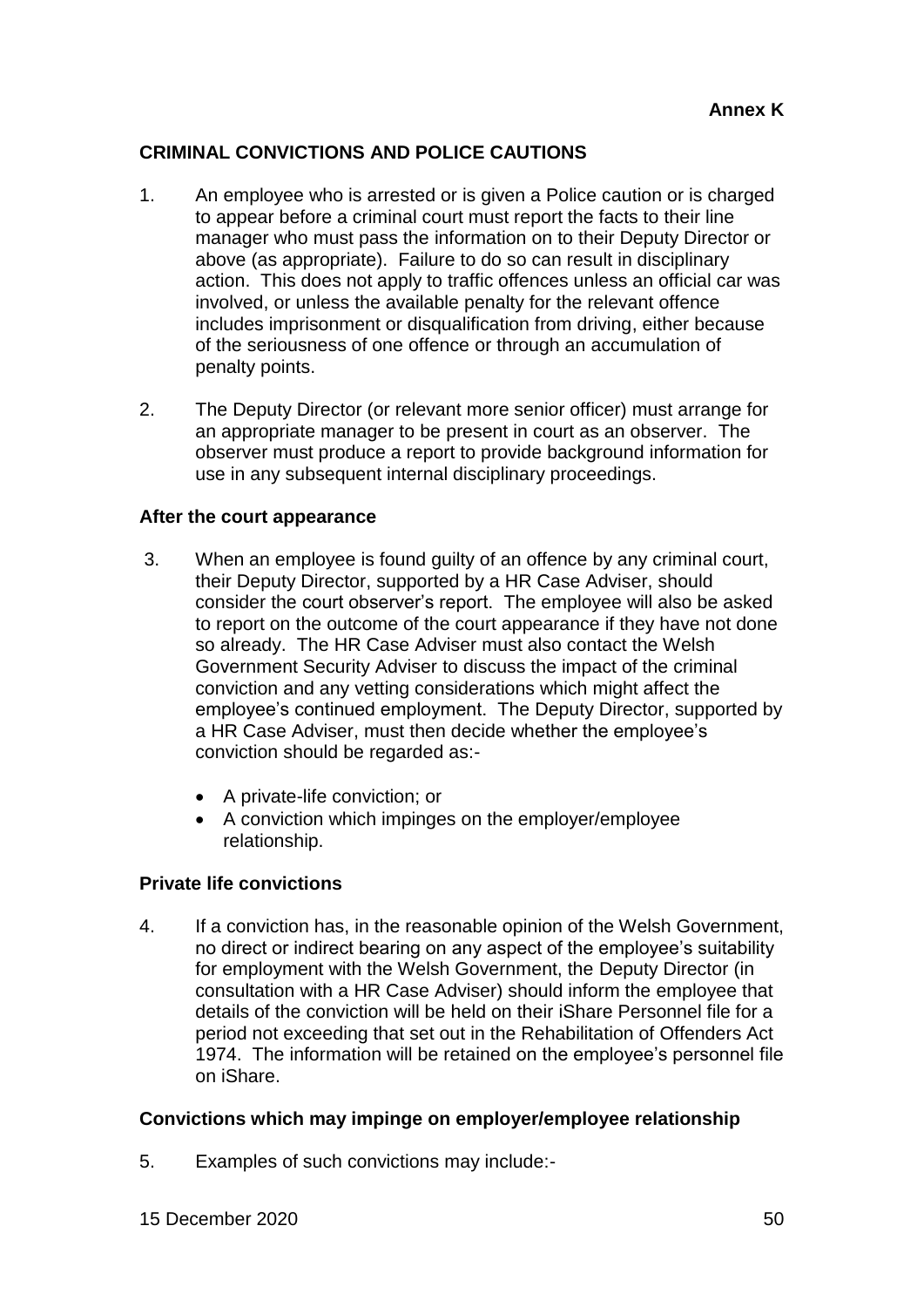- Convictions for offences against the Welsh Government or their contractors;
- Offences committed against employees of the Welsh Government or contractors, contracted staff or tenants in some offices;
- Offences which, either by their nature or by the fact that the individual has offended on previous occasions, may in the reasonable opinion of the Welsh Government make the individual unsuited for continued employment with it, or for continued employment in their present grade or position;
- Offences committed while on duty or on official premises;
- Convictions for dishonesty or fraud;
- Convictions involving violence or sexual offences;
- Offences which result in custodial sentences:
- Any other convictions which are serious enough to question the member of staff continuing as a civil servant, taking into account the employee's position, duties and responsibilities.
- 6. When the Deputy Director in consultation with a HR Case Adviser decides that the employee's conviction may impinge on the employer/employee relationship, they must:-
	- Inform the employee that it is necessary to consider the effect of the conviction on their service with the Welsh Government;
	- Invite the employee to attend a meeting accompanied, if they so wish, by a Trade Union Representative or colleague. The meeting must be conducted in accordance with Annex G of this procedure.
- 7. The purpose of the meeting is not to reconsider guilt or innocence. These are judgements already made by the court and it is important that the Welsh Government is not seen to be going over the ground again. Instead the meeting will only be concerned with the effect of the conviction on the employee's ability to continue performing their current duties and their ability to remain in employment with the Welsh Government. The meeting will involve considering whether the offence calls into question the employee's fitness for the job (and whether dismissal or removal to other work is appropriate); or whether the employee should simply be informed about the serious view taken of the conviction (coupled with a warning about future conduct). The employee will be informed of the outcome of the meeting in writing.
- 8. It will be open to the Decision Making Officer to form a judgement on whether the conviction has any bearing or impact on the employee's employment with the Welsh Government and discuss this further with the HR Case Adviser.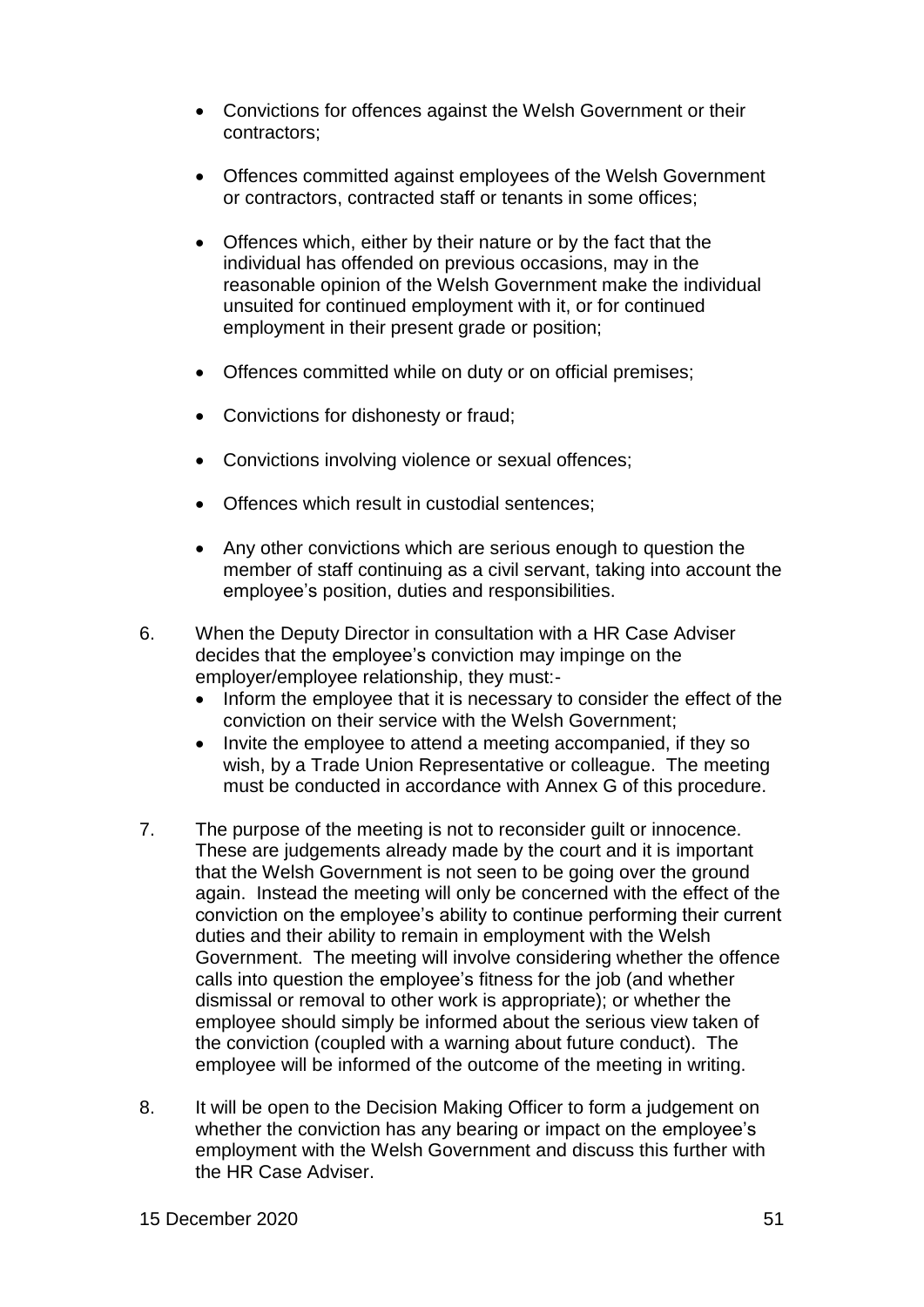#### **Imprisonment**

- 9. As soon as it is known that an employee has received a custodial sentence, legal advice will be taken by the HR Case Adviser on whether the contract of employment may have been frustrated or repudiated.
- 10. If frustration of contract is not applicable, the normal procedure outlined above for considering the effect of a conviction will be followed (albeit that the matter may be dealt with through correspondence). Before any letters are sent to the employee, the HR Case Adviser should contact the prison governor to explain the Welsh Government's position and to establish whether the employee could attend a meeting outside the prison or, if suitable facilities could be provided, inside the prison. The HR Case Adviser should also ask whether it would be possible for a Trade Union Representative or colleague to visit the employee to help prepare for the meeting. If the prison governor will not allow the employee to attend a meeting, the employee will be invited to forward any representations in writing. The employee may also nominate a Trade Union representative or colleague to present any points they wish to make at the meeting.

# **Police Cautions**

11. The way police cautions are handled will depend on whether the caution was for a work-related offence or not. The Deputy Director, supported by the HR Case Adviser will consider whether the caution should be considered as a private-life caution, or a caution which impinges on the employer/employee relationship.

# **Cautions for work-related offences**

12. In these cases, a caution following a police interview provides strong evidence which may justify internal disciplinary action. The normal disciplinary process will be invoked, including further investigation if necessary. A copy of the caution, with the formal record of the interview and any other police evidence provided to the Welsh Government will be attached to the allegation minute which is sent to the employee.

# **Cautions for incidents not related to work**

13. These will be treated like a private life conviction.

# **Security Vetting**

14. Employees who receive a police caution or conviction are advised that in the circumstances outlined below, this may be taken into account in determining their suitability for future, alternative roles within the Welsh Government. Certain roles within the Welsh Government require a higher level of security vetting. If an employee is considered for such a role and a security check reveals information, this will be considered by the Chief Security Officer in assessing their suitability for the role, and may exclude the employee from further consideration for the role.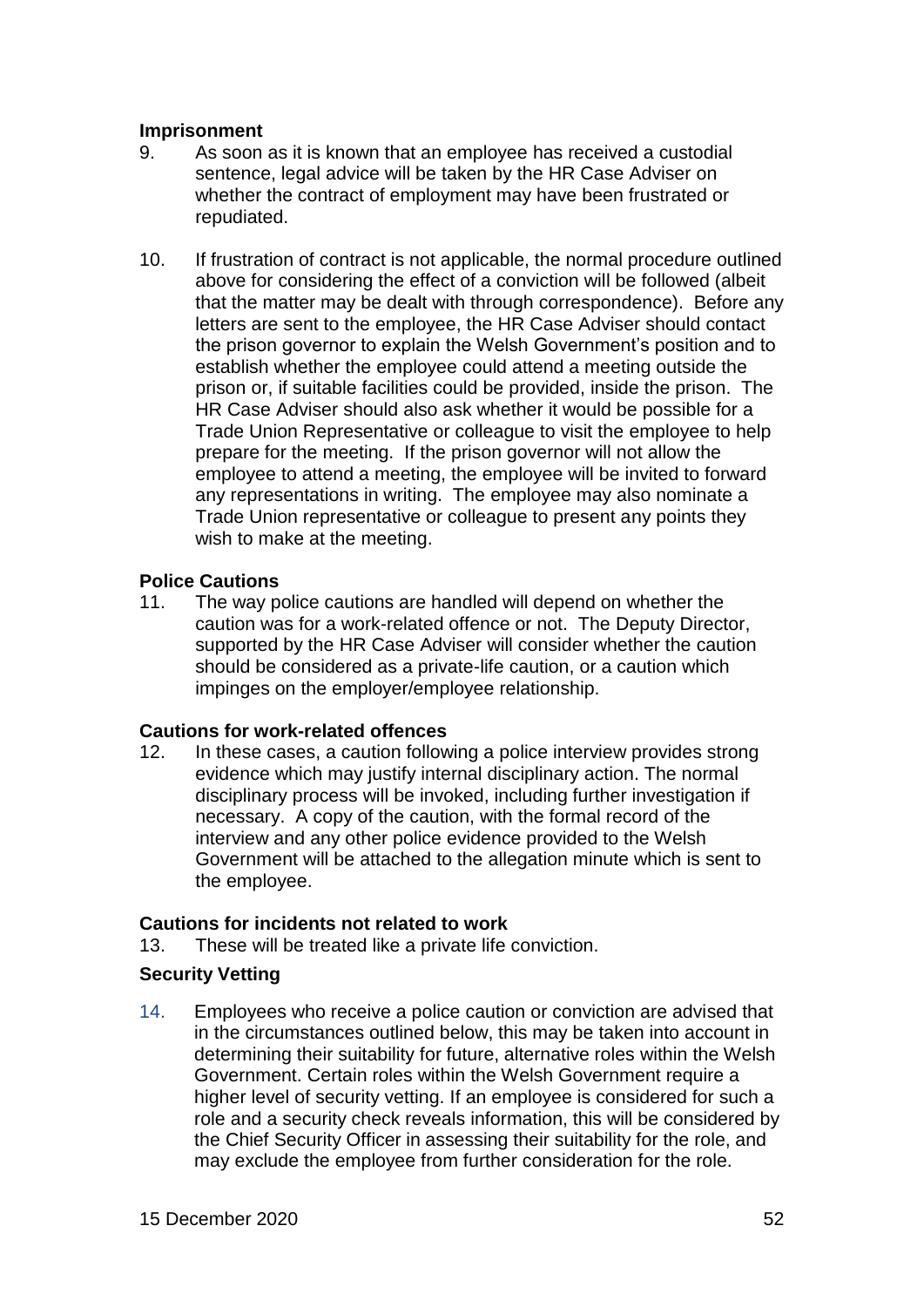- **Baseline Personal Security checks** will show any unspent convictions (unspent as defined by the Rehabilitation of Offenders Act – the Act).
- **National Security checks** will declare all cautions and convictions including any spent convictions as defined by the Act.
- **Disclosure and Barring Service Checks** will declare:

 $\triangleright$  Standard Check - spent and unspent convictions, cautions, reprimands and final warnings.

 $\triangleright$  Enhanced Check - the same as the standard check plus any additional information held by local police that's reasonably considered relevant to the role being applied for.

 $\triangleright$  Enhanced with list checks - this is like the enhanced check, but includes a check of the DBS Barred Lists which show whether or not an individual is registered on a list which bars them from working with children and/ or vulnerable adults.

# **Handling information**

14. The Welsh Government complies fully with its obligations under the Data Protection Act and other legislation regarding the safe handling, use, storage, retention and disposal of information about criminal cautions and convictions.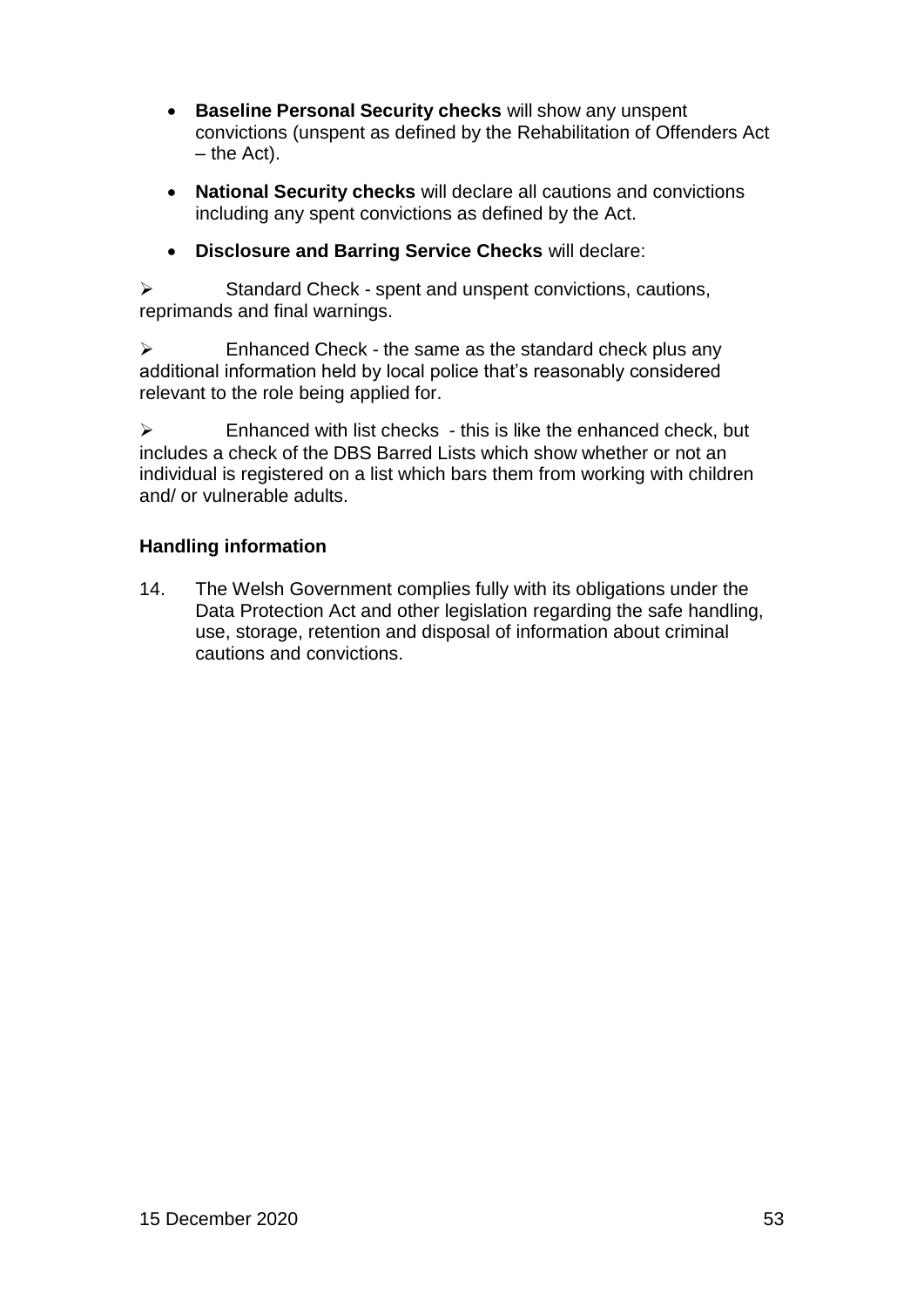# **INTERNAL FRAUD IN GOVERNMENT – DEFINITIONS**

If a civil servant is dismissed for any of the following activities, they should expect to have their details placed on the Central Fraud Database and be banned from re-joining the Civil Service for five years:

1. Dishonest or fraudulent conduct, in the course of employment in the Civil Service, with a view to gain for the employee or another person;

2. For employees of DWP only, this includes dishonest or fraudulent conduct relating to benefits, even if not connected with employment; and 3. For employees of HMRC only this includes dishonest or fraudulent conduct relating to tax duties, contributions or payments administered by HMRC even

if not connected with employment. 4. For employees of Home Office only, this will also include dishonest or fraudulent conduct relating to immigration, passport, asylum or nationality matters even if not connected with their employment.

This also applies where a civil servant has already left and an investigation leads to the conclusion that they were guilty of one of these activities and would have been dismissed for this if they had not already left.

Below are some examples of types of activity which could qualify as Internal fraud. Please note that the list is not exhaustive and may also include attempted activities.

N.B. When considering the list please bear in mind that the key elements are **dishonesty or fraud in employment\* with a view to gain** – if these elements are not present the definition of internal fraud is not met and the employee's details should not be placed on the database. For example, someone who did not realise they should have disclosed a conflict of interest has not committed misconduct involving fraud or dishonesty; and someone who misuses IT systems in order to cause difficulties or indulge their curiosity, but doesn't have any financial motive, is also not committing misconduct involving fraud or dishonesty. The latter might be dismissed for misconduct but their details would not be placed on the database. \*There are exceptions for HMRC and DWP employees to the requirement that the conduct be in the course of employment – see items 2 and 3 in the list of activities above.

#### **Main Categories and examples of activity**

#### **Fraud &Theft:**

- Theft or misappropriation of cash
- Theft or misuse of official assets
- Benefit or tax fraud
- Assisting benefit or tax fraud
- Processing fraudulent documents or claims
- Dishonest staff club irregularities
- Dishonest purchasing and procurement irregularities
- Dishonest recruitment/promotion irregularities

15 December 2020 54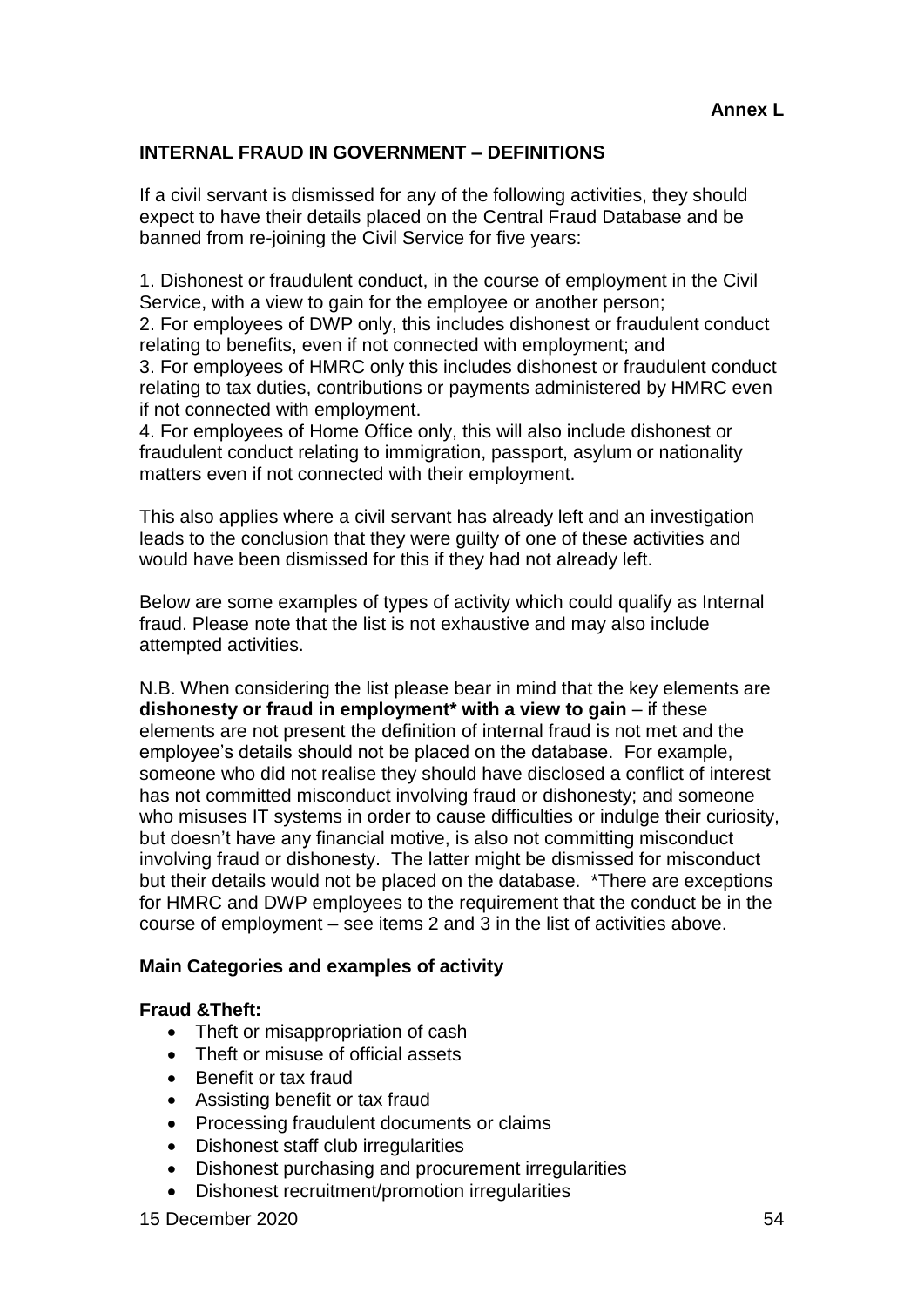- Falsifying information on recruitment/promotion applications
- Knowingly obtaining or receiving salary, allowances, overtime,
- leave, flexitime, travel and subsistence payments to which the
- employee is not entitled
- Dishonest accounting irregularities

### **Bribery & Corruption:**

- Bribing an official
- Bribing a foreign official
- Offering, promising, requesting or accepting a bribe
- Facilitating a bribe of another
- Agreeing to accept a bribe

# **Misuse of Computer (IT policy) & data breaches:**

- Misuse of IT for gain
- Unauthorised disclosure of sensitive or privileged information for
- $\bullet$  gain
- Dishonest manipulation of data/systems for gain
- Falsifying business records for gain
- Misuse of software/malware for gain
- Facilitation of third party access for gain
- Unauthorised disclosure of personal or commercial data for gain
- Unauthorised alteration to customer or commercial data for gain

# **Conditions of Service:**

- Not disclosing a conflict of interest, for gain
- Abuse of position for gain
- Failure to declare criminal charges or convictions

# **GOVERNMENT INTERNAL FRAUD POLICY**

#### **1. Government Internal Fraud Policy – Fair Processing Notice**

This paper is for use by departments that are involved in the Cabinet Office led initiative to improve the Civil Service response to misconduct by staff, which involves fraud or dishonesty. Departments have agreed to share with the Cabinet Office (CO) personal data about staff who, following an investigation, have been found to have committed misconduct falling within the relevant definition and who, in consequence, have been dismissed**,** or would have been dismissed, had they not resigned or left for other reasons during or after the investigation.

The purpose of this paper is to set out the principles about Fair Processing Notices (FPNs), which departments will follow. The initiative will or might involve the processing of personal data by participating departments and by the CO and Civil Service Resourcing (CSR). Departments will provide the CO with information about relevant staff and their misconduct, and the CO will input that information into its database, the Internal Fraud Database (IFD). It will share some of this information with CSR and departments that administer their own provisional offers, via a second database which it will use to conduct the pre-employment screening. This database will be held and maintained by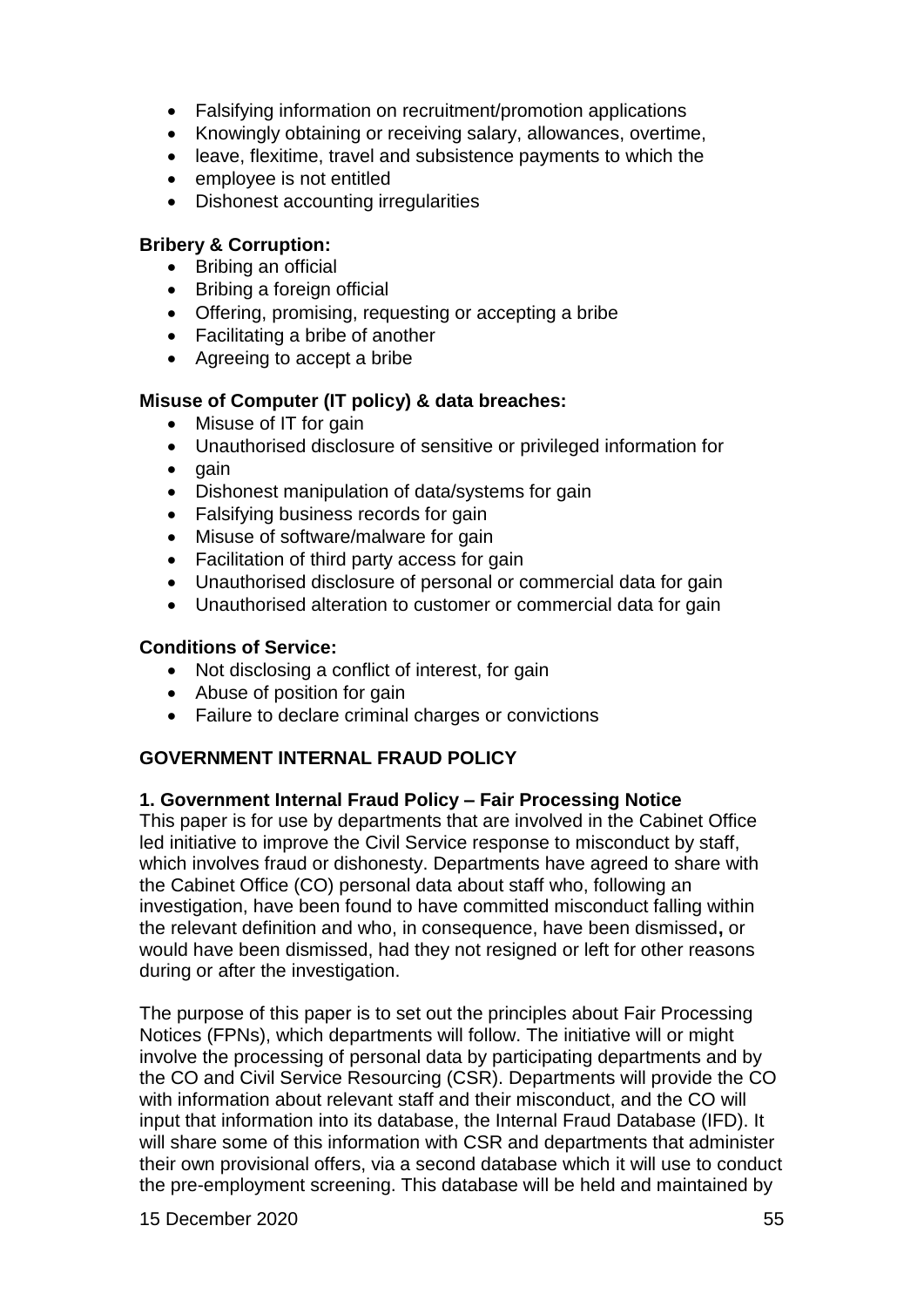CO and access will be granted to limited, nominated employees within CSR and departments that administer their own provisional offers. It will include a DoB, name and NINO. CSR and departments that administer their own provisional offers will share information about applicants found to be included on the IFD with the CO. Further information about what data will be shared, by whom, when and for what purpose is set out in greater detail in the MoU. Data protection law requires employers to provide staff with certain information about how their personal data is being or will be used. This information is generally provided in a Fair Processing Notice – FPN.

This paper sets out the points at which certain information should be given to staff and by whom, and provides some suggested wording for the FPN at each stage.

The Internal Fraud Policy, and this paper, applies only to civil servants (including those on fixed term contracts) or applicants to a participating department in the civil service.

#### **2. When should a Fair Processing Notice be issued, and by whom?**

An FPN should be provided to the following categories of staff at the stages described:-

a. By CSR to applicants to the civil service, as one aspect of pre-employment screening following a successful interview.

b. By departments to existing staff.

c. By departments to staff who are undergoing disciplinary proceedings involving allegations of fraud or dishonesty.

d. By departments to former staff who are being investigated for fraud or dishonesty after leaving the civil service.

e. By departments to staff found by the investigation panel or decision maker to have committed misconduct involving fraud or dishonesty, with dismissal being the consequent sanction.

f. By departments to staff who resign or leave the civil service for other reasons prior to a conclusion by the investigation panel or decision maker that dismissal would have been the appropriate sanction.

Further details, and recommended FPNs for each of these categories, are given below.

#### **3. Recommended wording**

The Cabinet Office recommends that FPNs should be provided using the text below, although this can of course be adapted by departments. A short version may be issued to staff directly for example with a link to the longer version on your intranet. For applicants the FPN will be included in the letter alongside details of other pre-employment checks.

#### **Applicants to the Civil Service**

From (date), CSR (or team which conducts pre-employment checks) is to provide an FPN to all new applicants after they have been successful at interview. These candidates will be informed that, as one aspect of preemployment screening, their personal details – name, National Insurance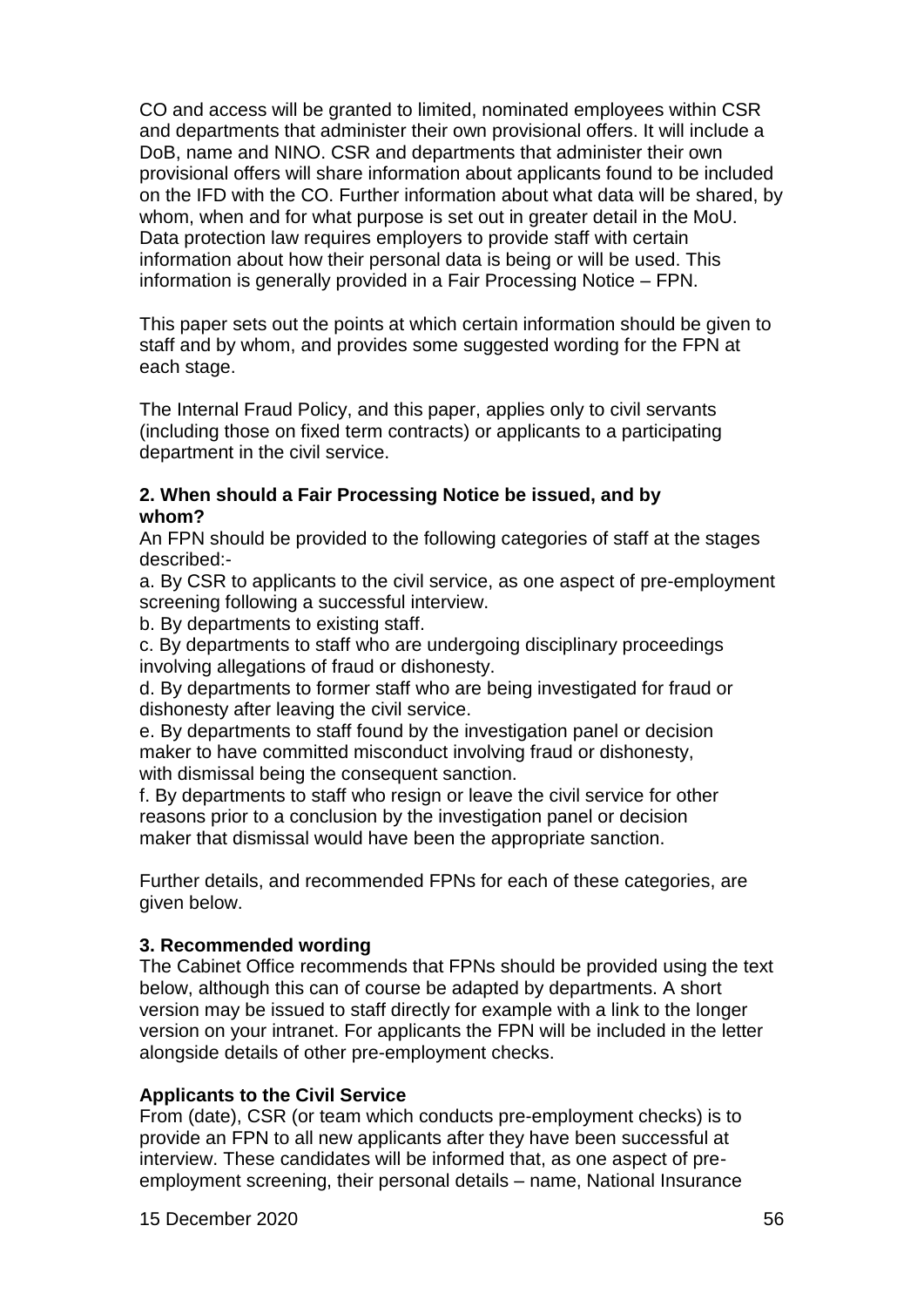Number and date of birth - will be checked against the CSR Extract IFD and that anyone included on the Internal Fraud Database will be refused employment unless they can demonstrate exceptional circumstances.

CSR (or team which conducts pre-employment checks) will also include the FPN wording advising of the check against the extract IFD in the advert for employment for departments.

CSR (or team which conducts pre-employment checks) will, on behalf of the vacancy holder, inform applicants when they are refused employment because of their inclusion in the IFD.

**Following success at interview- the following wording should be issued:** "From (date) (the department) started providing the Cabinet Office with information about employees who have been dismissed for fraud or dishonesty offences. This information is the individual's name, date of birth, national insurance number and a general description of the relevant misconduct. This also applies to employees who resign or otherwise leave but who, because of an adverse decision by the investigation panel or decision maker, would have been dismissed for fraud or dishonesty had they continued in employment.

The Cabinet Office input this information onto a database - the Internal Fraud database (IFD). It shares with Civil Service Resourcing (CSR) (or dept team which conducts pre-employment checks) the name, date of birth and national insurance numbers of the staff included on the IFD. Where an applicant to a department is successful in interview, CSR (or dept team which conducts preemployment checks) will, as part of its pre-employment screening (on behalf of vacancy holders), check his or her details against the information it received from the Cabinet Office. Any applicant who is included in the IFD will be refused employment.

This information will be retained by the Cabinet Office on the IFD for a period of five years from the date of dismissal (or the date employment ended). CSR (or team which conducts pre-employment checks) will share with the Cabinet Office the outcome of its checks for monitoring and analysis purposes. The CO will use this information for research on the prevention and detection of fraud. This will not be shared outside CO and CSR (or dept team which conducts pre-employment checks) except on an anonymised basis.

The types of fraud/dishonesty covered by this process are defined by the CO as follows:

1. Dishonest or fraudulent conduct, in the course of employment in the Civil Service, with a view to gain for the employee or another person:

2. For employees of DWP only, this includes dishonest or fraudulent conduct relating to benefits, even if not connected with employment; and

3.For employees of HMRC only this includes dishonest or fraudulent conduct relating to tax duties, contributions or payments administered by HMRC even if not connected with employment.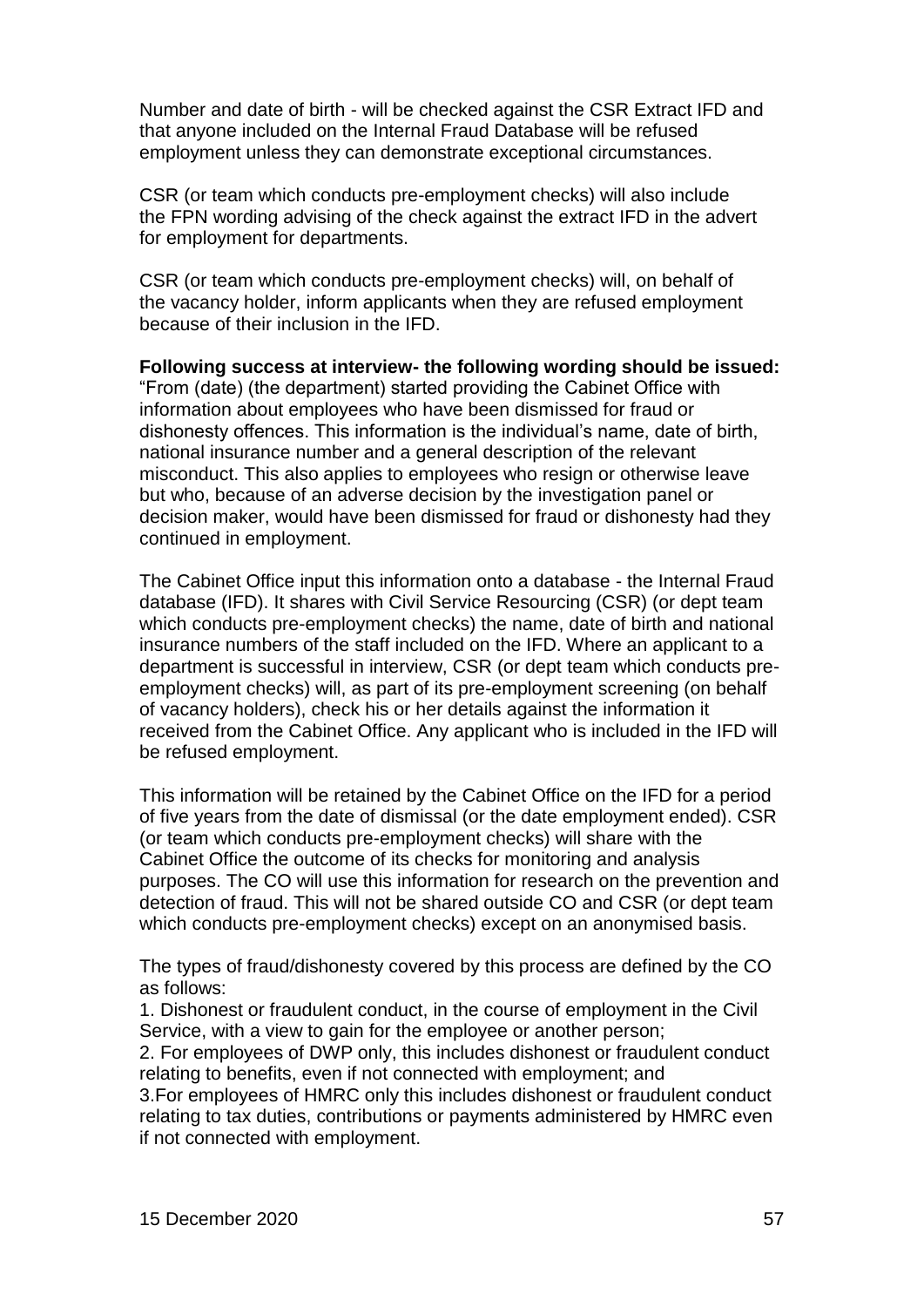4. For Home Office employees only this includes dishonest or fraudulent conduct relating to immigration, passport, asylum or nationality matters even if not connected with employment.

If you are notified that you are included on the IFD and believe that there has been an error in the inclusion of your data and you wish to make an appeal please contact the CO email box Internal.Fraud@cabinetoffice.gov.uk. This does not affect your right to appeal against your dismissal".

#### **Existing staff**

An FPN should be provided by departments to all existing staff, whether or not they are currently subject to disciplinary proceedings. This could for example be done by a notice on the intranet.

#### **As soon as practicable this wording should be sent to existing staff:**

"From (date) (department) will provide the Cabinet Office with information about employees who are dismissed for fraud or dishonesty offences. This information will be the individual's name, date of birth, national insurance number and a general description of the relevant misconduct. This will also apply to employees who resign or otherwise leave but who, because of an adverse decision by the investigation panel or decision maker, would have been dismissed for fraud or dishonesty had they continued in employment.

The Cabinet Office will input this information onto the Internal Fraud Database (IFD). It will share with Civil Service Resourcing (CSR) (or dept team which conducts pre-employment checks) the name, date of birth and national insurance numbers of the staff included on the IFD. Where an applicant to a participating department is successful in interview, CSR (or dept team which conducts pre-employment checks) will, as part of its pre-employment screening (on behalf of vacancy holders), check his or her details against the information it received from the Cabinet Office. Any applicant who is included will be refused employment.

This information will be retained by the Cabinet Office on the IFD for a period of five years from the date of dismissal (or the date employment ended). CSR (or team which conducts pre-employment checks) will share with the Cabinet Office the outcome of its checks for monitoring and analysis purposes. The CO will use this information to ensure that checks are being carried out correctly, and for research on the prevention and detection of fraud. This will not be shared outside CO and CSR (or dept team which conducts pre-employment checks) except on an anonymised basis.

#### **The Cabinet Office definition of internal fraud is as follows:**

1. Dishonest or fraudulent conduct, in the course of employment in the Civil Service, with a view to gain for the employee or another person; 2. For employees of DWP only, this includes dishonest or fraudulent conduct relating to benefits, even if not connected with employment; and 3 For employees of HMRC only this includes dishonest or fraudulent conduct relating to tax duties, contributions or payments administered by HMRC even if not connected with employment".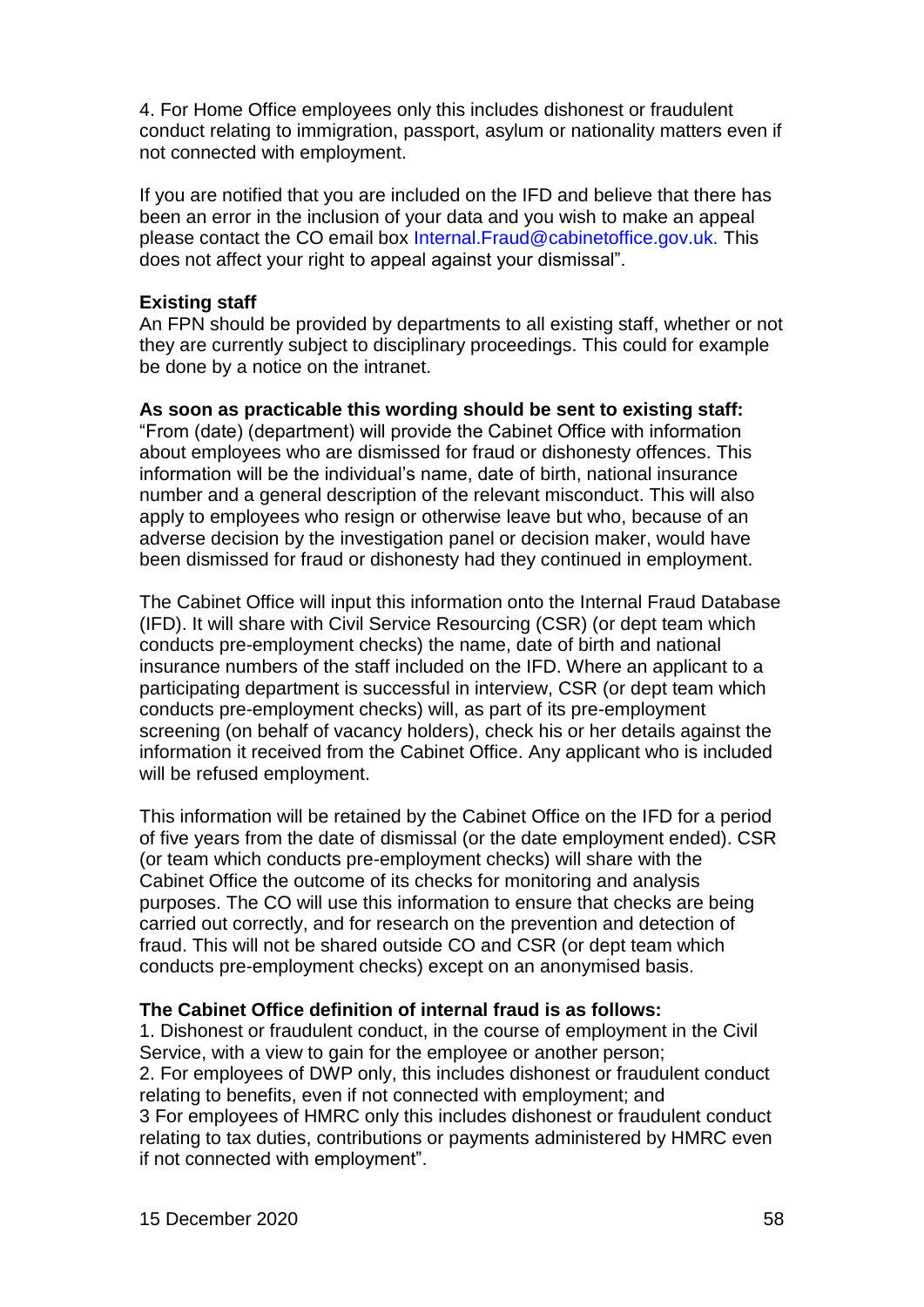4. For Home Office employees only this includes dishonest or fraudulent conduct relating to immigration, passport, asylum or nationality matters even if not connected with employment.

#### **Staff who are undergoing disciplinary proceedings involving fraud or dishonesty**

An FPN should be given by departments to staff who undergo disciplinary proceedings involving fraud or dishonesty which could lead to dismissal – or, if they leave before a conclusion is reached, to a finding that they were guilty and would have been dismissed had they not already left.

This is an FPN to staff who are undergoing disciplinary proceedings involving fraud or dishonesty, which could lead to dismissal:

"Because there is a possibility that the disciplinary process you are undergoing could lead to your dismissal, I need to give you some information about the Cabinet Office Internal Fraud database (IFD).

The misconduct alleged against you appears to fall within the Cabinet Office definition of internal fraud. The full definition is as follows:

1. Dishonest or fraudulent conduct, in the course of employment in the Civil Service, with a view to gain for the employee or another person;

2. For employees of DWP only, this includes dishonest or fraudulent conduct relating to benefits, even if not connected with employment; and

3. For employees of HMRC only this includes dishonest or fraudulent conduct relating to tax duties, contributions or payments administered by HMRC even if not connected with employment.

4. For Home Office employees only this includes dishonest or fraudulent conduct relating to immigration, passport, asylum or nationality matters even if not connected with employment.

If, as a result of the disciplinary process, I conclude that you have committed misconduct involving fraud or dishonesty and that dismissal is the appropriate sanction, your details will be sent to the Cabinet Office for inclusion on their IFD.

These details would then be kept on the IFD for five years from the date of dismissal. Civil Service Resourcing (or team which conducts pre-employment checks) check the IFD when applicants for Civil Service posts are successful at interview, as part of their recruitment screening checks. Your inclusion on the IFD would mean you would be banned from employment in a participating department during the five-year period.

I am giving you information about the IFD at this stage so that you are fully aware of the possible consequences of the current process, but obviously this does not mean that I have come to any conclusion yet about the alleged misconduct or what the appropriate sanction would be if the misconduct were proven."

#### **Former staff who are being investigated for fraud or dishonesty after leaving employment**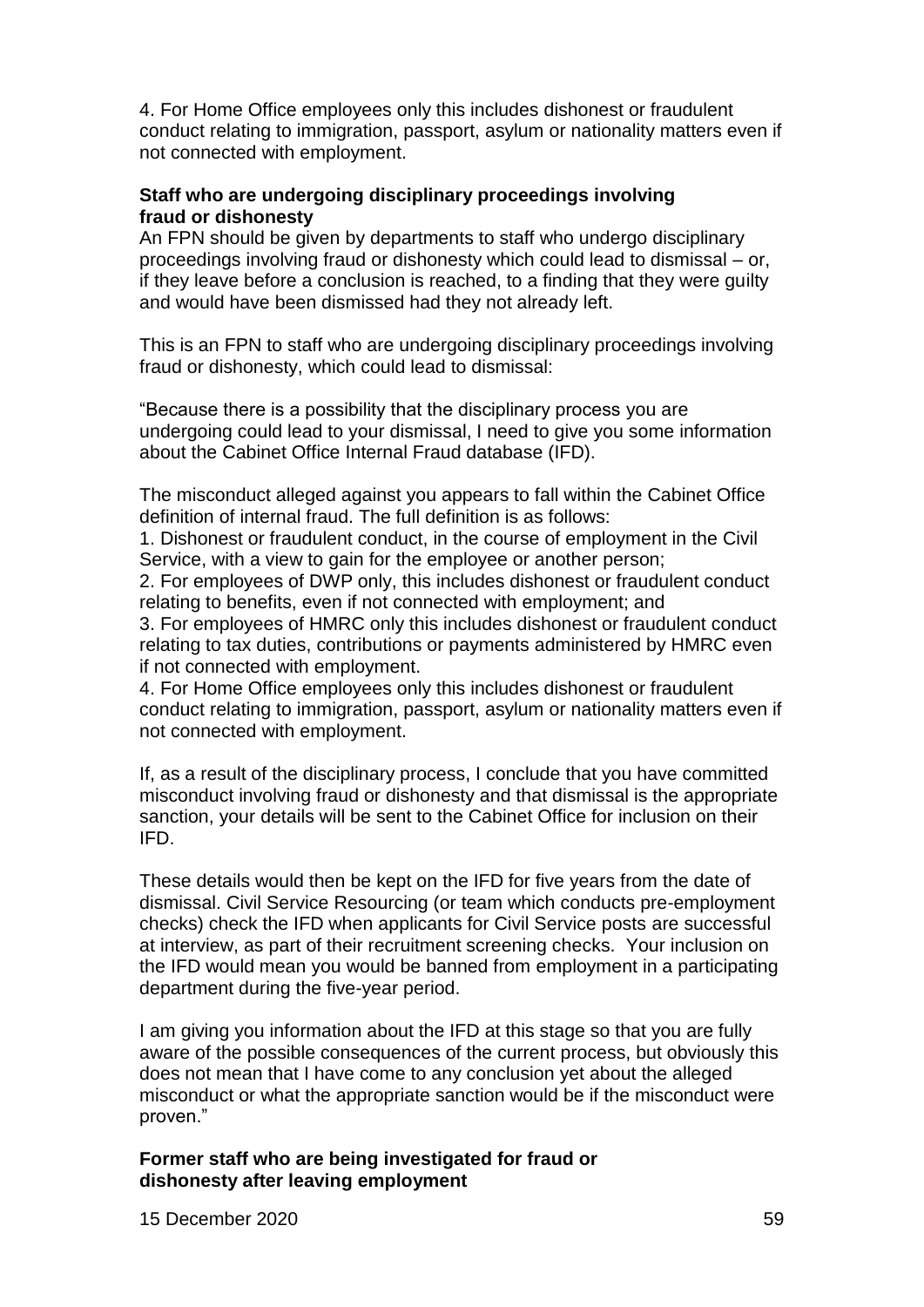An FPN should be given by departments to staff who have left employment but where an investigation may continue following their departure.

The following wording should be included in the letter informing the individual that the investigation is to be continued:-

"Because the allegations against you which I am investigating could constitute internal fraud, I need to give you some information about the Cabinet Office Internal Fraud database (IFD).

The Cabinet Office definition of internal fraud is as follows:

1. Dishonest or fraudulent conduct, in the course of employment in the Civil Service, with a view to gain for the employee or another person;

2. For employees of DWP only, this includes dishonest or fraudulent conduct relating to benefits, even if not connected with employment; and

3. For employees of HMRC only this includes dishonest or fraudulent conduct relating to tax duties, contributions or payments administered by HMRC even if not connected with employment.

4. For Home Office employees only this includes dishonest or fraudulent conduct relating to immigration, passport, asylum or nationality matters even if not connected with employment.

If, as a result of my investigation, I conclude that you have committed misconduct including fraud or dishonesty and that dismissal would have been the appropriate sanction if you had still been in our employment, your details will be sent to the Cabinet Office for inclusion on their IF database.

These details would then be kept on the IFD for five years from the date upon which the decision was taken that dismissal would have been the appropriate sanction. Civil Service Resourcing (or team which conducts pre-employment checks) check the IFD when applicants for Civil Service posts are successful at interview, as part of recruitment screening checks. Your inclusion on the IFD would mean you would be banned from employment in a participating department during the five-year period from the decision date.

You will have the right to appeal against the decision that you were guilty of internal fraud. If the appeal overturns the decision of dismissal, your details will be removed from the IFD.

I am giving you information about the IFD at this stage so that you are fully aware of the possible consequences of the current investigation, but obviously this does not mean that I have come to any conclusion yet about whether you have committed misconduct involving fraud or dishonesty".

#### **Staff found by investigation panel to be guilty of misconduct involving fraud or dishonesty, with consequent sanction of dismissal**

The following wording should be included in the letter notifying the employee of the dismissal decision:

"Because you are being dismissed as a result of conduct which is covered by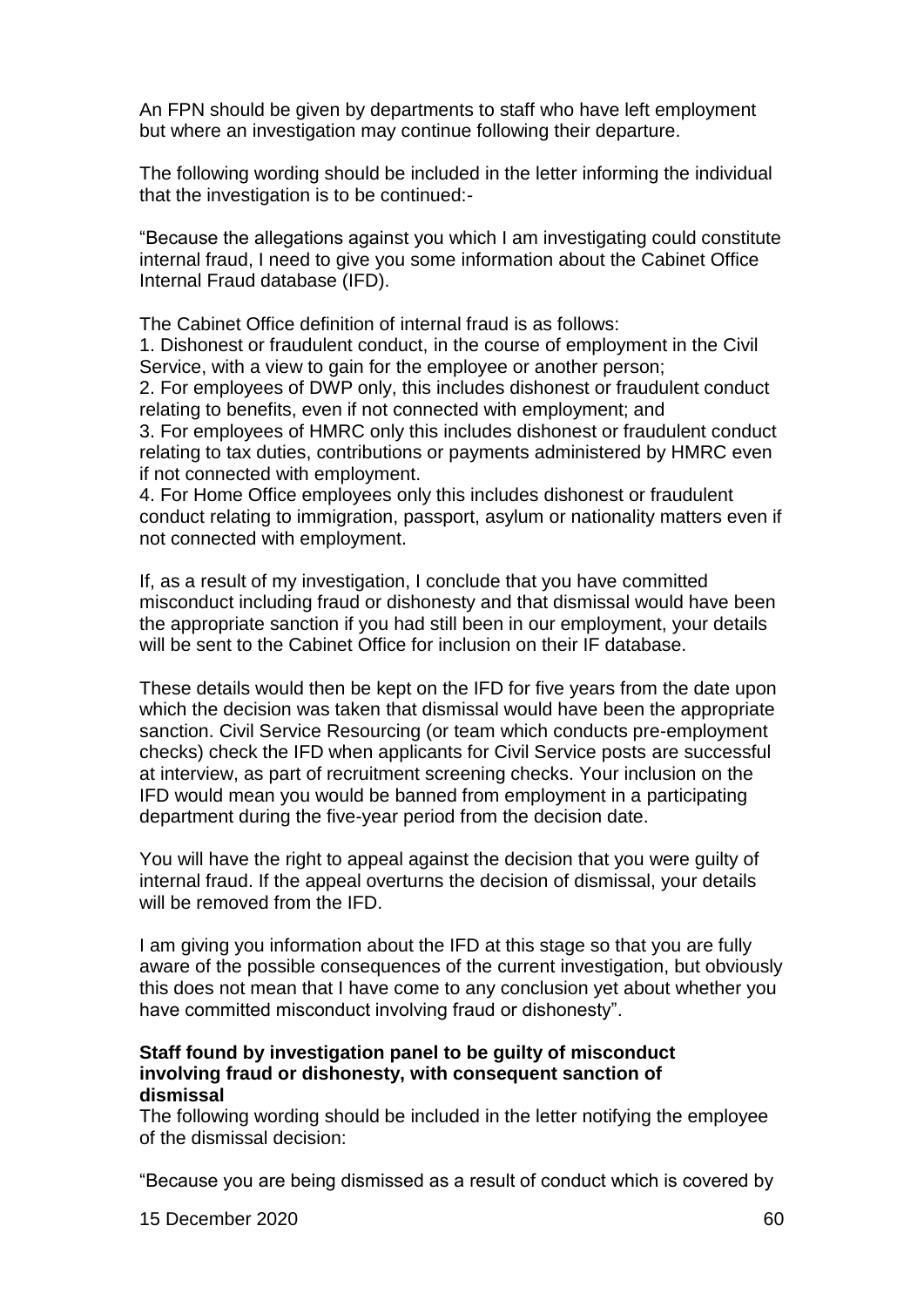the Cabinet Office's definition of internal fraud, details of your dismissal will be sent to the Cabinet Office for inclusion on their database of civil servants dismissed for internal fraud (the Internal Fraud database or IFD).

The definition of internal fraud is:

1. Dishonest or fraudulent conduct, in the course of employment in the Civil Service, with a view to gain for the employee or another person;

2. For employees of DWP only, this includes dishonest or fraudulent conduct relating to benefits, even if not connected with employment; and

3. For employees of HMRC only this includes dishonest or fraudulent conduct relating to tax duties, contributions or payments administered by HMRC even if not connected with employment.

4. For Home Office employees only this includes dishonest or fraudulent conduct relating to immigration, passport, asylum or nationality matters even if not connected with employment.

The details which will be sent to the Cabinet Office are:

- Your name
- Your date of birth
- Your National Insurance number
- Brief description of the type of misconduct
- Date of dismissal

These details will be kept on the IFD for five years from the date of dismissal. Civil Service Resourcing (or team which conducts pre-employment checks) check the IFD when applicants for Civil Service posts are successful at interview, as part of recruitment screening checks. Your inclusion on the IFD means you will be banned from employment in a participating department during the five-year period".

#### **Staff who resign or leave for other reasons, and following their departure there is an adverse conclusion by investigation panel**

Wording to be used where a former employee who is found to have committed misconduct involving fraud or dishonesty as defined and who would have been dismissed if they had not already resigned or left for other reasons is set out below. This is to be included in letter notifying them of the decision. (For information about the process to use prior to reaching the decision, please see the [Manager Guidance].)

"Because I have concluded that you have committed misconduct involving fraud or dishonesty which is covered by the Cabinet Office's definition of internal fraud, details of this will be sent to the Cabinet Office for inclusion on their database of civil servants dismissed (or who would have been dismissed if they had not already left) for internal fraud (the Internal Fraud database or IFD).

The definition of internal fraud is:

1. Dishonest or fraudulent conduct, in the course of employment in the Civil Service, with a view to gain for the employee or another person; 2. For employees of DWP only, this includes dishonest or fraudulent conduct